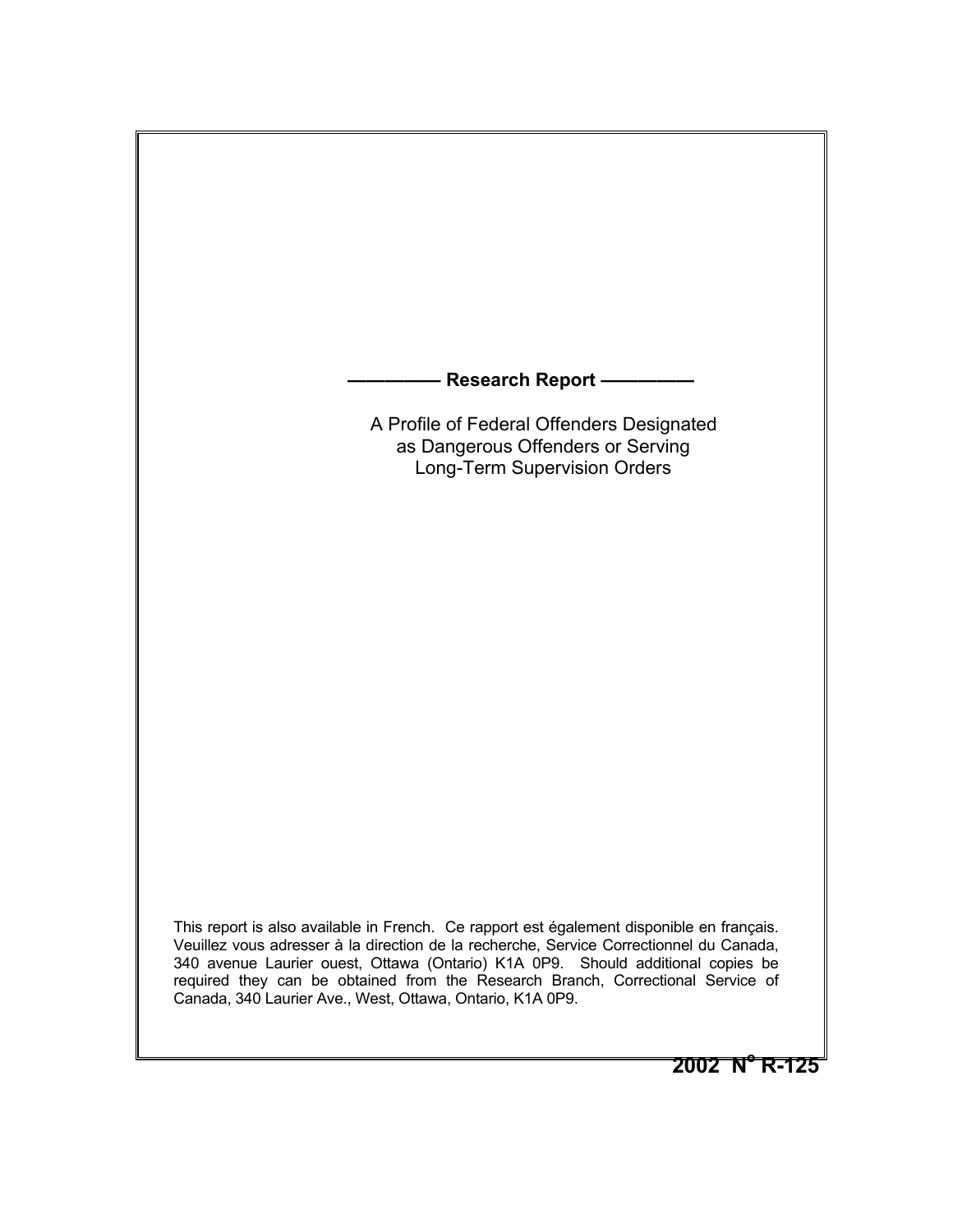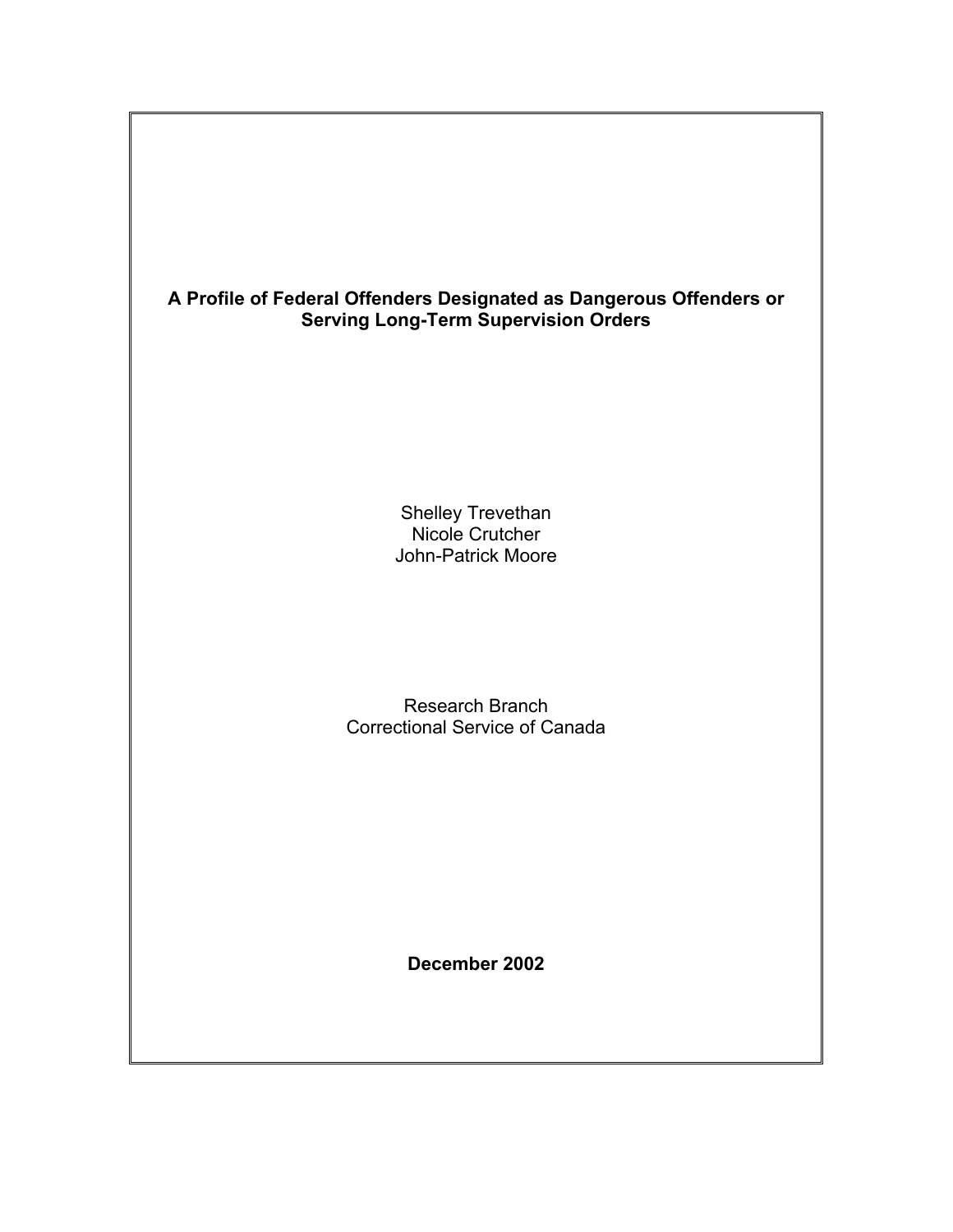#### <span id="page-2-0"></span>**EXECUTIVE SUMMARY**

This project began in the fall of 2000, as a partnership between Correctional Service of Canada and the Department of Justice Canada. The research is the first phase of an evaluation of the impact of Bill C-55, enacted in 1997. Bill C-55 amended the *Criminal Code* in relation to "dangerous offenders". The Research Branch of Correctional Services of Canada agreed to prepare a profile of offenders designated as "dangerous offenders" (DO's) and those serving "longterm supervision orders" (LTSO's). In addition, a comparison of the profiles of dangerous offenders classified prior to Bill C-55 and those classified under the new provisions in Bill C-55 was undertaken.

Since January 1994, there have been a total of 274 offenders admitted to federal custody under the DO or LTSO designation. Of these, 179 were DO's and 95 were sentenced to a LTSO. In 1997, the number of DO's reached a high of 31. However, since then they have been fairly consistent, averaging about 24 per year. Since the enactment of the legislation in August 1997, the number of LTSO's has increased each year. Quebec and the Prairie region have larger proportions of LTSO's than DO's, while Ontario and the Pacific region have larger proportions of DO's than LTSO's. The Atlantic region had similar proportions of DO's and LTSO's.

The findings of this profile revealed a number of things. First, DO's had a greater number of previous adult convictions than LTSO's. In addition, a larger proportion of DO's than LTSO's were considered high risk to re-offend. Finally, DO's are classified as maximum security more often than LTSO's. These findings are not unexpected as DO's are, by definition, considered higher risk offenders.

DO's and LTSO's do not differ substantially in the type of offence for which they are incarcerated. The majority of both DO's and LTSO's had a current sexual offence, as well as previous sexual offences.

Unlike the general inmate population where only a small percentage of offenders victimize children, elderly or handicapped, large proportions of DO's and LTSO's had victimized children. Few offenders had victimized elderly or handicapped individuals. In comparison to LTSO's, DO's had a significantly larger proportion of female youth and female adult victims.

DO's caused more injury, both physically and psychologically, to their victims and were more likely to use a weapon or threaten violence than LTSO's.

Almost all DO's and LTSO were rated as high overall needs. However, with respect to the separate needs domains, DO's were rated higher need in the areas of employment, associates/social interaction, substance abuse, community functioning and attitude.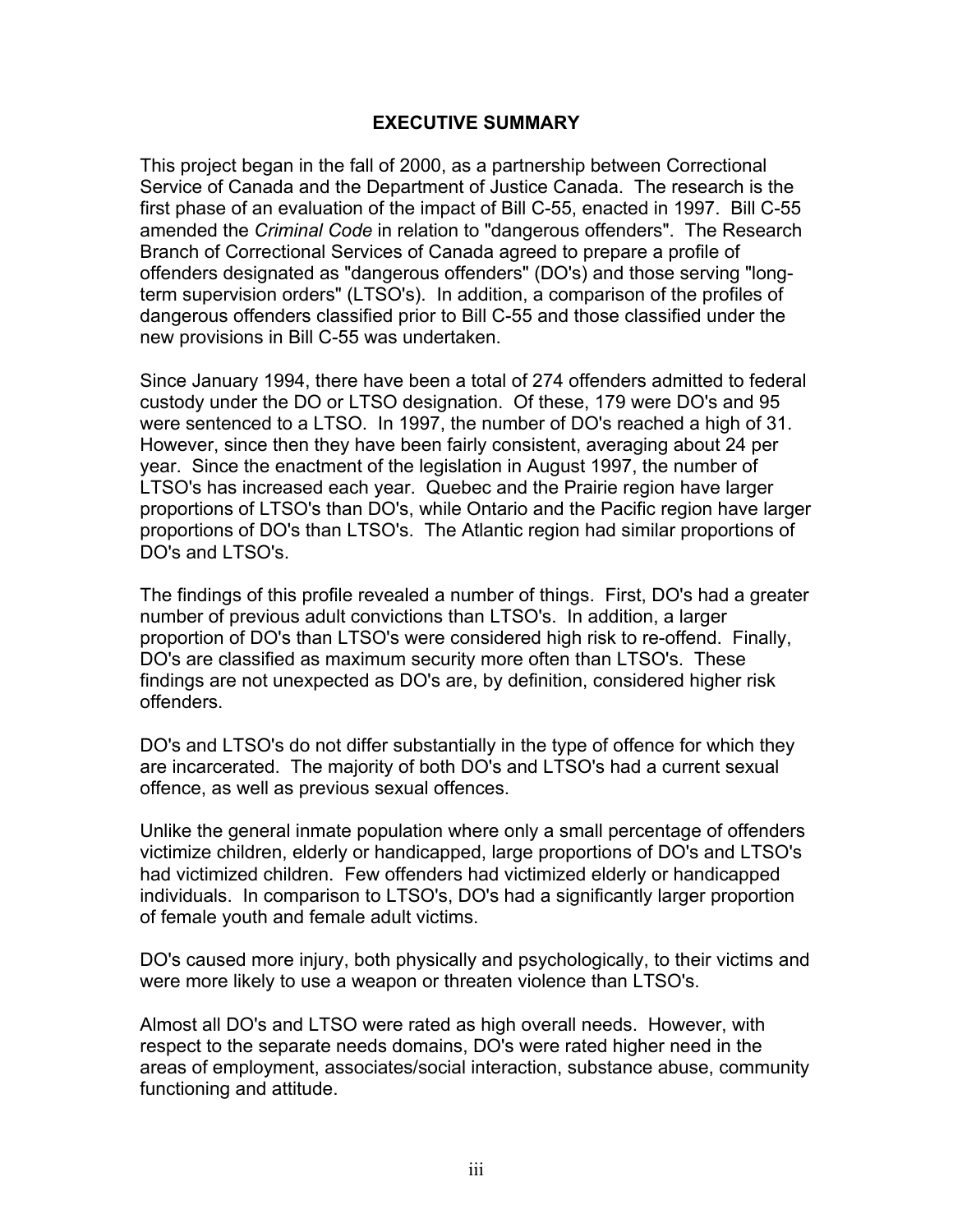Part of this study also included a comparison between the pre-DO legislation group and the post-DO group. The main findings reveal that there were very few differences between the two groups. This was expected as the changes in the legislation were primarily procedurally based. The major differences indicated that the pre-DO group had, on the whole, greater needs than the post-DO group.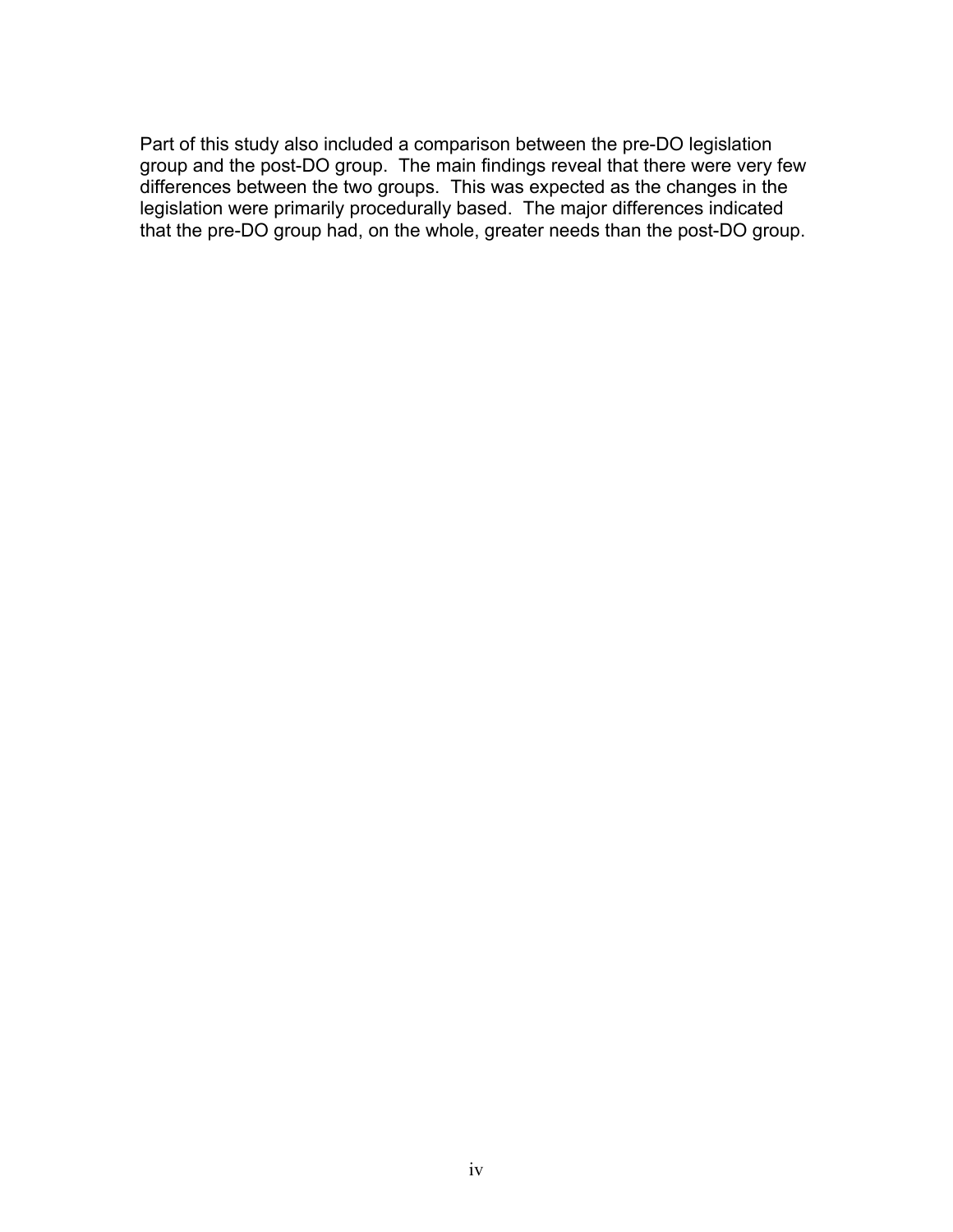#### <span id="page-4-0"></span>**ACKNOWLEDGEMENTS**

This report is a result of a partnership between the Research Branch of Correctional Service of Canada and the Department of Justice Canada. The working group that guided this research, included: Suzanne Wallace-Capretta, Ivan Zinger, Doug Hoover, Dave Whellams (Justice Canada) and Shelley Trevethan (Correctional Service Canada).

The authors would also like to thank Sarah Johnson for providing an initial version of a coding manual, and for her assistance in the data input and analysis. We would also like to thank Douglas Turkington for data input and preparation of the database. Stan Daniels Healing Centre and Native Counselling Services of Alberta provided access to the Offender Management System and office space for the data input. For his examination of Crown files in order to differentiate offenders designated under Bill C-55, we thank Doug Hoover.

Finally, we would like to thank the following people for their assistance: Amey Bell, Jim Bonta, and Sarah Auger.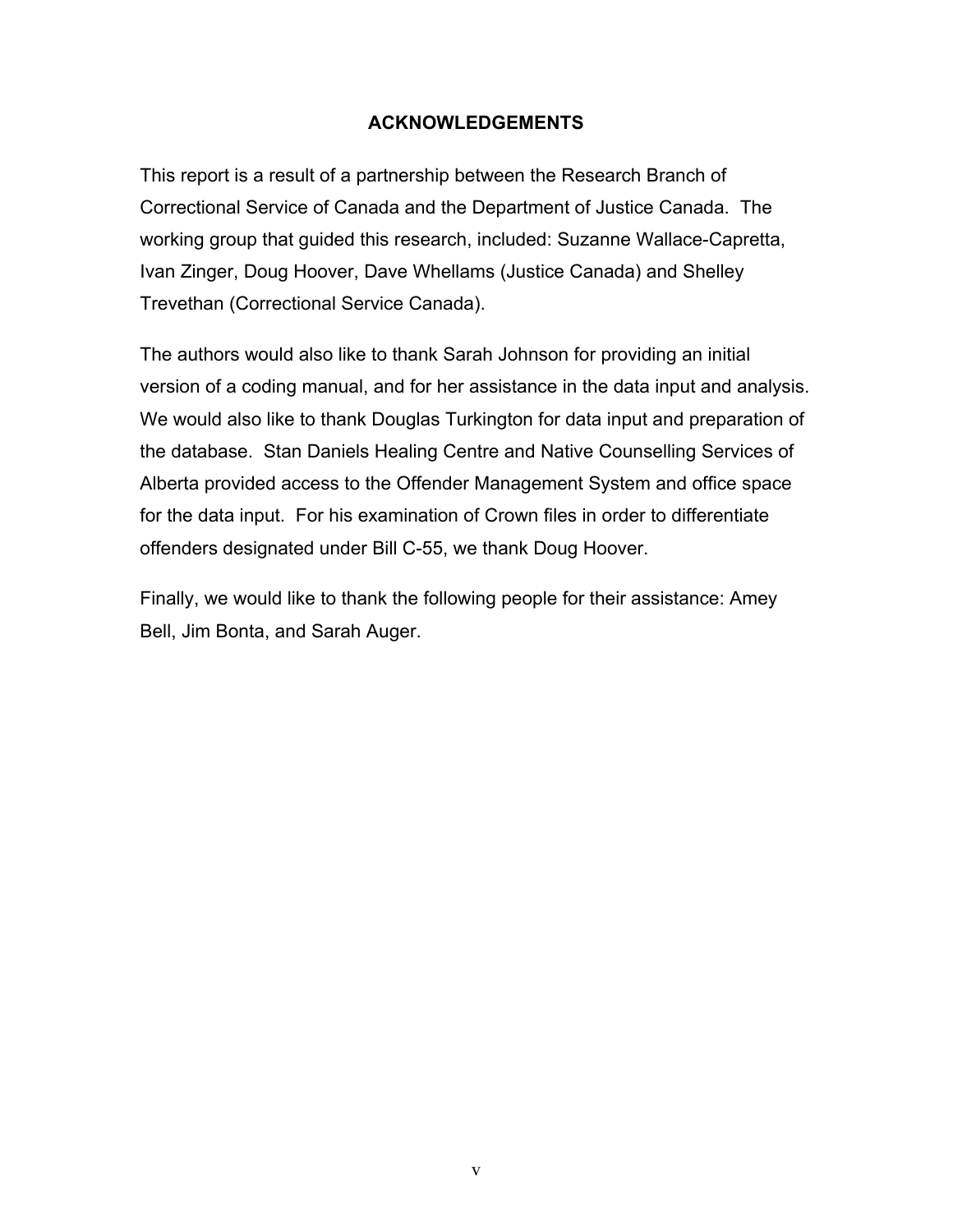## <span id="page-5-0"></span>**TABLE OF CONTENTS**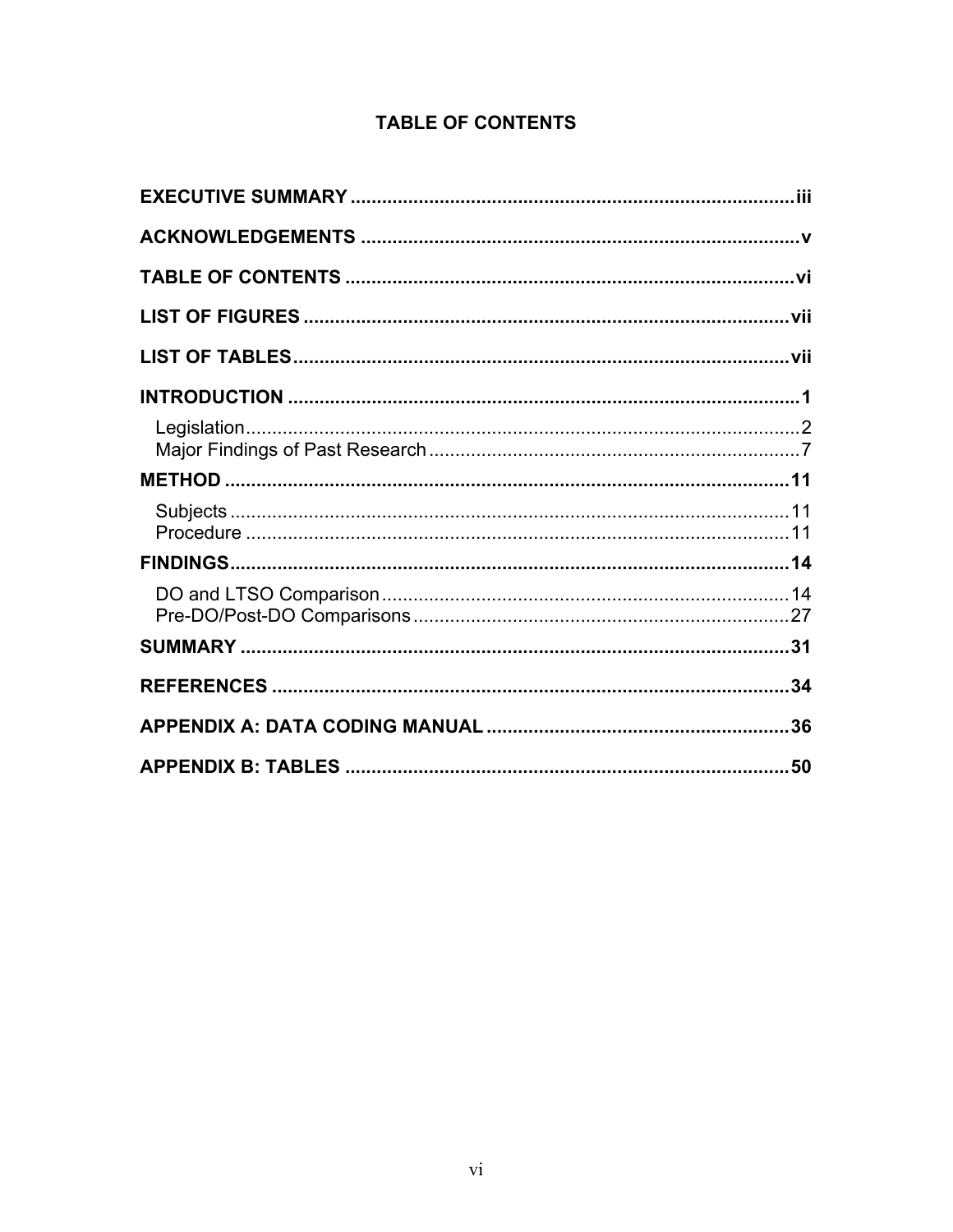## <span id="page-6-0"></span>**LIST OF FIGURES**

## <span id="page-6-1"></span>**LIST OF TABLES**

| Table 1. | Number of Dangerous Offenders and Offenders Serving       |  |
|----------|-----------------------------------------------------------|--|
| Table 2. |                                                           |  |
| Table 3. |                                                           |  |
| Table 4. |                                                           |  |
| Table 5. |                                                           |  |
| Table 6. |                                                           |  |
| Table 7. | Sexual Offences Committed by DO's and LTSO's 57           |  |
| Table 8. |                                                           |  |
| Table 9. | Victims of DO's and LTSO's - number and type of victims59 |  |
|          |                                                           |  |
|          |                                                           |  |
|          |                                                           |  |
|          |                                                           |  |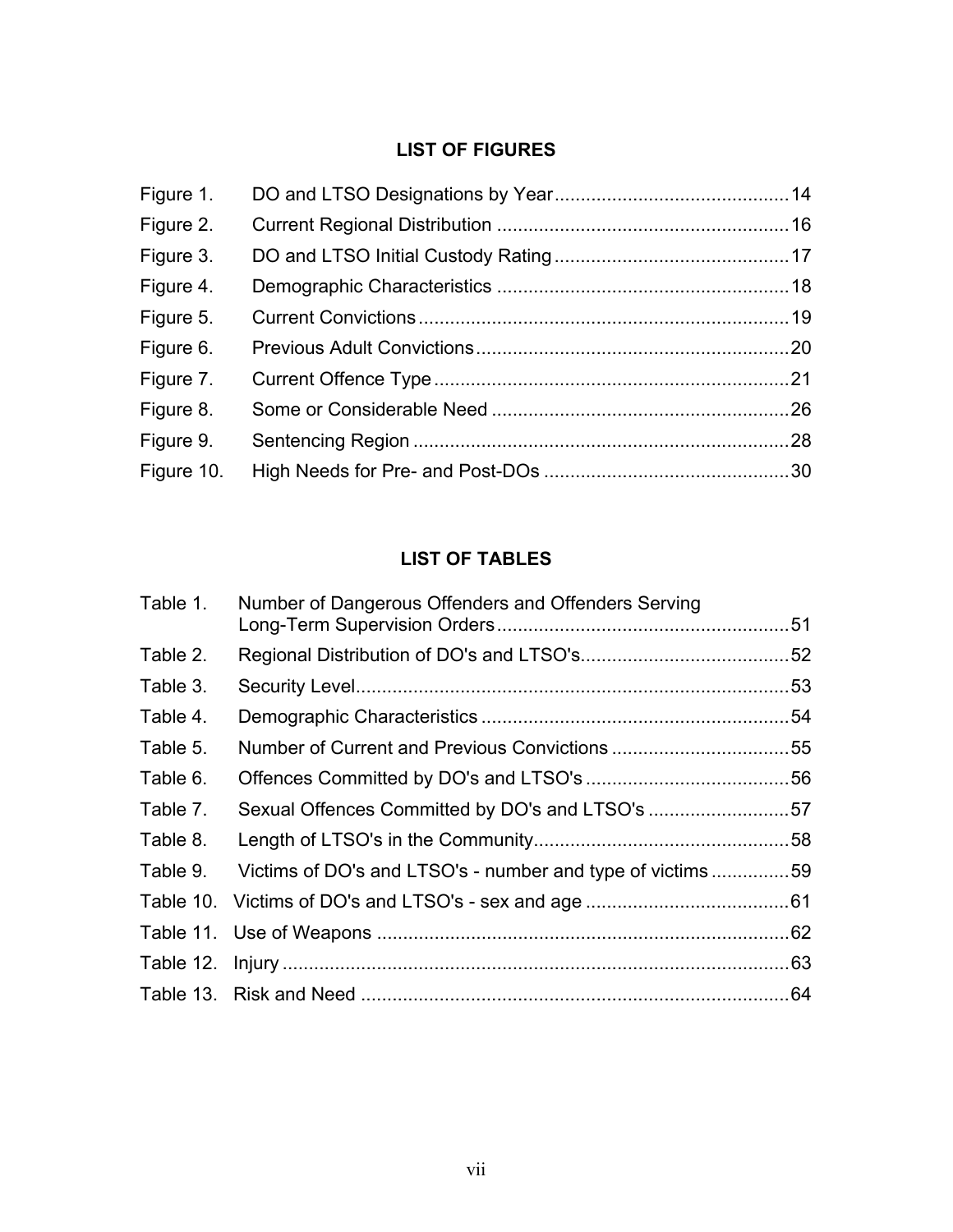#### <span id="page-7-0"></span>**INTRODUCTION**

This project began in the fall of 2000, as a partnership between the Correctional Service of Canada (CSC) and the Department of Justice Canada. The research is the first phase of an evaluation of the impact of Bill C-55, enacted in 1997. Bill C-55 amended Part XXIV of the *Criminal Code* in relation to "dangerous offenders". The Research Branch of CSC agreed to prepare a profile of offenders designated as "dangerous offenders" (DO's) and those serving "long-term supervision orders" (LTSO's). In addition, a comparison of the profiles of dangerous offenders classified prior to Bill C-55 and those classified under the new provisions in Bill C-55 was undertaken. The results of the profile and comparison are outlined in this report.

Prior to delving into the subject matter, it is important to clarify some of the terminology that will be used in this report. A DO is an offender who has met the criteria set out by section 753 of the *Criminal Code of Canada* and been sentenced to an indeterminate period of incarceration under the current legislation<sup>[1](#page-7-1)</sup>. A LTSO is a community supervision tool that judges can impose on an offender as specified by section 753.1 of the *Criminal Code*. It allows for up to ten years of supervision after the offender completes his/her custodial sentence. According to Motiuk (2001), this designation was created in order to deal with those who commit sexual offences, particularly against children.

It is important to note that the term "long-term offender" (LTO) within Correctional Service Canada differs from the *Criminal Code* definition of a "long-term offender" (LTO). Within CSC, LTO's refer to a group of offenders serving life sentences, indeterminate sentences and those serving determinate sentences of 10 years or greater. The *Criminal Code*, as amended by C-55, however uses the term "Long Term Offender" to refer to the specific class of offenders who have been so designated by a judge under s. 753.1 of a Part XXIV application, and the term "Long Term Supervision Order" to refer to the actual sentence meted out by the sentencing judge in a s. 753.1 decision. The term "Long-term Supervision Order" (LTSO), however, is used internally by CSC to refer to a LTO designation under

<span id="page-7-1"></span> $\overline{\phantom{a}}$ The pertinent legislation can be found later in this report.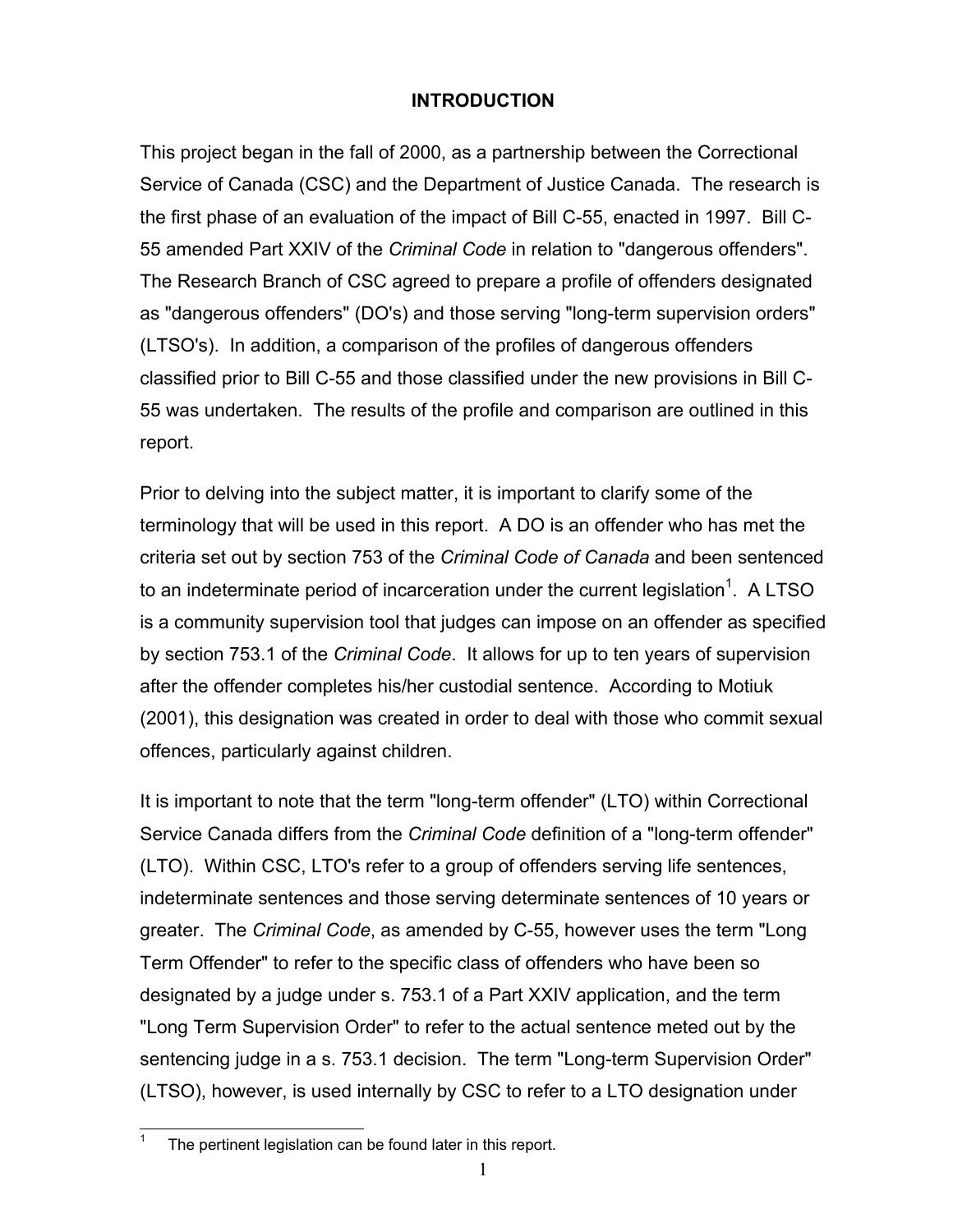Part XXIV of the *Criminal Code*. For the purposes of this report, internal CSC designations will be used, and the *Criminal Code* designation under a Part XXIV application will be referred to as a "LTSO". It is very important to distinguish between these two terms as they refer to very different concepts.

In Canada, approximately 30% of the offenders in federal institutions are considered long-term offenders (Motiuk & Nafekh, 2000). Of these almost 4,000 long-term offenders, 62% are serving life sentences, 32% are serving sentences of 10 years or more, and  $6\%$  are serving indeterminate sentences<sup>[2](#page-8-1)</sup>. This study focuses on this 6% (or approximately 270 offenders) which are classified as DO's, as well as those classified as serving LTSO's.

Over the years, there has been ongoing public concern about the danger that highrisk violent offenders pose to public safety. The use of indeterminate sentences has been one approach used by the government to minimize the risk posed by such offenders. One form of indeterminate sentence is the finding by the court that the defendant is a dangerous offender. The DO designation is predominantly used with offenders who have shown a history of violent crimes, including sexual offences.

### <span id="page-8-0"></span>**Legislation**

DO legislation has been in effect in Canada for over fifty years in some form or another. The history of this type of legislation began in 1947 with the *Habitual Criminals* law. This law was enacted to deal with persons charged with an indictable offence on three separate occasions and who were considered to be leading a persistent criminal life. Those offenders found to be "habitual criminals" were sentenced to an indeterminate period of incarceration. The law specifically referred to the imposition of an indeterminate sentence as a means of preventive detention and this term was found in DO legislation until 1977.

<span id="page-8-1"></span> $\overline{a}$ <sup>2</sup> These data are based on a snapshot of offenders on December 31, 1999. An indeterminate sentence does not have a warrant expiry date, the offender is essentially imprisoned for an indefinite period of time.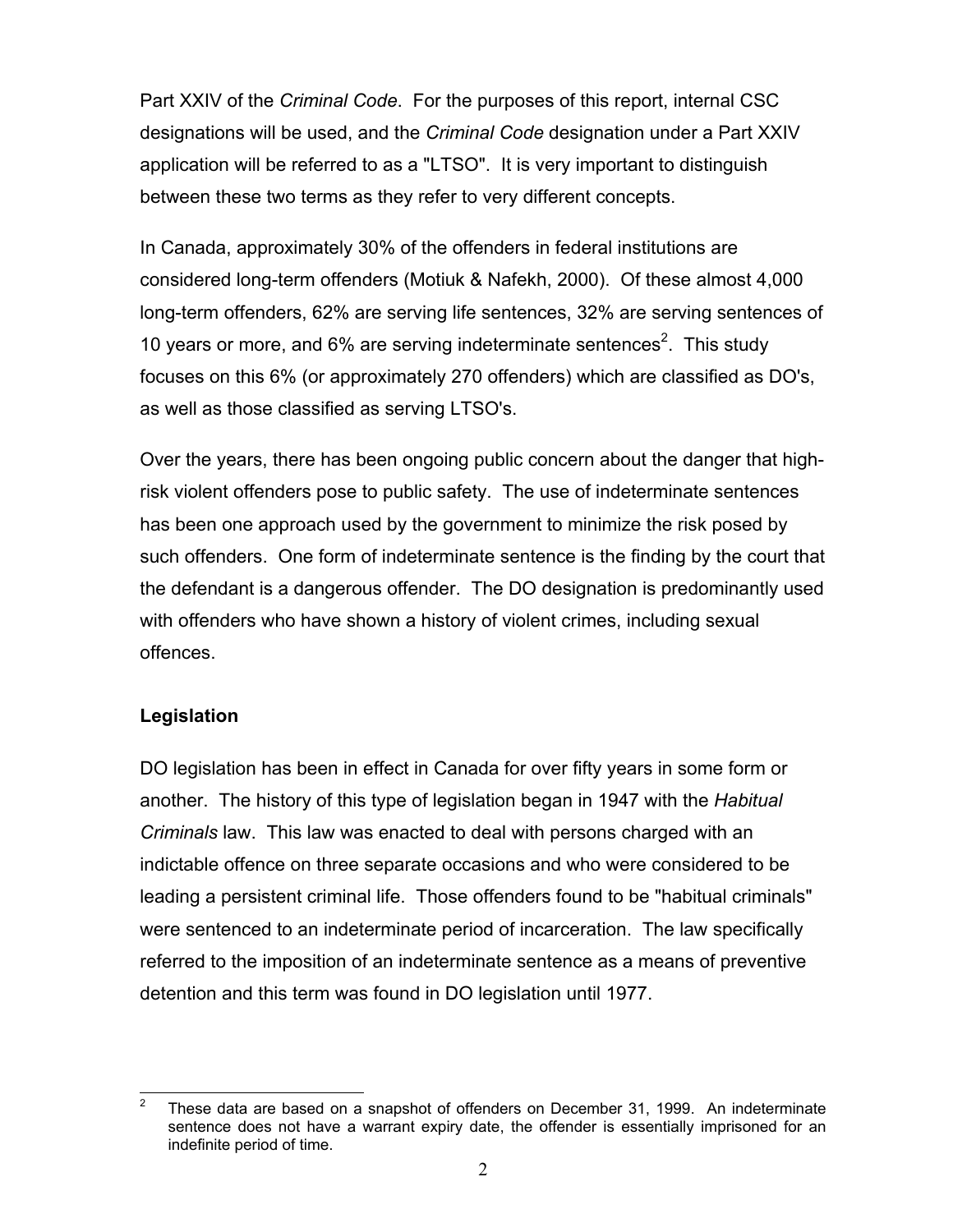In 1948, the *Criminal Sexual Psychopath* legislation was implemented for persons convicted of attempted or actual assault, rape, or carnal knowledge. In 1953 the legislation was amended to include buggery, bestiality, or gross indecency to the list of offences to which the legislation could be applied. According to the law, criminal sexual psychopaths showed a lack of power to control their sexual impulses and thus presented a further risk to others. The *Criminal Sexual Psychopath* provisions combined an indeterminate sentence with a sentence of imprisonment of two years or more for the offence of which the offender was convicted. The legislation was problematic, so in 1958, a Royal Commission under Justice McRuer addressed the numerous criticisms of the criminal sexual psychopath provisions. The Commission's report resulted in the *Criminal Sexual Psychopath* provisions being repealed and the enactment of the *Dangerous Sexual Offender* law in 1960. The amendments intended to broaden dangerous sexual offender applications by allowing dangerous sexual offender hearings to be held for individuals who had only one conviction but who appeared highly dangerous based on their personal history and the circumstances of their offence (Petrunik, 1994). Under the new definition, a dangerous sexual offender's *lack of power to control* his/her sexual impulses was changed to his/her *failure to do so*. The new provisions mandated that the only sentence a dangerous offender would receive was an indeterminate one.

The Ouimet Report (Canadian Committee on Corrections, 1969) criticized the dangerous sexual offender legislation in respect to regional disparities in its application, its determination of an individual's dangerousness on the basis of a brief psychiatric interview, its inclusion of persons who were not physically dangerous, and the failure to include dangerous non-sexual offenders. In 1974, the Senate Committee re-affirmed the Ouimet recommendation to repeal both the *Habitual Criminals* and *Dangerous Sexual Offender* provisions. Proposals to reform the *Dangerous Sexual Offender* legislation continued, and in 1977, Bill C-51 under the *Criminal Law Amendment Act* repealed all preventive detention measures (formerly Part XXI) and enacted the new Part XXIV of the *Criminal Code*, the *Dangerous Offender* provisions.

3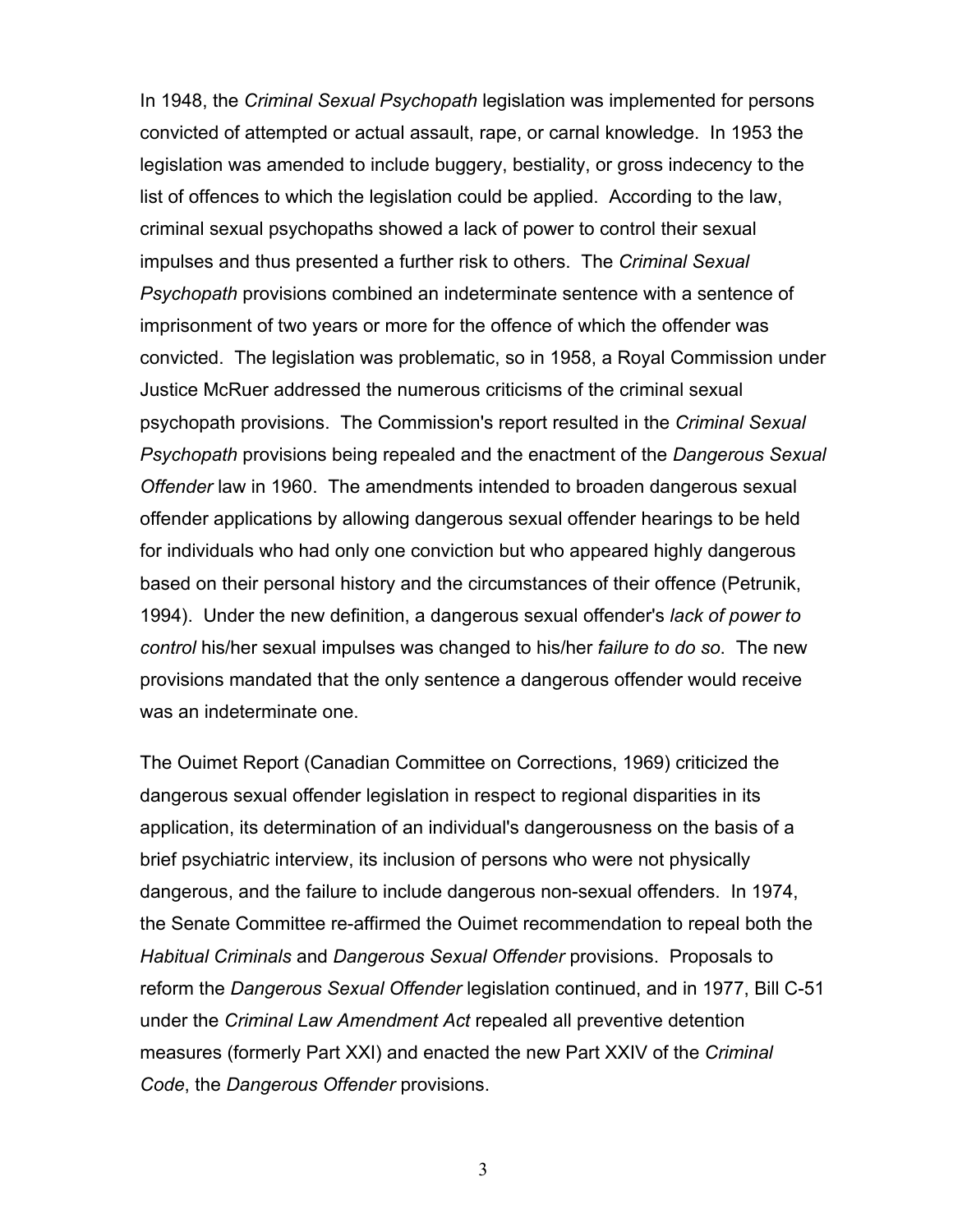This new *Dangerous Offender* provision provided that a person may be designated a dangerous offender for *"serious personal injury offences",* including both sexual and non-sexual offences. According to the new procedure, a finding that the defendant is a dangerous offender represented a threat to other persons, demonstrated by a pattern of repetitive and persistent aggressive behaviour, and prevention of his/her future behaviour was unlikely. A person found to be a dangerous offender was sentenced to either an indeterminate or determinate period of incarceration in lieu of any other sentence for which the offender had been given. This section of the *Criminal Code* remained essentially unchanged until 1997.

In August 1997, Bill C-55 amended the *Criminal Code* relating to dangerous offenders. Bill C-55 made the following amendments to the *Criminal Code*:

- Amended the "dangerous offender" (DO) designation to streamline the procedure making it more efficient;
- Created the new designation of "Long Term Offender" and a new "long-term supervision order" that begins upon the completion of the custodial sentence and can be up to 10 years in length<sup>3</sup>. It provides a complementary option to the DO designation and focuses on offenders not captured by the DO provisions, but who still present a substantial risk to reoffend;
- Enacted section 810.2 recognizance orders for individuals who present a danger of committing a "serious personal injury" offence;
- Allows the prosecution a six month window after the conviction has been incurred and sentence has been meted out to make a DO application;
- Requires one expert witness (e.g., psychiatrist or psychologist) that must give evidence at a DO application<sup>[4](#page-10-1)</sup>; and

<span id="page-10-0"></span> $\overline{3}$ The rationale behind this amendment is that research indicates that sex offenders have a lengthy recidivism period. The longer-term supervision order lengthens the time that these offenders are under community supervision, which in turn will enhance public safety.<br><sup>4</sup> The defendant still has the right to make a full defence and call witnesses.

<span id="page-10-1"></span>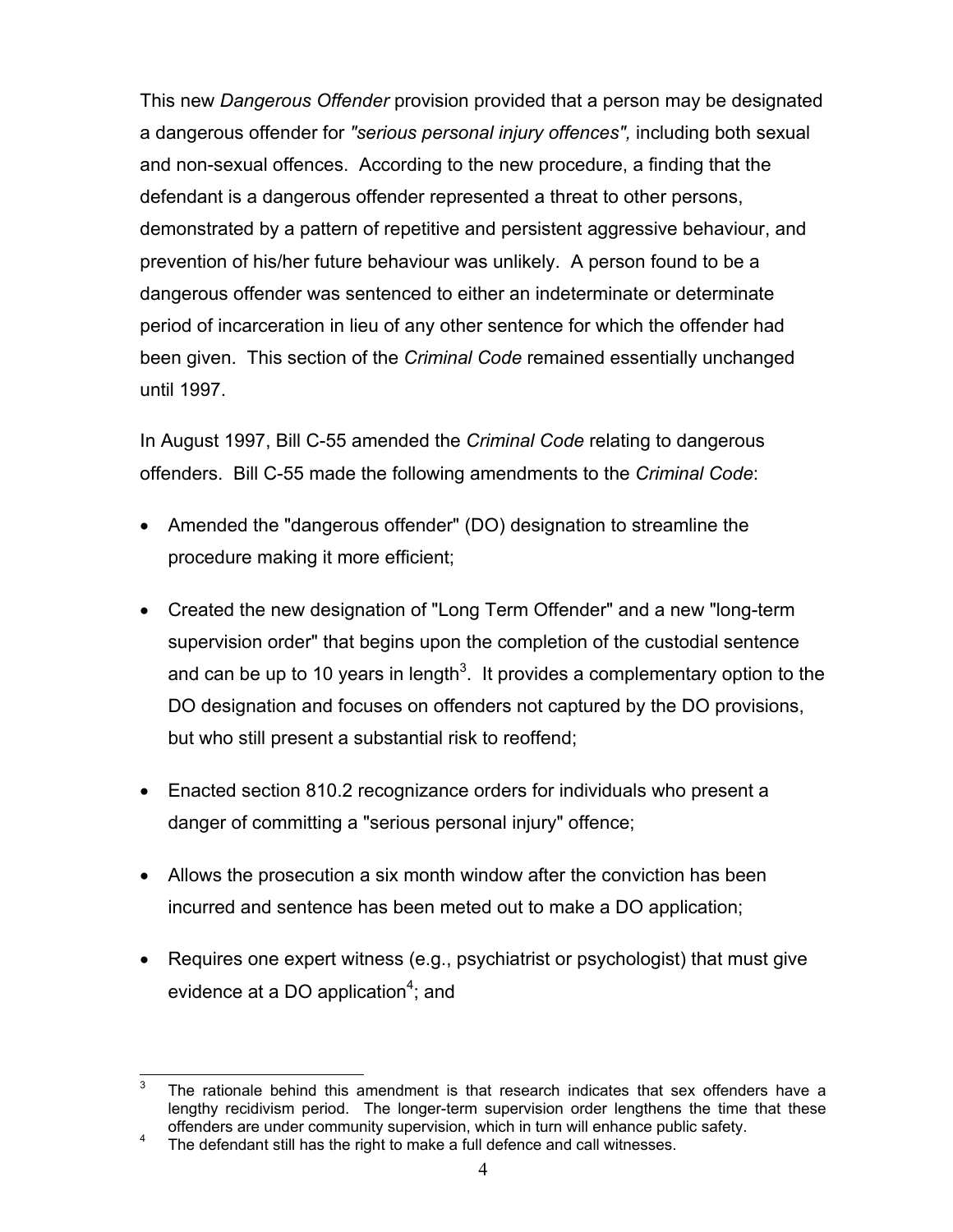• Requires an initial parole review for a DO after seven years, and every two years thereafter<sup>5</sup>.

Dangerous offender legislation is contained in Section 753 of the *Criminal Code of Canada*:

- *(1) The court may, on application made under this Part following the filing of an assessment report... find the offender to be a dangerous offender if it is satisfied:*
	- *(a) that the offence for which the offender has been convicted is a serious personal injury offence... and the offender constitutes a threat to the life, safety or physical or mental well-being of other persons on the basis of evidence establishing:*
		- *(i) a pattern of repetitive behaviour by the offender, of which the offence for which he or she has been convicted forms a part, showing a failure to restrain his or her behaviour and a likelihood of causing death or injury to other persons, or inflicting severe psychological damage on other persons, through failure in the future to restrain his or her behaviour,*
		- *(ii) a pattern of persistent aggressive behaviour by the offender, of which the offence for which he or she has been convicted forms a part, showing a substantial degree of indifference on the part of the offender respecting the reasonably foreseeable consequences to other persons of his or her behaviour, or*
		- *(iii) any behaviour by the offender, associated with the offence for which he or she has been convicted, that is of such a brutal nature as to compel the conclusion that the offender's behaviour in the future is unlikely to be inhibited by normal standards of behavioural restraint; or*
	- *(b) that the offence for which the offender has been convicted is a serious personal injury offence... and the offender, by his or her conduct in any sexual manner including that involved in the commission of the offence for which he or she has been convicted, has shown a failure to control his or her sexual impulses and a likelihood of causing injury, pain or other evil to other persons through failure in the future to control his or her sexual impulses.*
- *(4) If the court finds an offender to be a dangerous offender, it shall impose a sentence of detention in a penitentiary for an indeterminate period.*

A DO application can be made up to six months after the conviction and sentence has been entered, providing the Crown provides notice of the intent to proceed

<span id="page-11-0"></span><sup>5</sup> Prior to the enactment of this legislation, an initial parole review was after three years.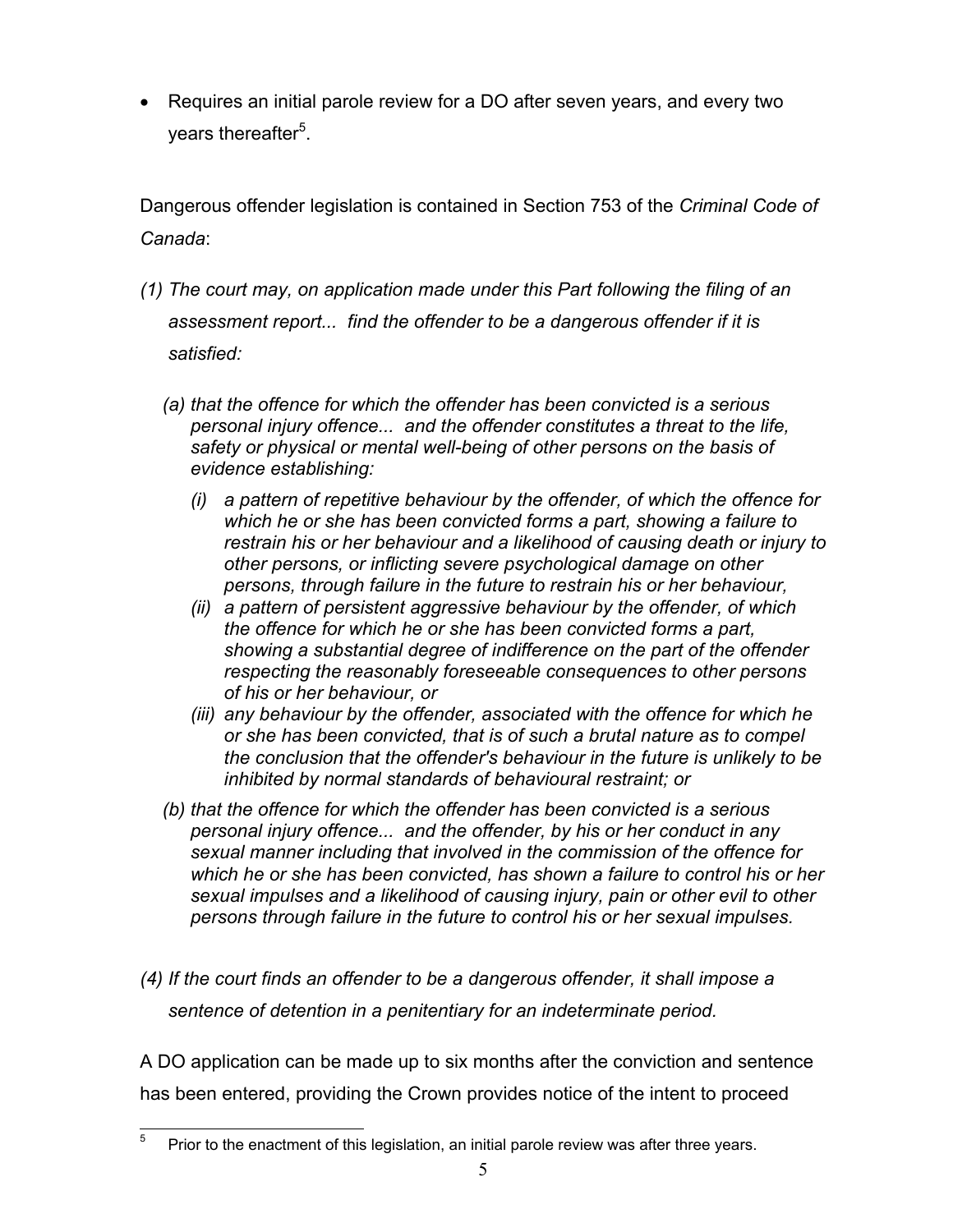with a DO application and show that the evidence required for the application was not reasonably available at that time. Furthermore, according to the new legislation, courts no longer have the discretion to sentence a DO to a determinate period of incarceration. However, according to Eaves, Douglas, Webster, Ogloff and Hart (2000), the indeterminate sentence may be open to judicial discretion, but this aspect of the legislation has not yet been ruled on. The DO may not have his/her file reviewed by the National Parole Board until seven years after the sentence commencement date for the index offence.

Long-term offender legislation is in Section 753.1:

- *(1) The court may, on application made under this Part following the filing of an assessment report... find an offender to be a long-term offender if it is satisfied:*
	- *(a) it would be appropriate to impose a sentence of imprisonment of two years or more for the offence for which the offender has been convicted;*
	- *(b) there is a substantial risk that the offender will re-offend; and*
	- *(c) there is a reasonable possibility of eventual control of the risk in the community.*
- *(3) … If the court finds an offender to be a long-term offender, it shall:*
	- *(a) impose a sentence for the offence for which the offender has been convicted, which sentence must be a minimum punishment of imprisonment for a term of two years; and*
	- *(b) order the offender to be supervised in the community, for a period not exceeding ten years…*

In this report, offenders designated under this legislation are referred to as those serving "long-term supervision orders" (LTSO's).

According to the new legislation, sentences imposed for DO's and LTSO's differ. A DO receives an indeterminate sentence, whereas an offender given a LTSO receives a determinate sentence. The LTSO sentence will also include an order of extended supervision in the community for up to 10 years in length. Most LTSO designations to date have been against sex offenders who did not meet the criteria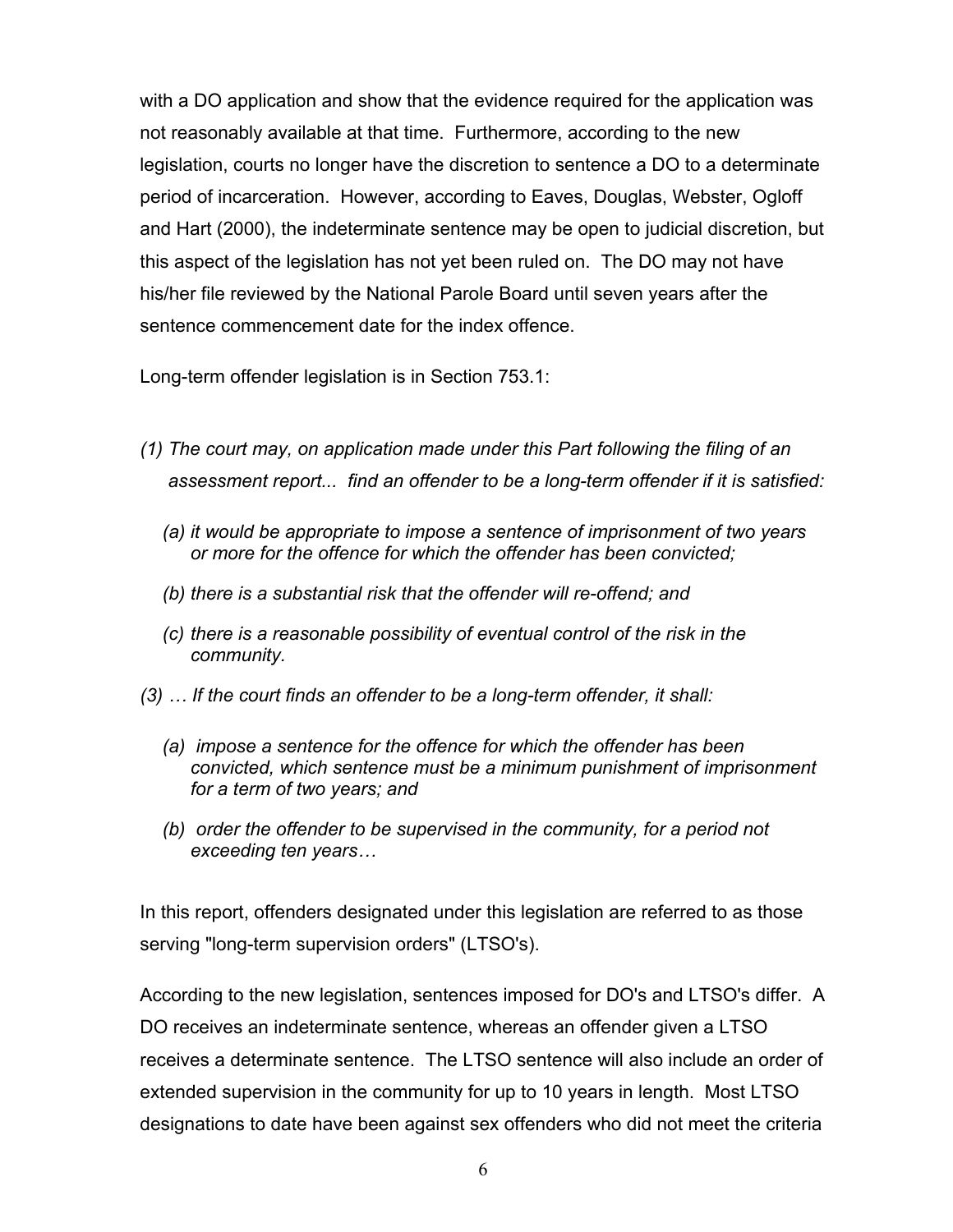of the dangerous offender designation (Correctional Service Canada, 2000a). A LTSO application may be made if the offender has a conviction of an offence listed in s. 753.1 (2)(a) of the *Criminal Code*: sexual interference (s. 151), invitation to sexual touching (s. 152), sexual exploitation (s. 153), exposure (s. 173(2)), sexual assault (s. 271), sexual assault with a weapon (s. 272) and aggravated sexual assault (s. 273). The offender may also have "engaged in serious conduct of a sexual nature in the commission of another offence of which the offender has been convicted" (s. 753.1 (2)(a)). One of the key elements of a LTSO finding is that, while the offender has been convicted of the previously listed offences, "there is a reasonable possibility of eventual control of the risk in the community" (s.753.1(1)(c)). Therefore, in LTSO designations, the key issues surround the treatability and community risk management of the offender.

#### <span id="page-13-0"></span>**Major Findings of Past Research**

To date, few studies have provided descriptions of the DO population in Canada. One of the earliest reports is a preliminary examination of the first 32 offenders declared Dangerous Offenders from 1977 through to March 1983 (Solicitor General Canada, 1983). In 1986, Jakimiec, Porporino, Addario and Webster described 50 offenders incarcerated in federal institutions who were designated as DO's between 1977 and 1985. In 1993, a working group on high-risk offenders provided a statistical profile of 121 DO's under federal jurisdiction (Pepino, Aubut, Logar, deVilliers, Louis & Carvery, 1993). Bonta, Harris, Zinger and Carriere (1996) reviewed penitentiary and court files of 64 DO's from Ontario and British Columbia and compared them to another high-risk violent group of offenders who were detention failures $^6$  $^6$ . Zanatta (1996) compared 45 DO's in the Pacific region to a comparison group of inmates incarcerated for serious personal injury offences. Johnson (1999) provided a description of the first 19 offenders serving LTSO's following the enactment of Bill C-55. Finally, Motiuk and Nafekh (2000) provided a profile of long-term offenders, including comparisons of those serving sentences of 10 years or more.

<span id="page-13-1"></span><sup>6</sup> <sup>6</sup> A detention failure is an offender who was held in custody until their warrant expiry date and upon release, violently recidivated.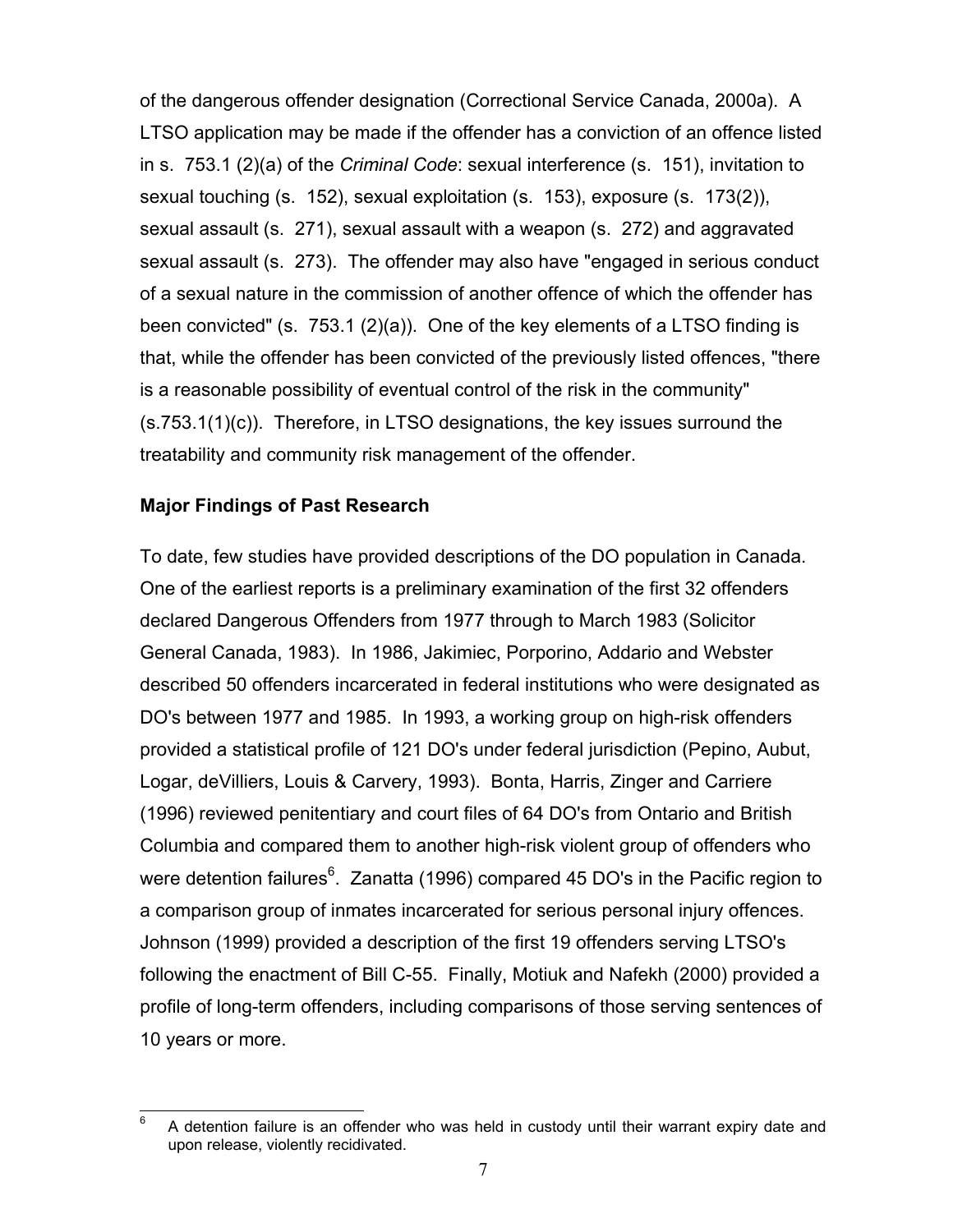Previous research has found the vast majority of DO's to be sex offenders, despite the 1977 DO provisions that widened the applicability of the law beyond dangerous sex offenders. For example, Jakimiec et al. (1986) found that 78% of dangerous offenders were convicted of sexual offences as their index offence. Pepino et al. (1993) found that the major admitting offence for about one-half of DO's was a sex offence, and 90% had a previous conviction of sexual offence. Bonta et al. (1996) found 92% of the DO's from Ontario and British Columbia had a sexual offence as their index offence. Zanatta (1996) found 89% of DO's in the Pacific region were convicted of a sexual offence compared to 44% of a control group of inmates who committed serious personal injury offences. Motiuk and Nafekh (2000) found that inmates serving indeterminate sentences are over-represented by sex offenders. This also appears to be the case for LTSO's. Although Johnson's (1999) study is only based on 19 offenders, it found that 84% of the LTSO's were sex offenders.

The available research has also found that the DO population does not differ substantially from other offenders held for serious offences in Canadian penitentiaries on a number of factors. Bonta et al. (1996) found similar demographic characteristics among DO's and those who were detention failures, in terms of IQ, marital status, education and employment. They also found similarities in terms of criminal histories, risk of recidivism and antisocial personality. Similarly, Zanatta (1996) found no significant differences between DO's and those who committed serious personal injuries in ethnic origin, years of education, employment status, age when committed most recent offence, or sex. Motiuk and Nafekh (2000) found no statistical differences between indeterminate offenders and other long-term offenders in terms of needs at admission. These similarities are what would be expected. The only area where differences may be expected is criminal history.

According to Bonta et al. (1996), DO sex offenders appear more serious than a control group of sex offenders who were detention failures. These offenders also had more victims and showed more signs of brutality. Motiuk and Nafekh (2000) found significant differences between indeterminate offenders and other long-term offenders (those serving life sentences or 10 years or more) in terms of young offender histories.

8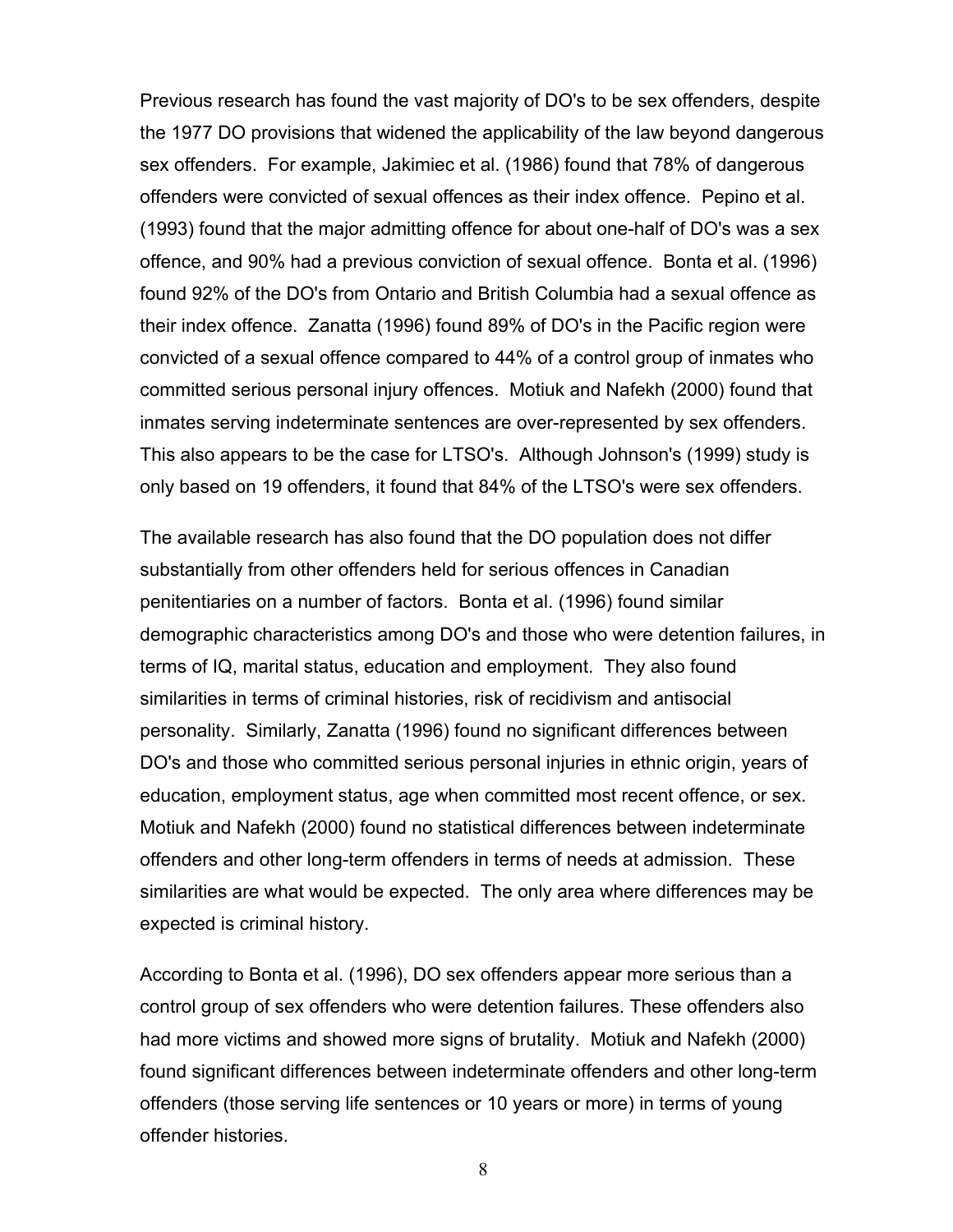The vast majority of DO's and LTSO's have previously served terms of incarceration. Motiuk and Nafekh (2000) found that 93% of indeterminate offenders<sup>[7](#page-15-0)</sup> had previous convictions and 63% had served prior federal terms of incarceration. Johnson (1999) also found that a large percentage (71%) of LTSO's had five or more previous convictions. Bonta et al. (1996) found similar results, 88% of the DO's that they looked at had served prior terms of incarceration. Similarily, Pepino et al. (1993) found that 72% of DO's had served one or more previous federal incarcerations. These findings are expected as Bill C-55 specified that those offenders declared a DO or given a LTSO should have a pattern of repetitive offending behaviour.

Other findings indicated that the majority of DO's are being held in either protective custody or segregation (Jakimiec et al., 1986). This is likely due to the fact that the majority of DO's either pose a danger to others, including fellow inmates, or other inmates pose a danger to them.

The studies described above differ in focus, as well as who is examined. Furthermore, due to changes in the legislation over the years, it would be expected that the results may differ among studies. As noted earlier, although legislation relating to dangerous or high-risk offenders has been in existence for over 50 years, the legislation relating to LTSO's is quite recent. Therefore, until now, the number of offenders classified as LTSO's has been too small for any in-depth analysis. In order to examine the effects of Bill C-55, a profile of DO's and those serving LTSO's is necessary.

The purpose of the present study is to provide a profile of offenders designated as DO's and LTSO's under Bill C-55. In addition, a comparison of DO's designated three years prior to the new legislation (1994) and those who have since been designated was conducted. Bill C-55 has been in place for five years, therefore, there should be a large enough number of DO's and LTSO's incarcerated to provide an in-depth profile. The major research questions for the study were:

<span id="page-15-0"></span> $\overline{\phantom{a}}$ <sup>7</sup> For this study, the indeterminate category included dangerous offenders, indeterminate offenders as well as those offenders grand-fathered from previous legislation: dangerous sexual offenders and habitual offenders.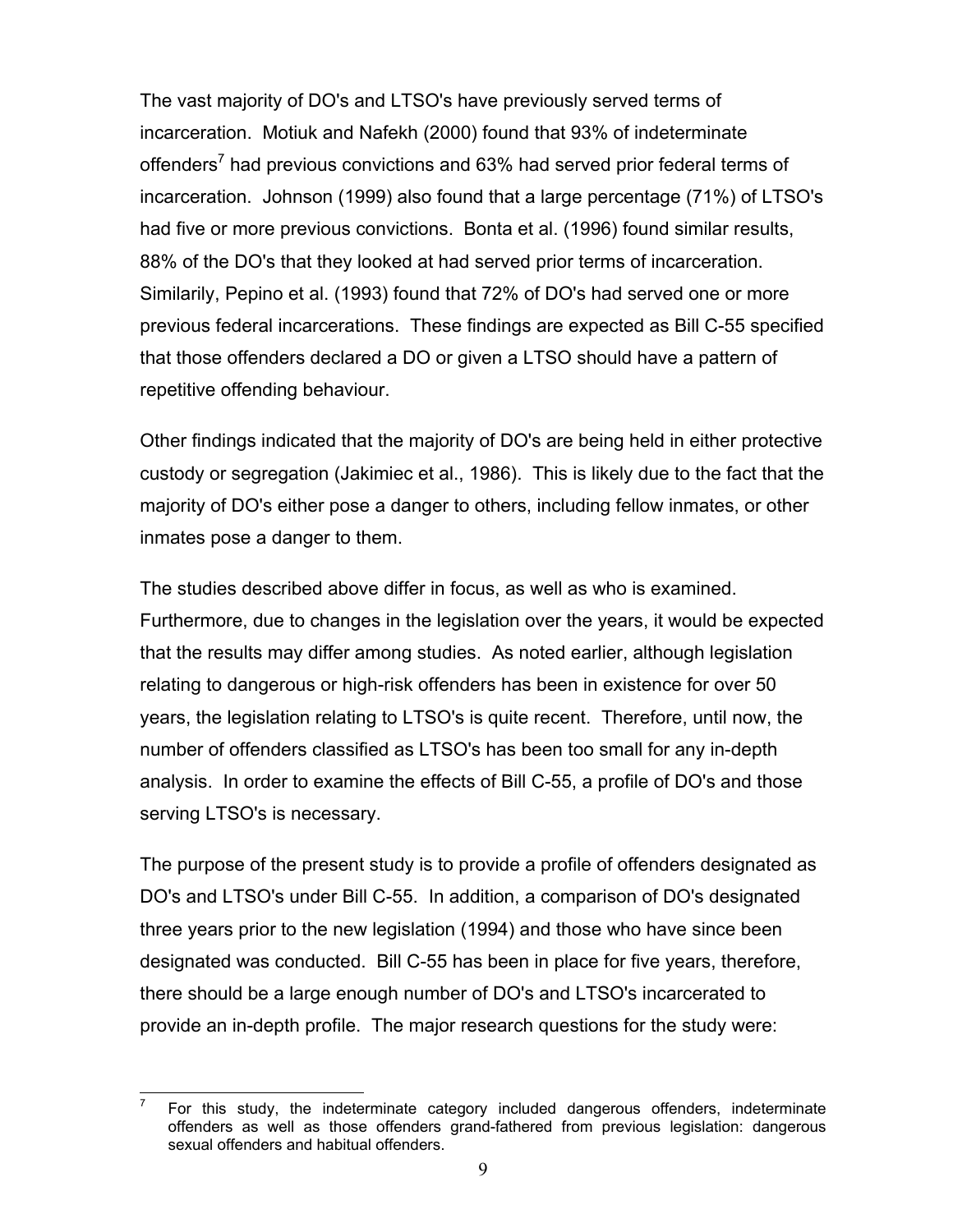- 1. What are the characteristics of DO's and those serving LTSO's in Canadian federal prisons?
	- An examination of demographic characteristics, current offence, criminal history, victims, risk, needs, etc.

The purpose of looking at the characteristics is to profile DO's and those serving LTSO's who are in federal prisons. This will also aid correctional case managers in identifying the general need areas of these populations.

- 2. How do DO's in general and those serving LTSO's differ?
	- Examine the differences in terms of demographic characteristics, previous and current offences, victims, risk and needs.

The DO designation was intended for those offenders who have a violent and extensive criminal history and are at high risk for criminal offending. Therefore, DO's and LTSO's should differ significantly on these variables. The two groups should also differ significantly, with DO's having greater needs and be a greater risk.

- 3. How do DO's classified under the new provisions in Bill C-55 differ from those classified in the three years prior to Bill C-55?
	- Examine differences in terms of demographic characteristics, previous and current offences, victims, risks and needs.

Given that the changes to the DO legislation were, for the most part, procedurally based, differences between the two groups (pre-Bill C-55 and post-Bill C-55) would not be expected. The legislation did not change the wording as to the type of offender who would be eligible for designation or the establishing criteria (for example, pattern of behaviour, failure to control behaviour). Therefore, any differences between the pre-and post groups may indicate that there has been a shift in the application of the legislation.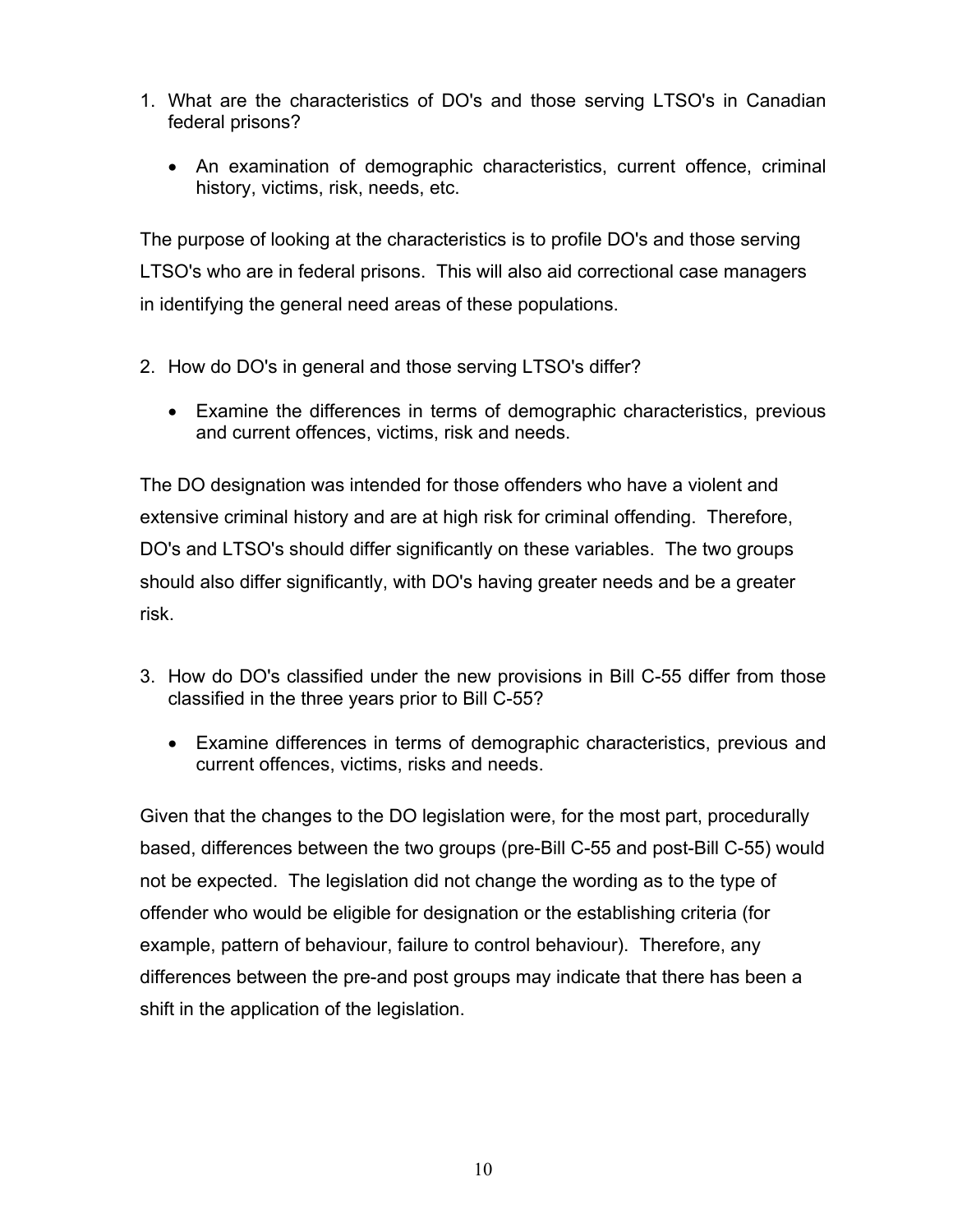#### <span id="page-17-0"></span>**METHOD**

The project involved preparing a profile of federal offenders designated as "dangerous offenders" (DO's) and those serving "long-term supervision orders" (LTSO's). In order to gather the necessary information it was necessary to access offender data from the "Offender Management System" (OMS) of Correctional Service Canada. It should be noted that this analysis is restricted only to successful DO and LTSO applications and does not include applications that were reversed on appeal or were refused at application by the judges.

#### <span id="page-17-1"></span>**Subjects**

The subjects for this study consisted of the entire population of DO offenders with the sentence commencement date between January 1, 1994 and June 30, 2001<sup>[8](#page-17-3)</sup>. In addition, all offenders serving LTSO's from the enactment of the legislation (August 1, 1997) through to June 30, 2001 were included. The total number of subjects included 179 dangerous offenders and 95 offenders serving long-term supervision orders.

#### <span id="page-17-2"></span>**Procedure**

A working group was established, including staff from Correctional Service of Canada and the Department of Justice Canada, to discuss the evaluation of Bill C-55. It was agreed that as a first phase, the Research Branch of CSC would prepare a profile of offenders designated as DO's and LTSO's. In addition, a comparison of the profiles of DO's classified prior to, and following, Bill C-55 would be undertaken.

As a first step in this project, the working group discussed what information should be addressed in the profile and what data were available. It was initially planned to gather offender data from a pre-established database of federal offenders. However, following an initial examination of the available variables and discussions with the working group regarding what information was required, it was decided to

<span id="page-17-3"></span><sup>8</sup> The Offender Intake Assessment (OIA) was implemented in 1994. Therefore, data were collected from 1994 onwards.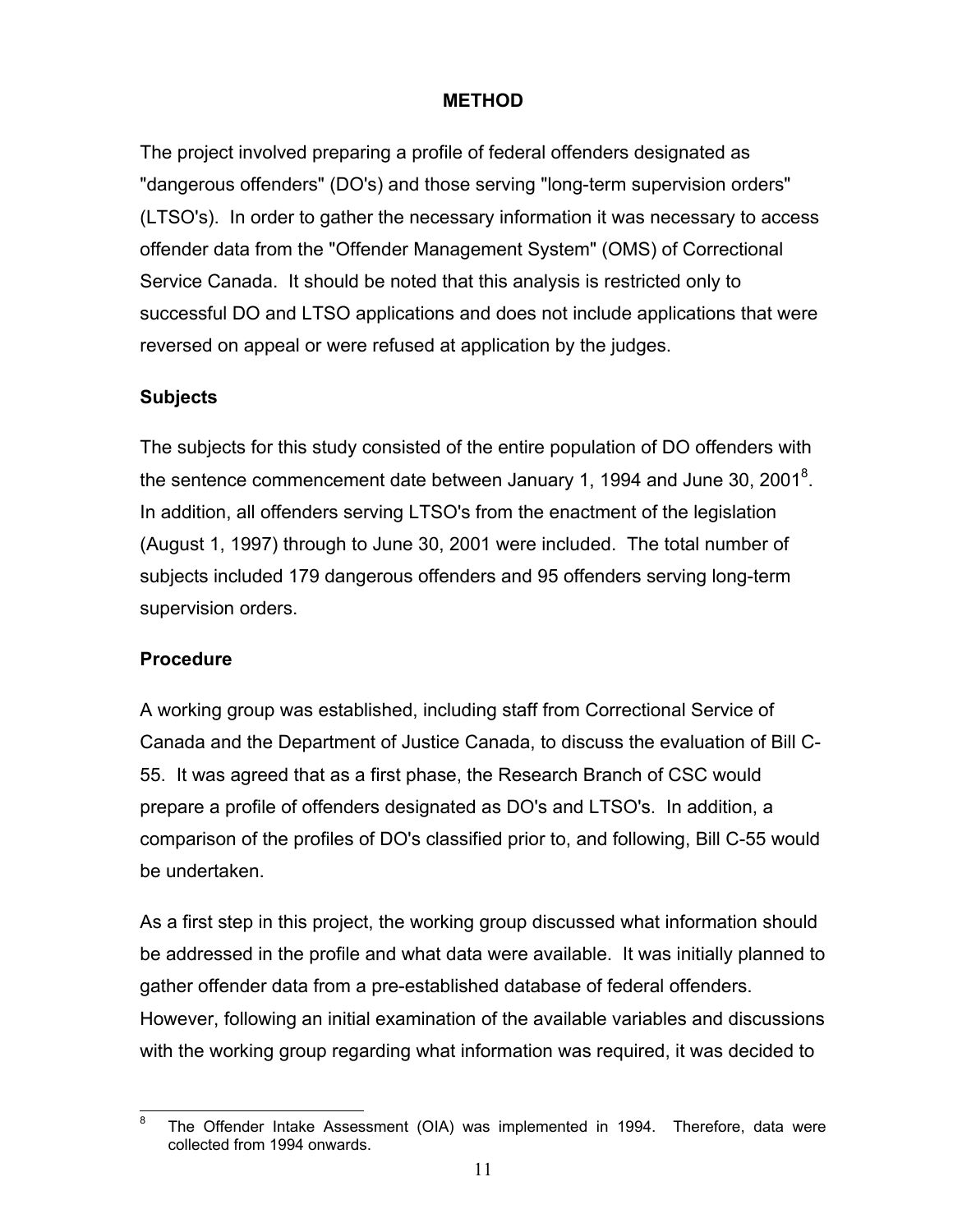conduct a full review of offender case files using the OMS. This involved accessing each offender's file individually and coding the data with the use of a coding manual.

CSC's Offender Intake Assessment (OIA) process collects and stores information on each federal offender's criminal and mental health background, social situation and education, factors relevant to determining criminal risk (such as number, variety of convictions and previous exposure, response to youth and adult corrections) and factors relevant to identifying offender needs (such as employment history, family background, criminal associations, addictions, attitudes). While the results help determine institutional placement and correctional plans, a distribution of selected criminal history and case need variables can result in a comprehensive profile of the federal offender population.

A coding manual developed by Johnson (1999) for LTSO's was used as a starting point to develop a coding manual for this project. The revised manual included information relevant to DO's, as well as other information agreed upon by the working group. A draft coding manual was reviewed by the working group and a pilot test was conducted on a few offender files to examine what data could reliably be obtained. The coding manual included information on: demographic characteristics; current offence; criminal history; risk and needs; and any releases and re-admissions (see Appendix A).

A list of all DO's that had their sentence commencement date between January 1[9](#page-18-0)94 and June 30, 2001 was developed from the  $OMS<sup>9</sup>$ . Similarly, a list of all LTSO's was developed from the enactment of the new legislation on August 1, 1997 to June 30, 2001. Although the sentence commencement date is available from offender's files, the OMS does not differentiate those designated under the old and new legislation. Therefore, to determine which offenders were designated as DO's under Bill C-55, a representative from Justice Canada conducted a file search of Crown files from August 1997 onwards. A comparison was made from the OMS list and the Crown file list. Where this information could not be reliably

<span id="page-18-0"></span> $\mathbf{q}$ The sentence commencement date was used as the cut-off date as it was the date that was consistent with the dates available in the Department of Justice Crown files.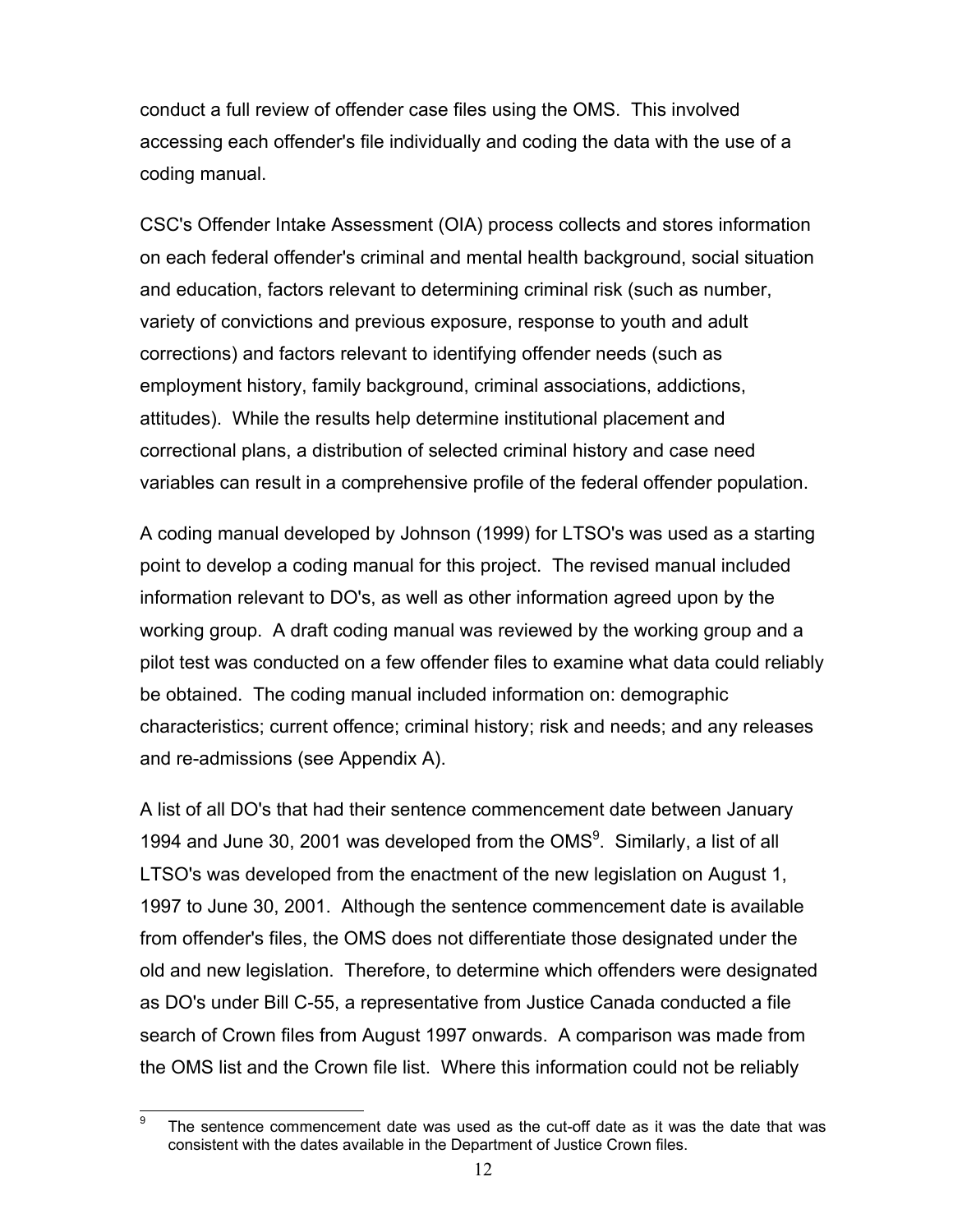determined, the implementation date of August 1, 1997 was used as the cut-off date. That is, those offenders with the sentence commencement date prior to August 1, 1997 would be considered pre Bill C-55 and those with a sentence commencing after August 1, 1997 were considered the post group.

There were a small number of offenders that could have what is called "hybrid" cases. In these cases, various aspects of their case, whether it is the date of the criminal act, conviction date or sentence commencement date, fall on different sides of the pre/post cut-off date. For example, the offence date was prior to August 1, 1997 yet the conviction and sentencing date occurred after the enactment of the legislation. In some of these cases, the sentencing judges used aspects of both the pre and post legislation in sentencing of the offender.

As with all the offenders included in this study, the inclusion in the pre/post group hinged on the sentence commencement date. As we move further from the date of enactment there will obviously be fewer and fewer offenders with an offence date pre-August 1, 1997, and eventually, all DO's will be sentenced under the post-C-55 substantive sentencing provisions.

A coder examined each offender's file on the OMS to find the information contained in the coding manual. The data were input and analyzed using SAS.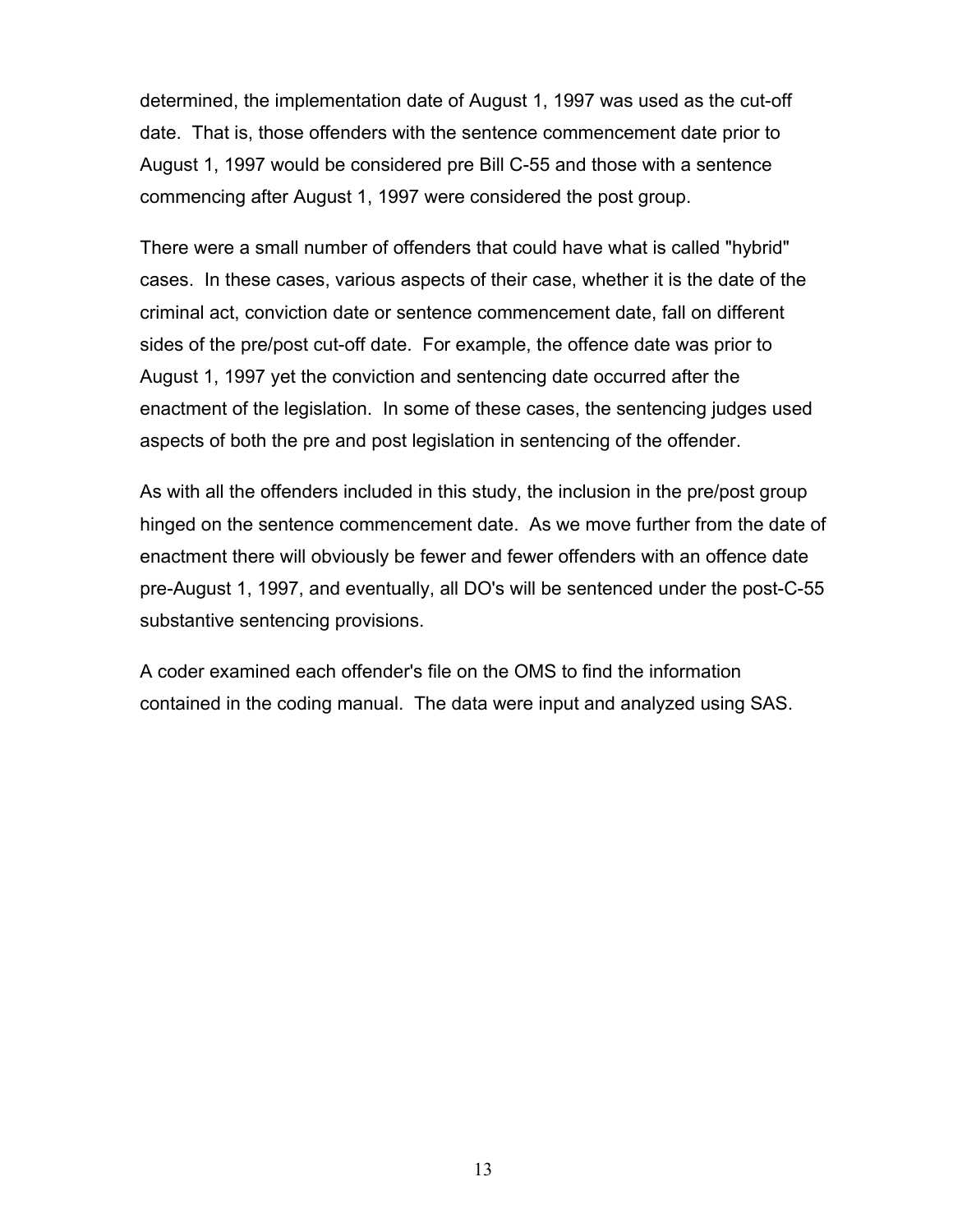#### <span id="page-20-0"></span>**FINDINGS**

### <span id="page-20-1"></span>**DO and LTSO Comparison**

Since January 1994, there have been a total of 274 offenders admitted to federal custody under the designations "dangerous offender" (DO) or "long-term supervision order" (LTSO). Of these, 179 were DO's and 95 were sentenced to a LTSO. As indicated in Figure 1, the number of DO's designated each year has varied each year with a low of 17 in 1995 and a high of 31 in 1997. The average across the seven and one-half years is about 24 designations per year. There were 15 DO's designated in the first half of 2001 alone (also see Table 1).

<span id="page-20-2"></span>



 $1$  Missing one LTSO where year of designation was not recorded.

Since the enactment of the legislation in August 1997, the number of LTSO's has increased each year. There were 17 LTSO's in 1998, 25 in 1999 and 26 in 2000. In fact, the number of LTSO's designated in the first six months of 2001 is already 23, bringing the total number of LTSO's designated between August 1, 1997 and June 30, 2001 to 95<sup>10</sup> (also see Table 1). Given the number of LTSO's already

<span id="page-20-3"></span> $10$ <sup>10</sup> One LTSO is missing the designation date, therefore the total equals 94 rather than 95.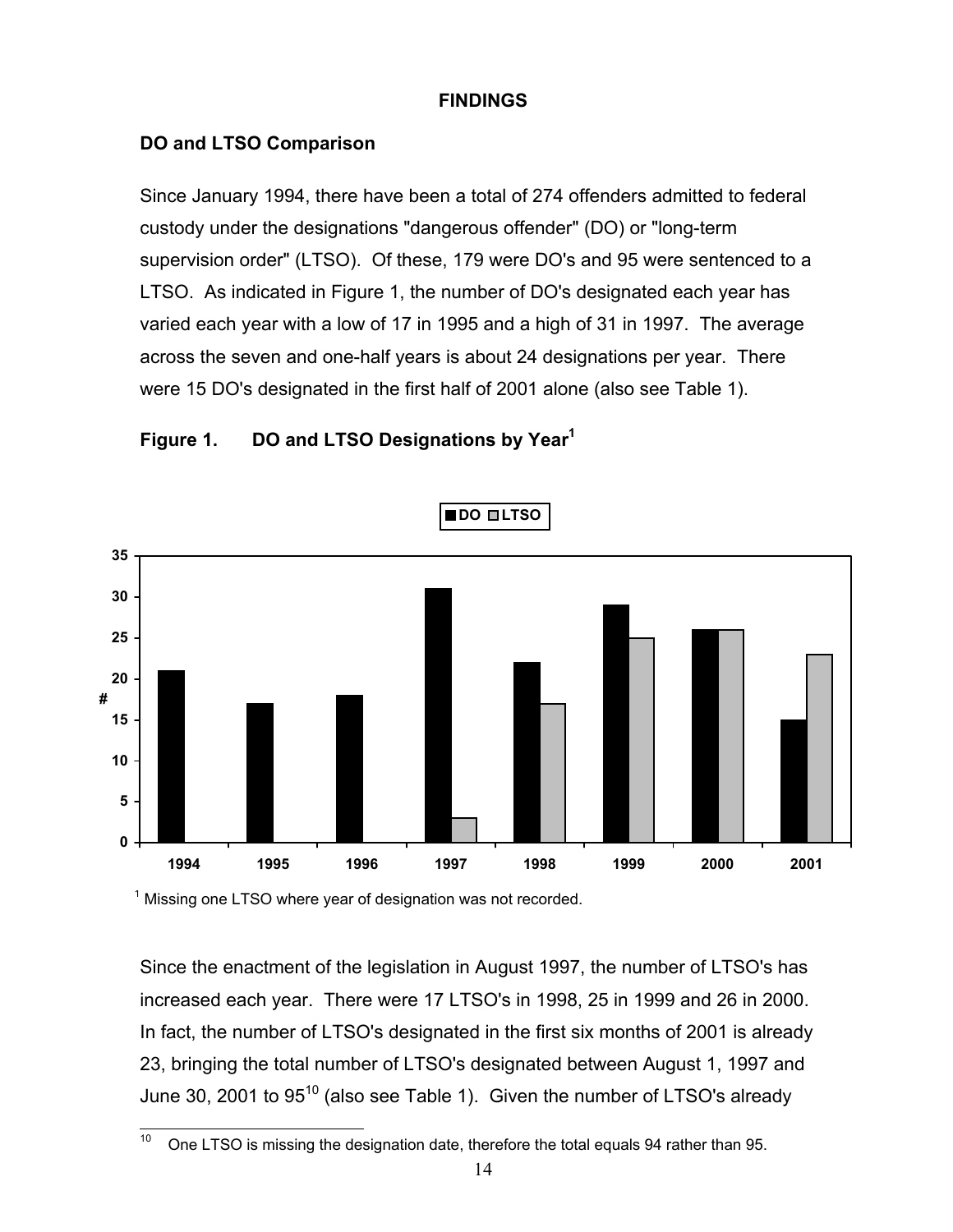designated in the first half of 2001, it is probable that the number of LTSO's designated this year will surpass that of previous years.

It should be noted that some LTSO's started out as DO applicants. Unfortunately, it is very difficult to determine the exact number. At any time during a DO hearing, the Crown can convert the application to a LTSO. Also, a judge may, after hearing sentencing arguments for a DO application, turn the application down and instead invoke a LTSO. Some of this information was available on OMS, but the files were not consistent enough to draw any valid or reliable conclusions. Therefore, the only way of determining the number of LTSO's that originally had a DO application made would be to go to the actual application transcripts for each case. Given the extensive resources it would take to fully investigate the issue, this avenue was not pursued.

The distributions of DO's and LTSO's by region demonstrate some interesting differences. The largest proportion of Canada's DO's are currently in Ontario and the Pacific region, whereas the largest proportion of LTSO's are in Quebec and the Prairie region. As illustrated in Figure 2, the Quebec and Prairie regions have larger proportions of LTSO's than DO's (28% versus 8%; 26% versus 19%). However, the Ontario and Pacific regions have larger proportions of DO's than LTSO's (38% versus 23%; 28% versus 14%). The Atlantic region had similar proportions of DO's and LTSO's (7% and 8%, respectively). Inmates could be moved to a particular region for programming purposes, however, very similar distributions are found when the region of sentencing is examined (see Table 2).

15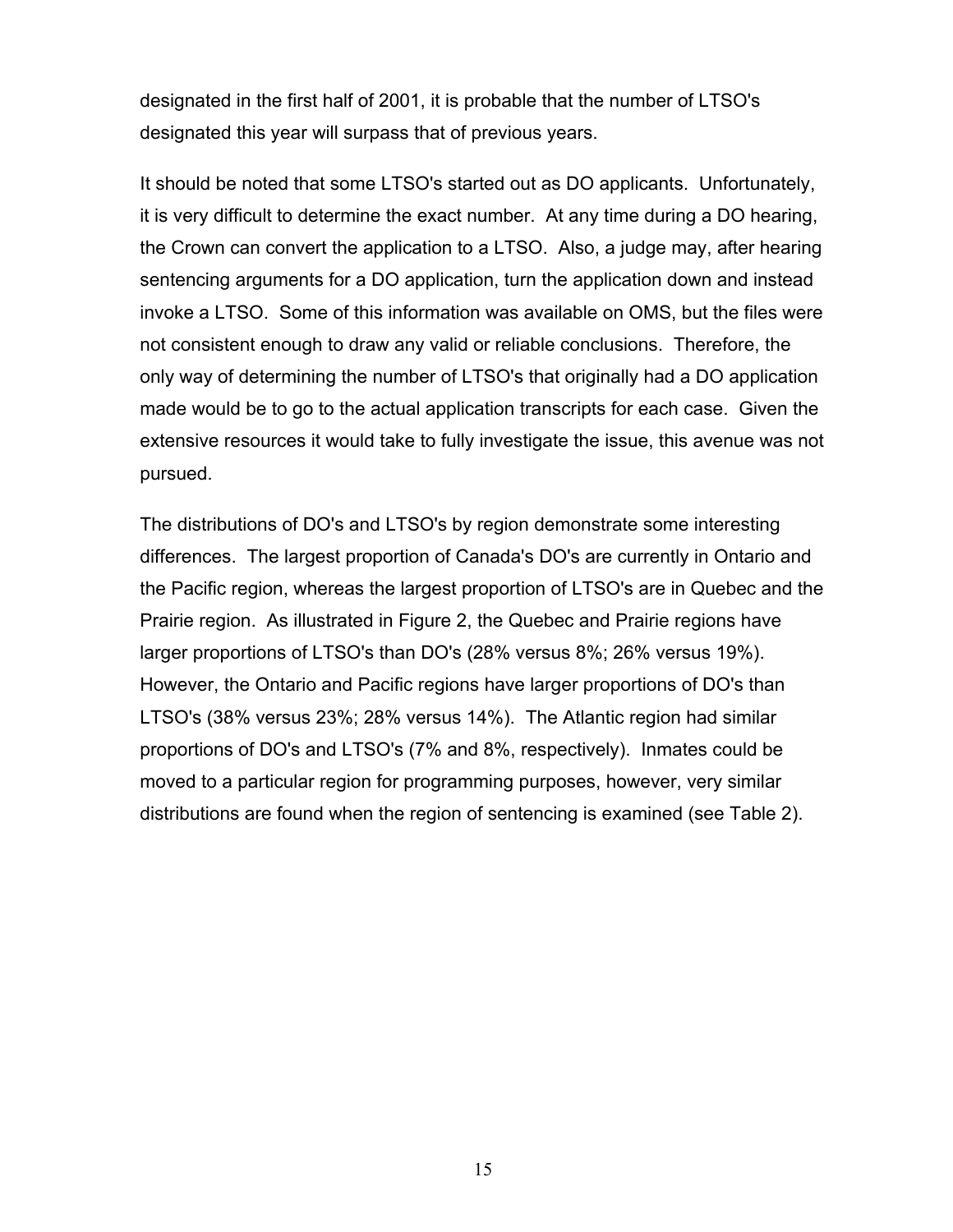**Figure 2. Current Regional Distribution**



It is interesting to compare the DO and LTSO distributions to the distribution of the general inmate population (Correctional Service Canada, 2000b). The regional distribution for the general population is similar to the LTSO distribution, but not the DO distribution. The Quebec and Prairie regions are incarcerating smaller proportions of DO's than may be expected given the general inmate population (8% versus 26%; 19% versus 25%). Conversely, the proportions of DO's that have been designated in the Ontario and Pacific regions are greater than would be expected given the general inmate population (38% versus 27%; 28% versus 14%).

<span id="page-22-0"></span>Once a DO or LTSO has been designated, an initial level of security is assessed using the Custody Rating Scale (CRS). This does not mean that the offender stays at the original placement level as behaviour or other factors inside the facility may dictate that the offender be moved. As illustrated in Figure 3, the largest proportions of both DO's and LTSO's were initially classified as medium security. However, a larger proportion of DO's than LTSO's were classified as maximum security (49% versus 13%), while a larger proportion of LTSO's were classified as medium (61% versus 50%) and minimum security (26% versus 1%) (also see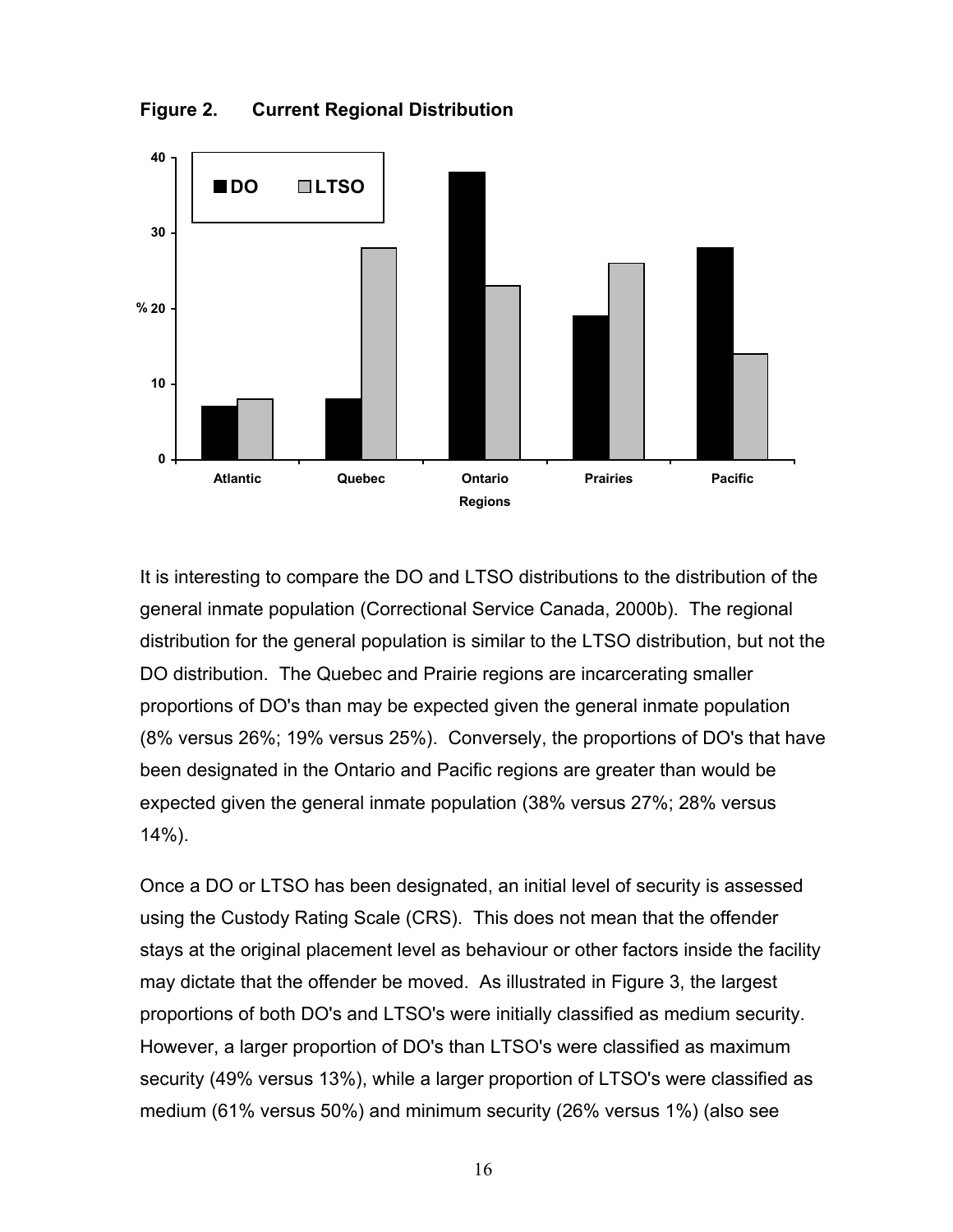Table 3). This finding is expected as DO's are, by definition, considered higher risk offenders.

<span id="page-23-0"></span>



Table 3 also shows the current level of security for inmates. Once again, the largest proportion of both DO's and LTSO's are currently at the medium level of security (67% and 74%, respectively). However, a larger proportion of DO's are still classified as maximum security (31% versus 16%).

### *Offender Profile*

Figure 4 and Table 4 demonstrate the socio-demographic characteristics of DO's and LTSO's. All DO's were male and only one LTSO was female. This differs from the general inmate population where 3% are female (Correctional Service Canada, 2000b). The largest proportions of both DO's and LTSO's were aged 35- 44 at time of sentencing (42% and 30%, respectively), with an average age of 41 for DO's and 40 for LTSO's. This population is older than the general inmate population, where the average age at the time of admission was 33 years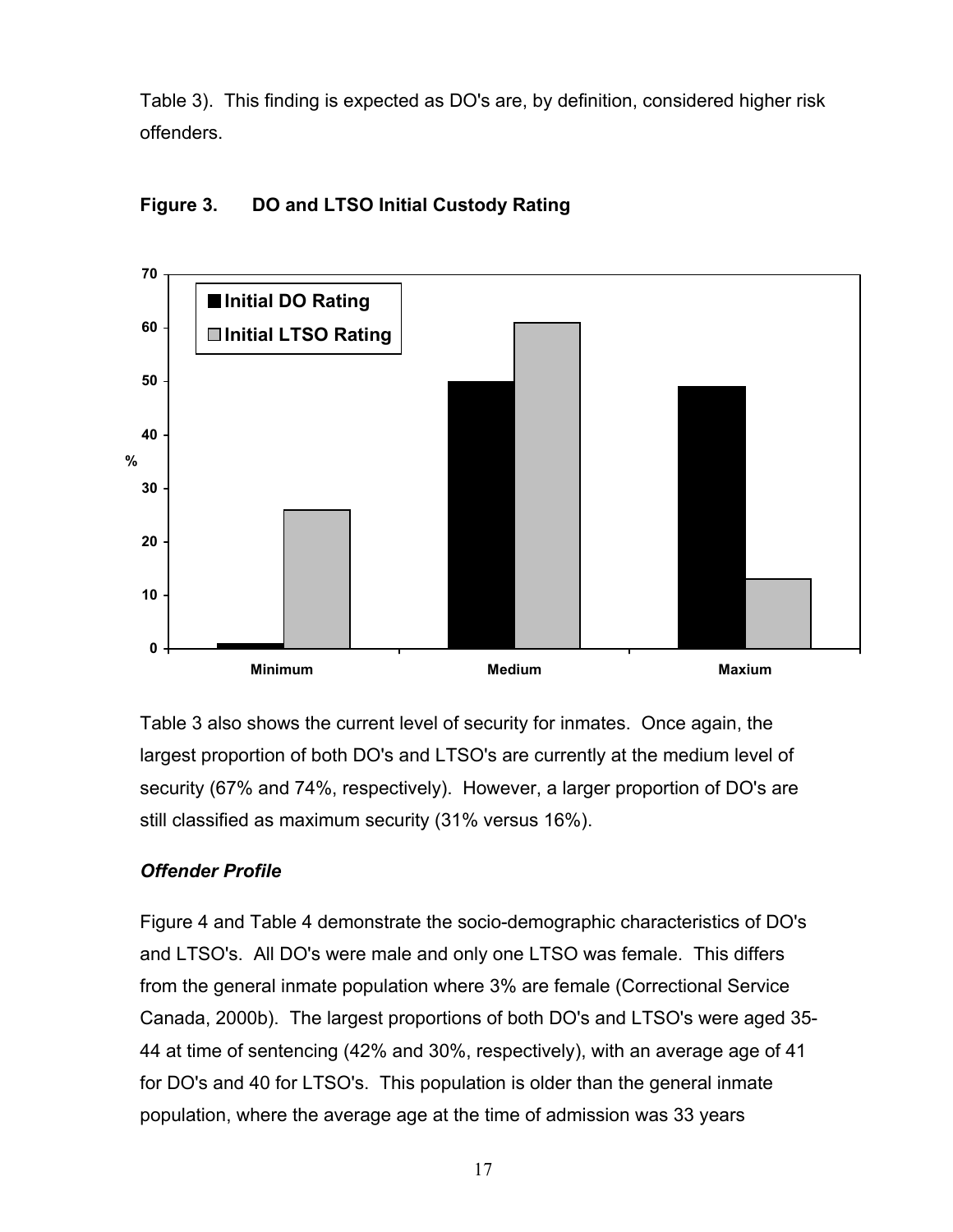(Correctional Service Canada, 2000b). This is to be expected as DO's and LTSO's, by definition, have demonstrated a pattern of behaviour which is expressed over time.



#### <span id="page-24-0"></span>**Figure 4. Demographic Characteristics**

A fairly large proportion of DO's and LTSO's were Aboriginal (23% and 17%, respectively). It would appear that the racial make-up of the DO and LTSO populations is similar to that among the general inmate population where 17% are Aboriginal (Correctional Service Canada, 2000b). Incidentally, it should be noted that this finding reflects the general problem of Aboriginal over-representation in the correctional system as Aboriginal people make up approximately 2% of the Canadian adult general population yet their proportions in the correctional system are more than eight times that number.

Similar to the general inmate population, the largest proportion of both DO's and LTSO's were single (50% and 51%, respectively). The largest proportion of DO's and LTSO's had a grade 9 education or less, with DO's having a significantly greater proportion of offenders with this level of educational attainment (59% versus 47%). Further, a larger proportion of DO's than LTSO's were unemployed at arrest (76% versus 61%). This finding is similar to the general population where 69% were unemployed at time of arrest (Correctional Service Canada, 2000b).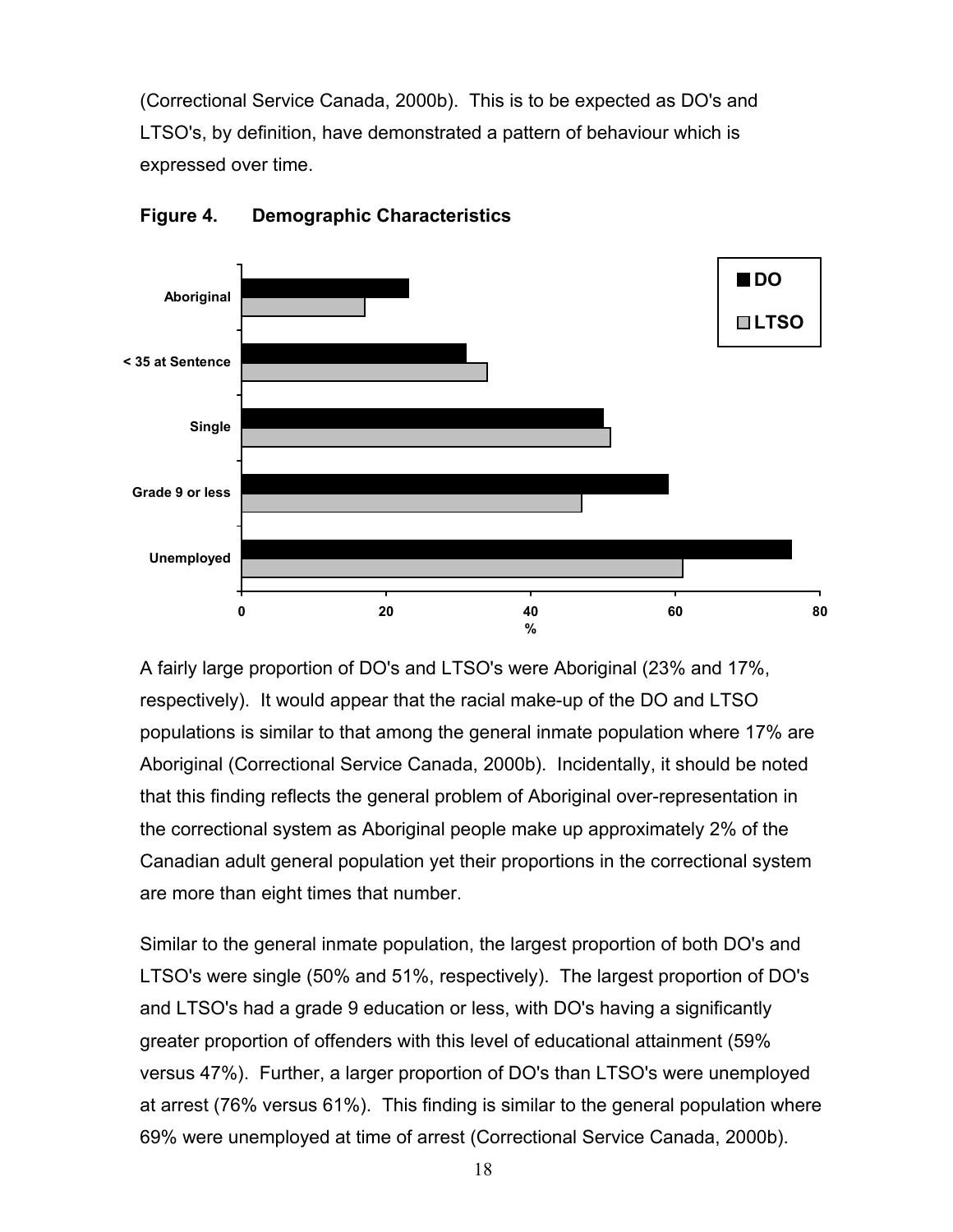### *Offences*

As illustrated in Figure 5, DO's and LTSO's had similar numbers of current convictions. The largest proportion of both DO's and LTSO's had between two and four current convictions (43% and 45%, respectively) (also see Table 5). Interestingly, this finding is similar to that of the general inmate population where 39% of the offenders have between two and four current convictions (Correctional Service Canada, 2000b). Few DO's and LTSO's had ten or more current convictions.



<span id="page-25-0"></span>**Figure 5. Current Convictions**

Almost all DO's and LTSO's had at least one previous adult conviction (93% and 98%, respectively). However, as may be expected, DO's differed from LTSO's in terms of the number of previous adult convictions (see Figure 6). The largest proportion of DO's (45%) had 15 or more prior adult convictions compared to 26% of LTSO's. The largest proportion of LTSO's (28%) had between five and nine previous adult convictions (also see Table 5).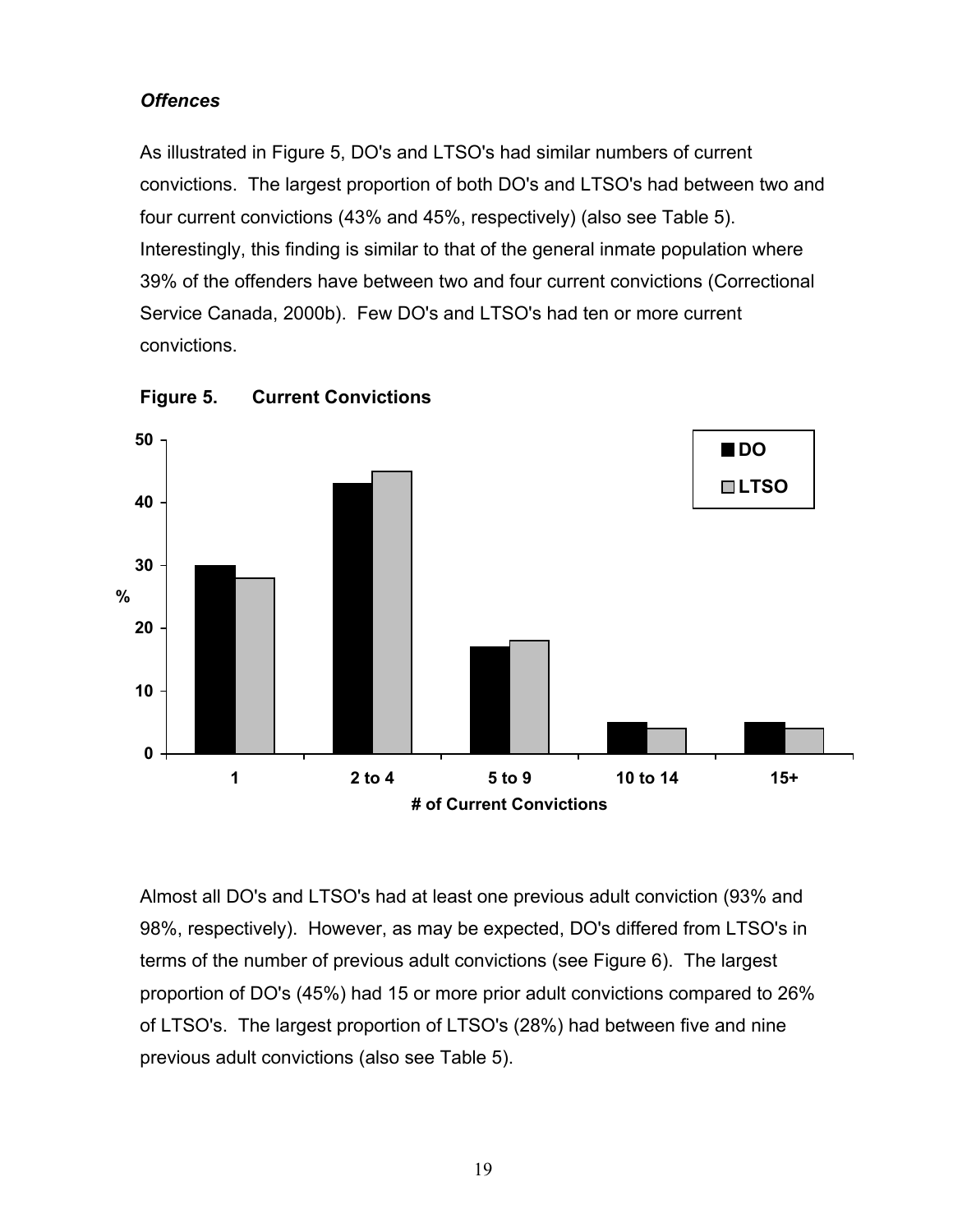<span id="page-26-0"></span>



It is interesting to note that 33% of DO's and 43% of LTSO's had never served a previous federal sentence (Table 5).

Figure 7 illustrates the current offence type for DO's and LTSO's (also see Table 6). It should be noted that offenders may be incarcerated for more than one offence type, therefore there may be double counting. DO's and LTSO's do not differ substantially in the type of offence for which they are currently incarcerated. Similar to other studies, the majority of DO's and LTSO's had a current sexual offence (85% and 91%, respectively). In contrast, only about one-eighth of the general inmate population have a current sexual offence (Correctional Service Canada, 2000b). Furthermore, 80% of DO's and 83% of LTSO's had previous sexual offences (see Table 6).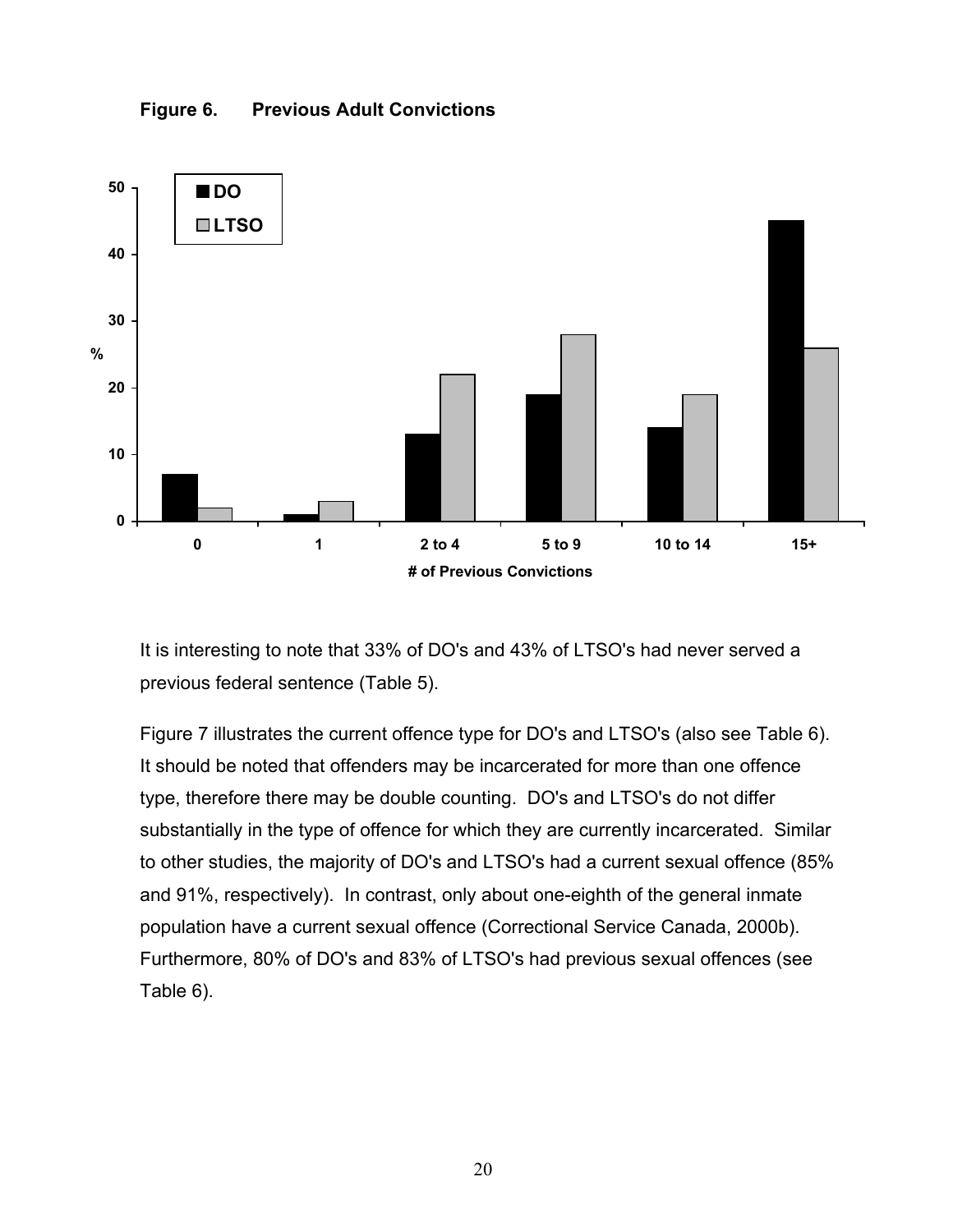<span id="page-27-0"></span>

Of those DO's that did not have a current conviction for a sexual offence, 92% had a current conviction for another serious offence, such as assault or robbery<sup>11</sup>. The remaining 8% without a current conviction for a sexual offence were convicted of other offences that did not include homicide, attempted murder, kidnapping, arson, use of a prohibited weapon or discharging a firearm. Of the LTSO's that did not have a current conviction for a sexual offence, all had a current conviction for a serious offence.

There were differences between DO's and LTSO's when examining convictions for kidnapping/forcible confinement. Larger proportions of DO's than LTSO's had current and previous convictions for forcible confinement or kidnapping (27% versus 13%; 28% versus 11%). This was the only significant difference between the two groups for offences. No LTSO's had previous convictions for homicide or attempted homicide and 1% had a current conviction for homicide. Few DO's had

<span id="page-27-1"></span> $11$ Serious offences as defined in intake assessment from OMS include: robbery, sabatoge, conspiracy to traffic or import dangerous drugs, trafficking in illegal firearms, extortion, assault and escape.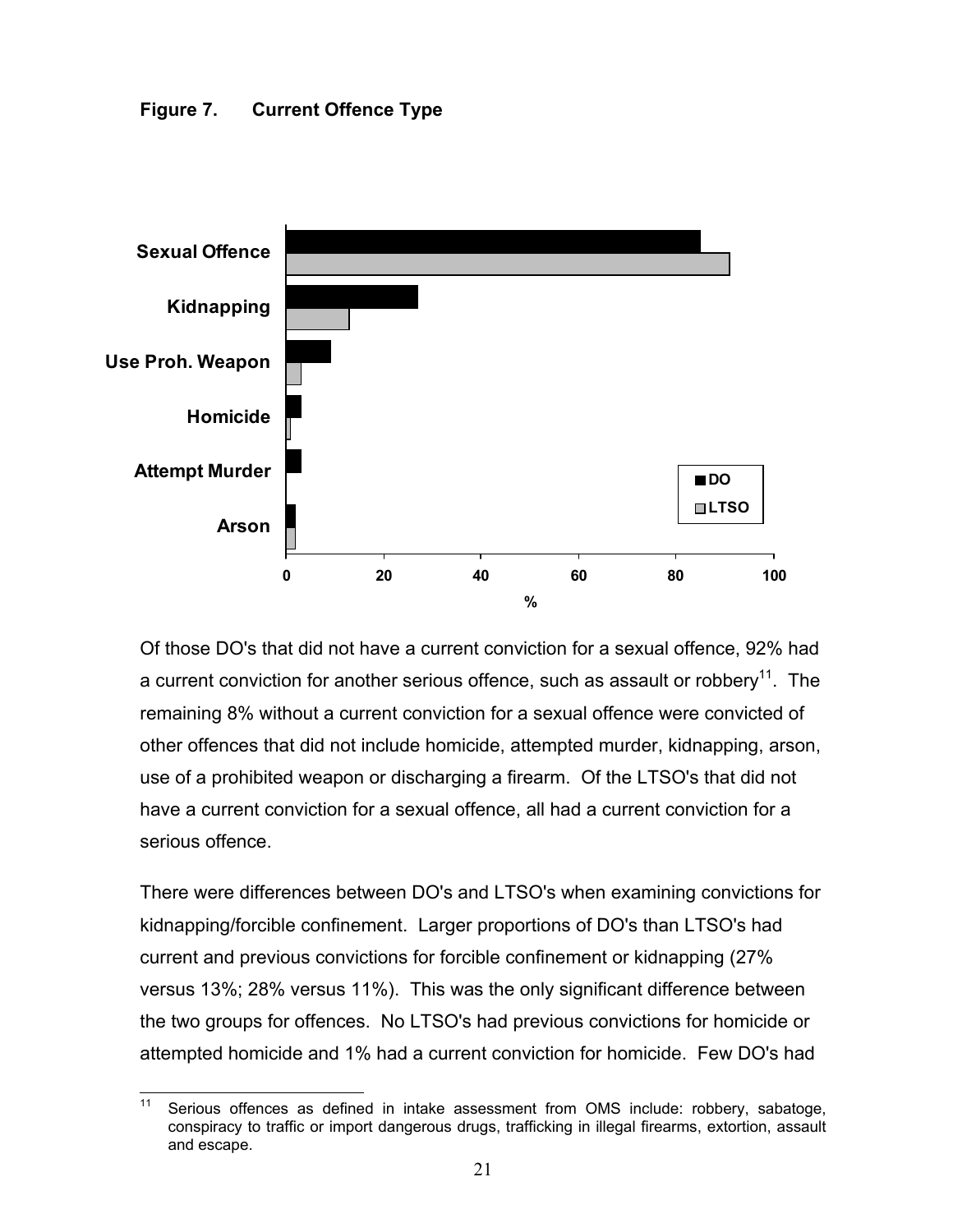homicide or attempted murder as a previous conviction (2% and 3%, respectively) or as a current conviction (3% and 3%, respectively). This is not surprising because, according to the legislation, first and second degree murder, as the predicating offence, are exempt from DO or LTSO designations.

The specific type of sexual offence is presented in Table 7. Overall, 84% of DO's and 85% of LTSO's had a current offence of sexual assault. Similar proportions had previous sexual assaults (83% and 77%, respectively). A larger proportion of LTSO's than DO's had a current offence related to paedophilia (54% versus 41%). Few DO's and LTSO's had an incest offence (14% and 10%, respectively).

Offenders serving LTSO's had custodial sentences ranging from 182 to 5,478 days (6 months to 15 years)<sup>12</sup>. The average aggregate sentence length was 1,747 days or a little more than 4½ years (median 1,461 days or about 4 years). The aggregate sentence length for all inmates admitted to federal custody<sup>13</sup> was slightly less than LTSO's (average 4.1 years; median 3 years) (Canadian Centre for Justice Statistics, 2001). A LTSO may be released from federal custody on parole but it is only upon their warrant expiry date that the supervision order starts. This differs slightly from when an offender from the general population is released in that once the warrant expiry date has been reached, the offender is not under the care or control of CSC unless the sentencing judge had also included a term of probation. The long-term supervision orders in the community for LTSO's ranged from between 4 to 10 years with a mean of 8.4 years (see Table 8). The largest proportions of LTSO's in the community were for 10 years (62%).

### *Victims*

Information on the number of current and previous victims can be seen in Table 9. Overall, DO's and LTSO's had similar numbers of current victims. The largest proportions of DO's and LTSO's had one victim (62% and 57%, respectively) and approximately one-third of DO's and LTSO's had three or more

<span id="page-28-0"></span> $12$ Although the lower range is less than is allowable by law for a LTSO designation, there are a few cases where judges have imposed what would be considered a provincial sentence. Due to the LTSO designation on these offenders, they are under the custody of the federal

<span id="page-28-1"></span>correctional system.<br>
<sup>13</sup> The aggregate sentence for the general population excludes those serving life sentences.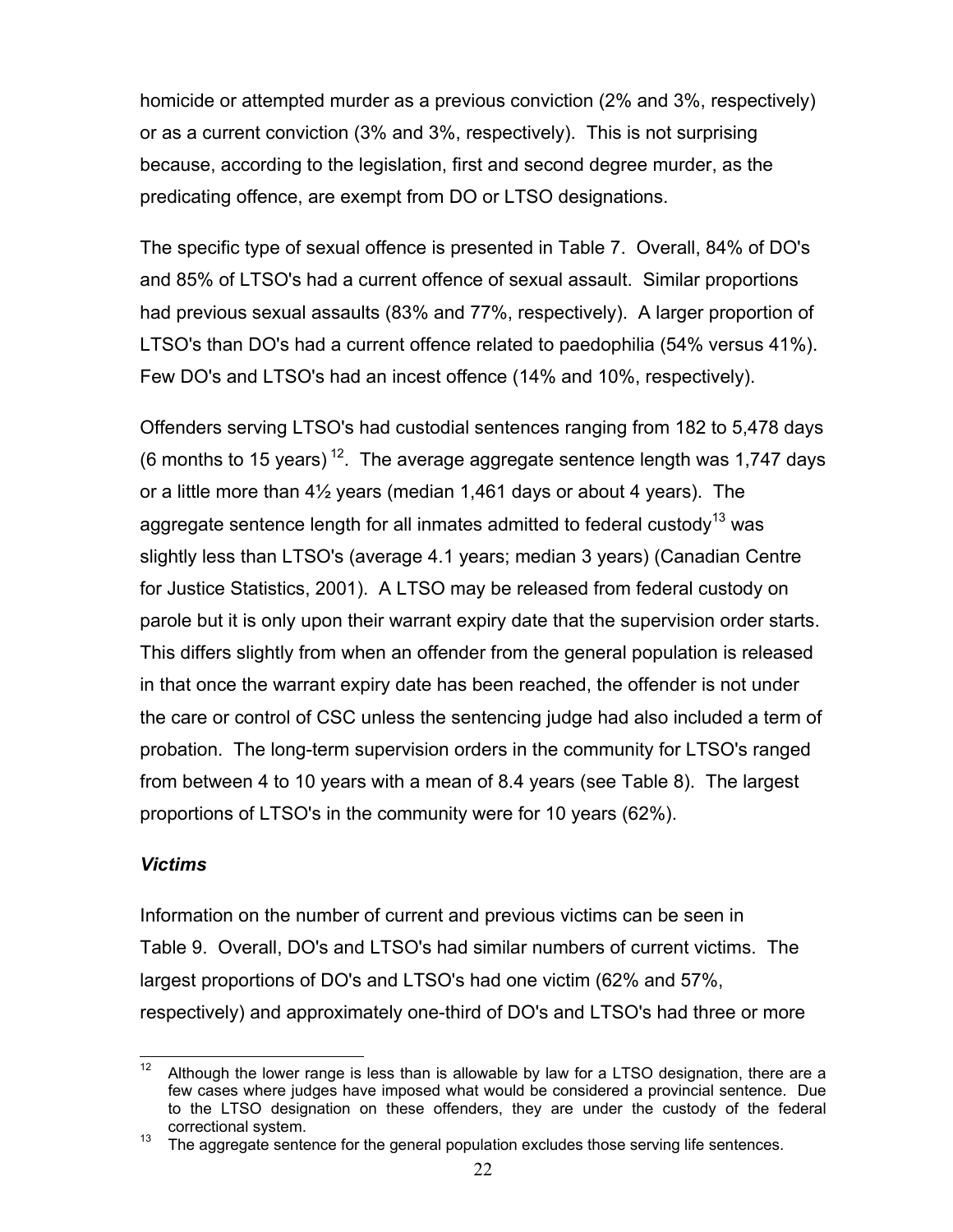victims. For previous offences, a significantly greater proportion of LTSO's had one victim (34% versus 23%). As expected, in order to demonstrate a pattern of behaviour, most DO's and LTSO's had three or more previous victims (80% and 75%, respectively).

Unlike the general inmate population where only a small percentage of offenders victimized children, elderly or handicapped, a large proportion of DO's and LTSO's had victimized children (49% and 61%, respectively). However, when examining previous offences, a greater proportion of LTSO's than DO's had victimized children (68% versus 52%). Few offenders had victimized elderly or handicapped individuals. Similar results can be seen for past victims.

The largest proportions of DO's and LTSO's knew their victim. For current offences 70% of LTSO's and 62% of DO's knew their victim. For previous offences, 87% of LTSO's and 74% of DO's knew their victim.

Among DO's, the largest proportion of victims for their current offence were adult females (61%) (Table 10). A further 46% were female youth and 40% were female children<sup>14</sup>. Substantially fewer victims were male. Among LTSO's, the largest proportion of victims were female children (44%), followed by female adults (36%) and male children (35%). In a comparison between DO's and LTSO's, DO's had a significantly larger proportion of female youth victims than LTSO's (46% versus 25%). Furthermore, DO's offended against adult females significantly more than LTSO's (61% versus 36%).

### *Weapons/Injury*

Information on the use of weapons is contained in Table 11. The largest proportion of DO's and LTSO's used power/authority against the victim in the current offence (75% and 65%, respectively). Larger proportions of DO's than LTSO's used a weapon (40% versus 16%) and threats of violence (74% versus 49%) against the victim(s) in the current offence. Similar differences were found for previous offences. Among the general population of inmates, only 30% of

<span id="page-29-0"></span> $14$ <sup>14</sup> A child is defined by CSC as someone under 12 years of age, a youth is between 12 and 17, an adult is between 18 and 65 and an elderly person is someone 65 years of age or older.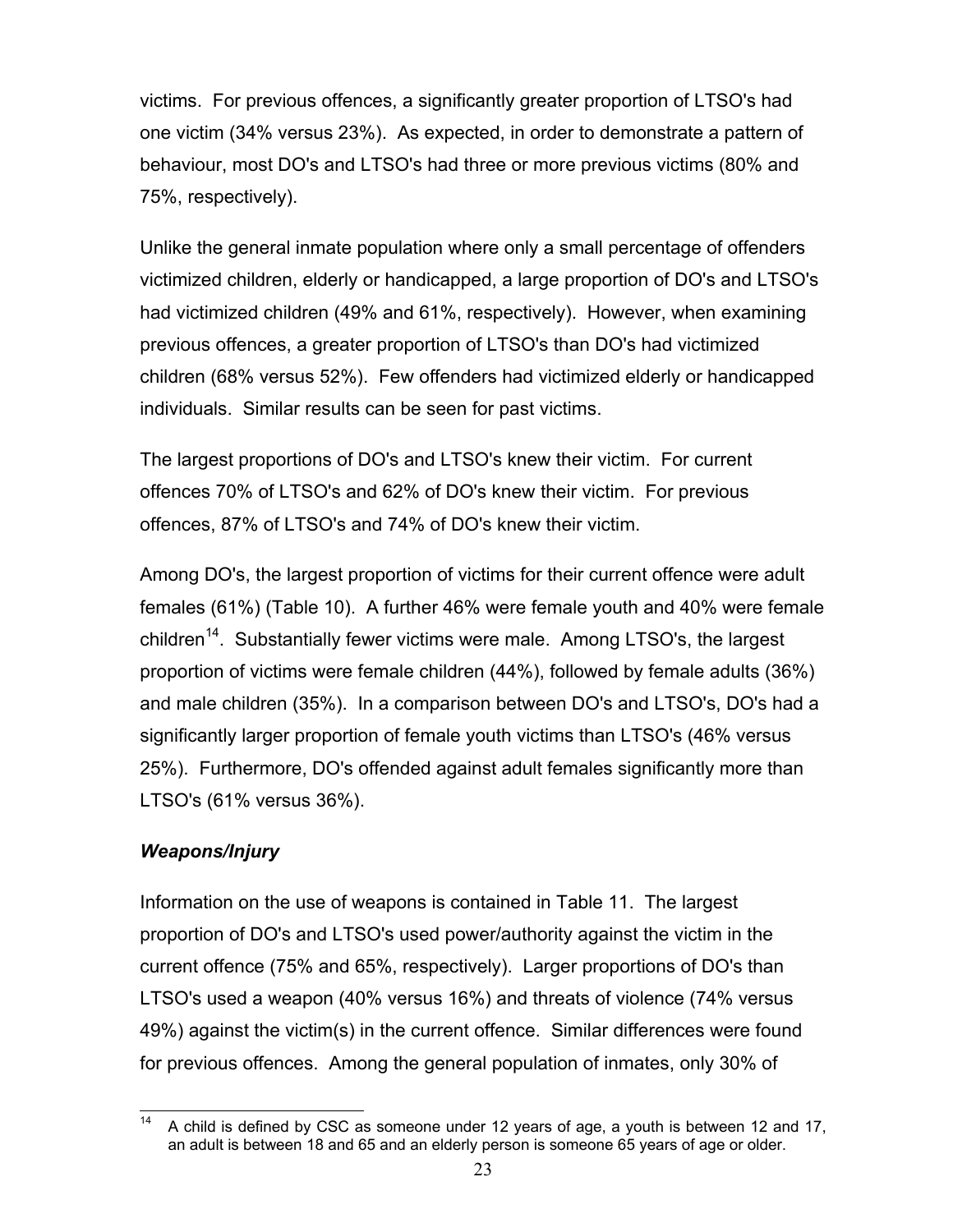offenders used power/authority against the victim, 52% used threats of violence, and 27% used a weapon (Correctional Service Canada, 2000b).

As expected, a larger proportion of DO's than LTSO's caused some kind of physical injury to the victim (see Table 12). DO's caused significantly more serious and minor injury to the victims of their current offences than LTSO's (29% versus 8%; 63% versus 36%)<sup>15</sup>. Similar results were found for previous offences. Very few DO's or LTSO's caused the death of their victim. Among the general inmate population, 30% caused a minor injury, 22% a serious injury and 17% caused death<sup>16</sup> (Correctional Service Canada, 2000b).

In terms of psychological harm, similar proportions of DO's and LTSO's were reported to have caused serious and moderate psychological harm to their victims for their current offence (88% and 89%; 66% and 58%, respectively)<sup>17</sup> (see Table 12). However, larger proportions of DO's than LTSO's were reported to have caused mild psychological harm to their victim(s) (68% versus 55%). Among the general inmate population, substantially fewer inmates were reported to have caused psychological harm to their victims. Similar proportions of inmates in the general population caused serious (37%), moderate (34%), and mild (33%) psychological harm (Correctional Service Canada, 2000b).

### *Criminal History*

As noted earlier, the vast majority of DO's and LTSO's have demonstrated a pattern of offending, especially for sex offences. This is expected as one of the requirements for designating an offender as a DO or LTSO is the establishment of a pattern of behaviour. The average age of a DO for a first conviction is 22 years (median 19). The average age for a LTSO's first conviction is 25 years (median

<span id="page-30-0"></span> $15<sub>15</sub>$ <sup>15</sup> Minor injury is defined on OMS as "hitting, slapping and striking". Serious injury is defined as "wounding, disfiguring and maiming". <sup>16</sup> Although a larger proportion of the general inmate offenders caused the death of their victim(s)

<span id="page-30-1"></span>when compared to DO's or LTSO's, this is an expected finding as in most circumstances causing the death of another individual is an offence that is exempt from a DO or LTSO designation.<br><sup>17</sup> Although there is no definition of "serious psychological harm", clinically it refers to the level of

<span id="page-30-2"></span>ability in which a victim is able to maintain their role in society (e.g., problems with work, school, family and friends). The level of the impairment in these abilities would essentially allow a practitioner to determine whether the victim is mildly, moderately or severely psychologically affected by the crime.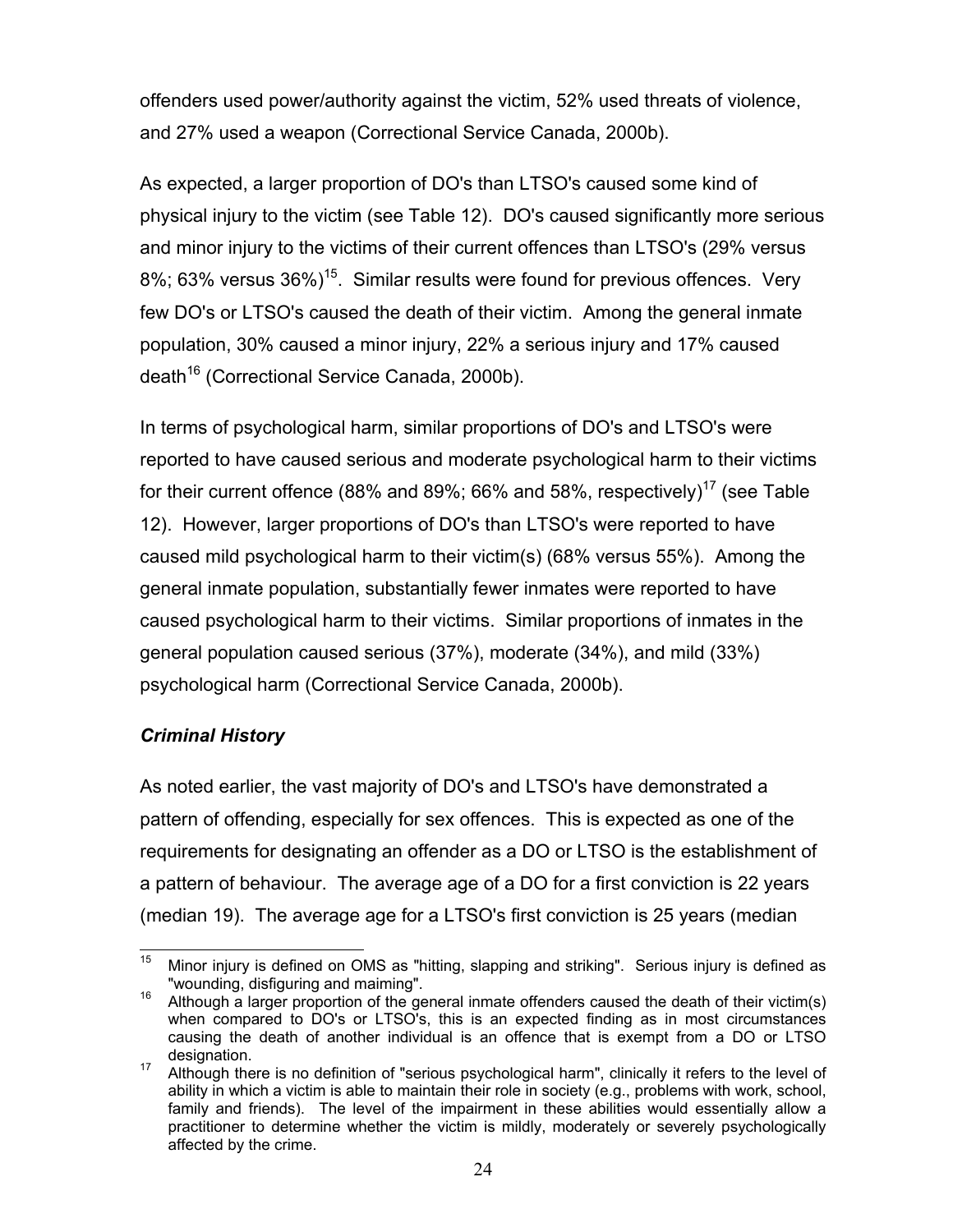20). Furthermore, the average age for a DO's first custodial sentence is 24 years (median 20) while the average for a LTSO is 27 years (median 22). Given that the average age for the DO and LTSO convictions is 41 and 40 years, respectively, it appears as though the pattern of behaviour takes some time to develop or escalate.

In terms of criminal history, 57% of LTSO's and 67% of DO's had previous federal sentences (see Table 5). In comparison, only 34% of inmates within the general population had served a previous federal term (Correctional Service Canada, 2000b).

As also shown in Table 5, differences appeared between DO's and LTSO's in the number of prior adult convictions. Approximately one-half (45%) of DO's had 15 or more prior adult convictions, compared to 26% of LTSO's. Similar to those serving LTSO's, the largest proportion of offenders from the general inmate population had 15 or more convictions (32%) (Correctional Service Canada, 2000b).

### *Risk/Needs*

In terms of risk, 98% of DO's and 90% of LTSO's were classified as high risk to reoffend (see Table 13). This difference is statistically significant and addresses the differences between the two populations. In comparison, 59% of the general inmate population were considered high risk to re-offend (Correctional Service Canada, 2000b). Again, these differences are to be expected as the purpose of the DO and LTSO legislation is to differentiate between those offenders who are at greater risk of re-offending from those who are less likely.

Overall, 96% of DO's and 92% of LTSO's were considered to have high overall needs<sup>18</sup>. In examining individual domains, DO's were rated higher than LTSO's on all domains, except personal/emotional (see Figure 8 and Table 13). The largest proportions of both DO's and LTSO's were rated as having some or considerable need in the personal/emotional domain (99% and 100%). The differences found between DO's and LTSO's on employment, associates/social interaction, substance abuse, community functioning and attitude were statistically significant.

<span id="page-31-0"></span><sup>18</sup> This refers to the overall summary of the seven need domains.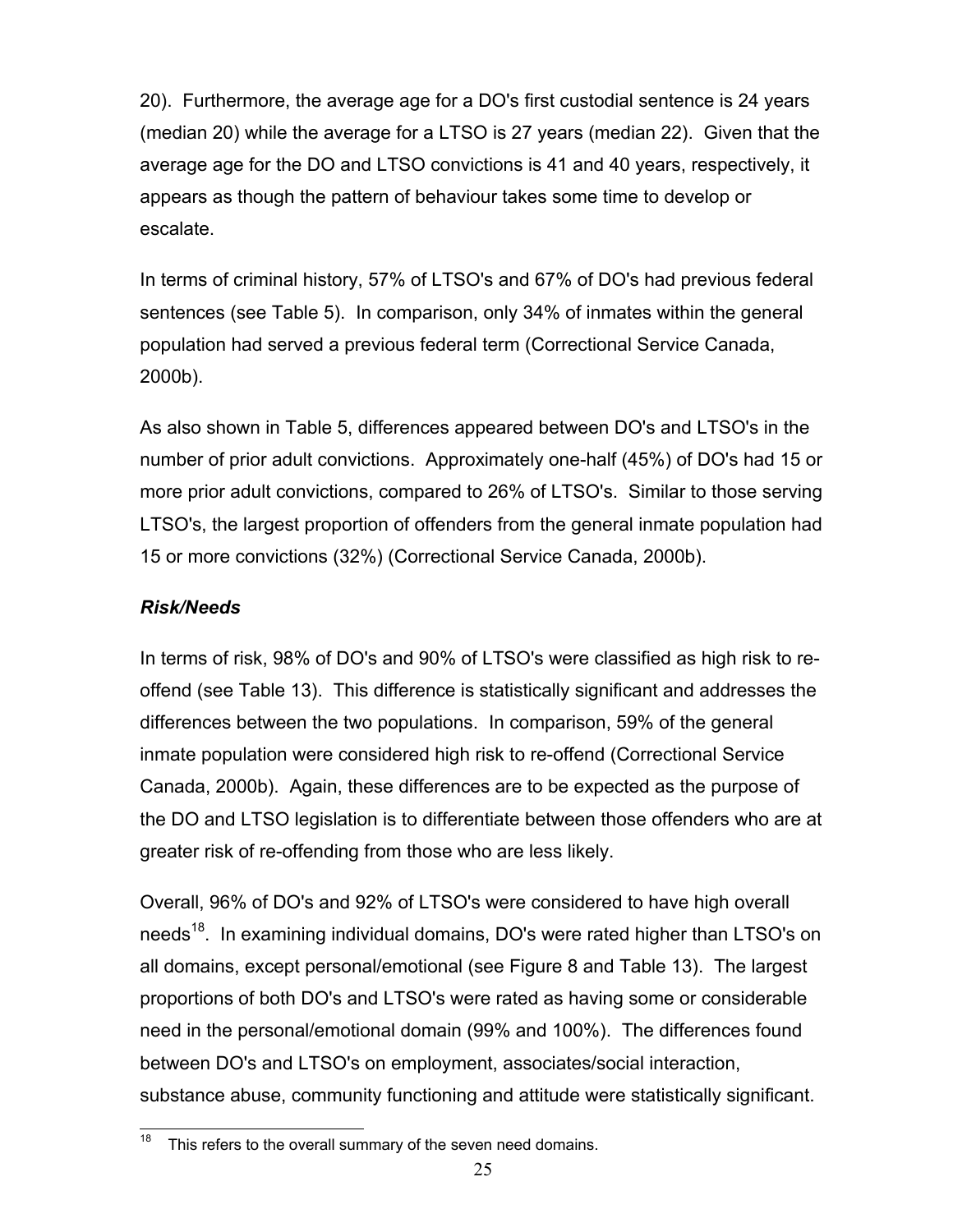To put these findings into perspective, in the general inmate population, 59% of inmates are considered high needs overall (Correctional Service Canada, 2000b).



#### <span id="page-32-0"></span>**Figure 8. Some or Considerable Need**

#### *Releases*

Although in the past, some DO's have been released, no DO's that were designated between January 1, 1994 through June 30, 2001 have been released from federal penitentiaries. Eighteen LTSO's (15%) have been released from custody. Of the 18 LTSO's released, seven were kept until their warrant expiry date and upon release immediately began their long-term supervision order, nine were released on statutory release and two were released on full parole.

Of the LTSO's who were released, as of June  $30<sup>th</sup>$ , 2001, it had been recommended that three of the offenders have their releases suspended. Only one of these three had his release revoked.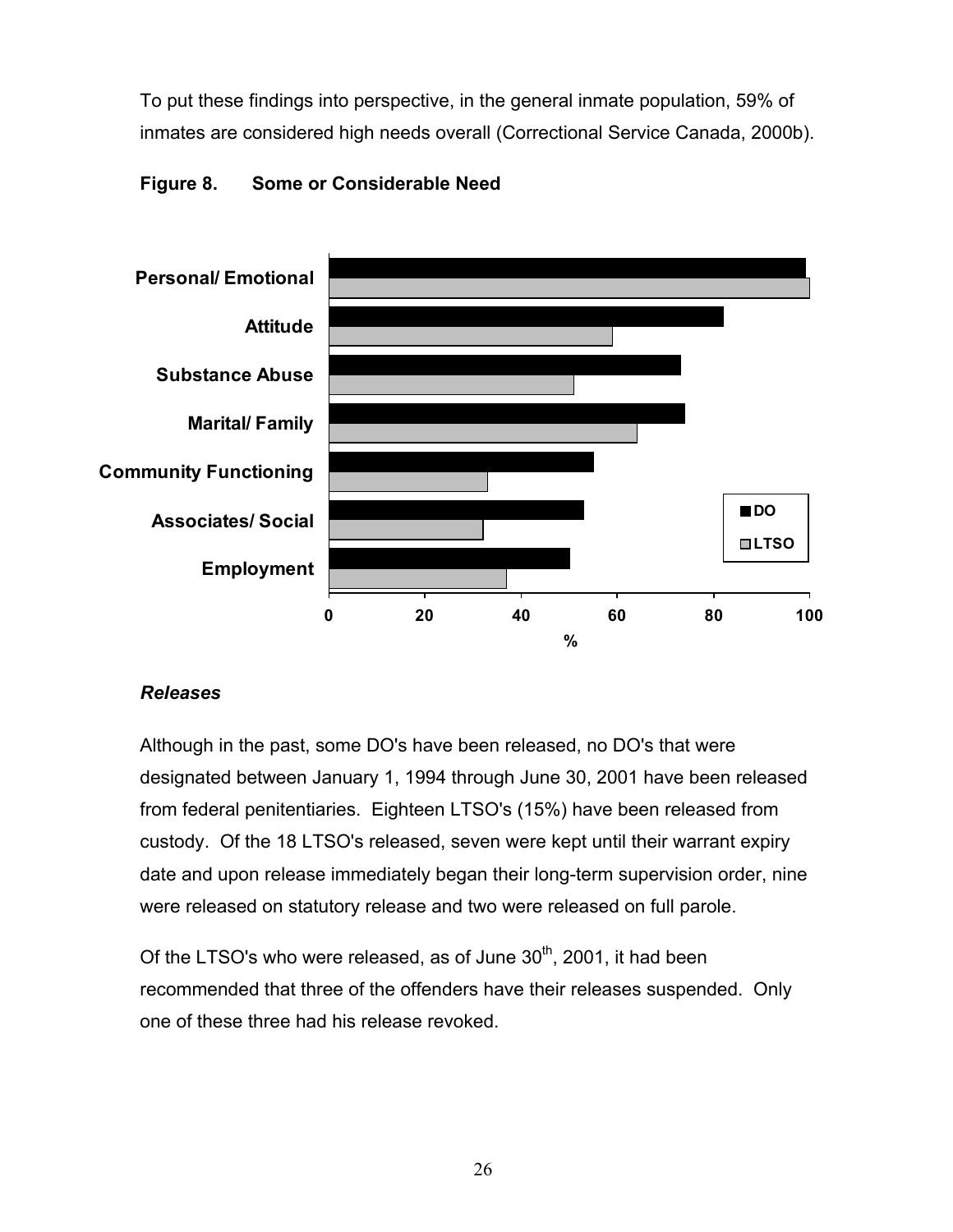#### **Pre-DO/Post-DO Comparisons**

As stated in the introduction, one of the purposes of this report was to examine DO's who were designated prior to the legislation being enacted and compare them with those designated after. This section will focus on the findings of that analysis. All those designated from January 1, 1994 to July 31, 1997 are considered the pre-DO group and all those designated from August 1, 1997 to June 30, 2001 are considered the post-DO group. There were a total of 69 DO's in the pre-DO group and 110 in the post-DO group.

The demographic characteristics of the pre- and post-DO groups are similar (Table 4). In addition, with the exception of arson, there were no significant differences between the pre- and post-groups when the offence type was examined (Table 6). Furthermore, the types of victims, use of weapons and amount of injury are similar (Tables 9 through 12). The one exception was that a greater proportion of post-DO's inflicted serious psychological harm for their current offence than the pre-group (92% versus 81%). Finally, the risk and overall need levels were similar (Table 13). These similarities may be expected since the majority of the C-55 amendments were procedurally based. With the exception of the addition of the LTSO sections and the mandatory indeterminate sentence for DO designations, the remaining changes that occurred were procedurally based. The following describes the few differences that were found between the pre- and post-DO groups.

<span id="page-33-0"></span>As illustrated in Figure 9 (also see Table 2), the regional distribution of DO's changed somewhat following Bill C-55. Among the pre-DO group, the sentencing region for the largest proportion was Ontario (39%), followed by the Prairie region (28%) and the Pacific region (19%). Among the post-DO group, the largest proportion were sentenced in Ontario and the Pacific (34% each), and a much smaller proportion in the Prairie region (12%). Larger proportions of the post- than pre-DO population were sentenced in Quebec (9% versus 3%) and the Pacific region (34% versus 19%). However, smaller proportions were sentenced in the Prairie region (12% versus 28%). The increases in the use of DO designations in the Quebec and Pacific regions since the enactment of Bill C-55 may be due to an

27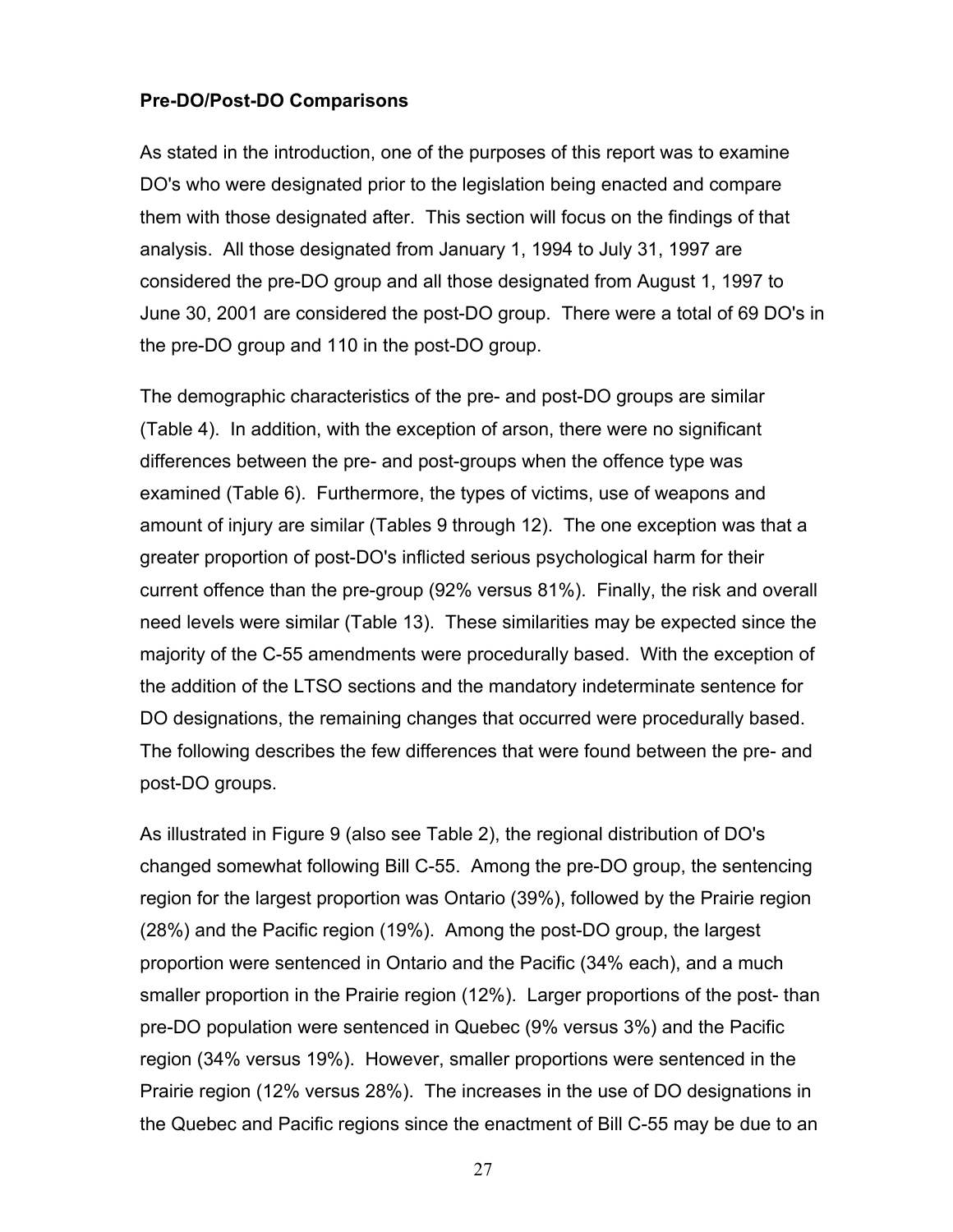increase in attention paid to the legislation or perhaps the impact of high profile cases. The Ontario and Prairie regions both experienced a decrease in DO designations after the enactment of Bill C-55. This may be due to a trend among the judiciary to make use of LTSO's.



<span id="page-34-0"></span>

The analysis revealed that significantly greater proportions of post- than pre-DO's are currently assigned to maximum-security institutions (38% versus 20%) (see Table 3). More pre-DO's are in minimum-security (4% versus 0%) and mediumsecurity (75% versus 62%). This finding is expected as the pre-DO group has been imprisoned for a longer period of time and have had the opportunity to be down-graded to lower levels of security. This is supported by the fact that there were no significant differences between the two groups when initial security was analyzed.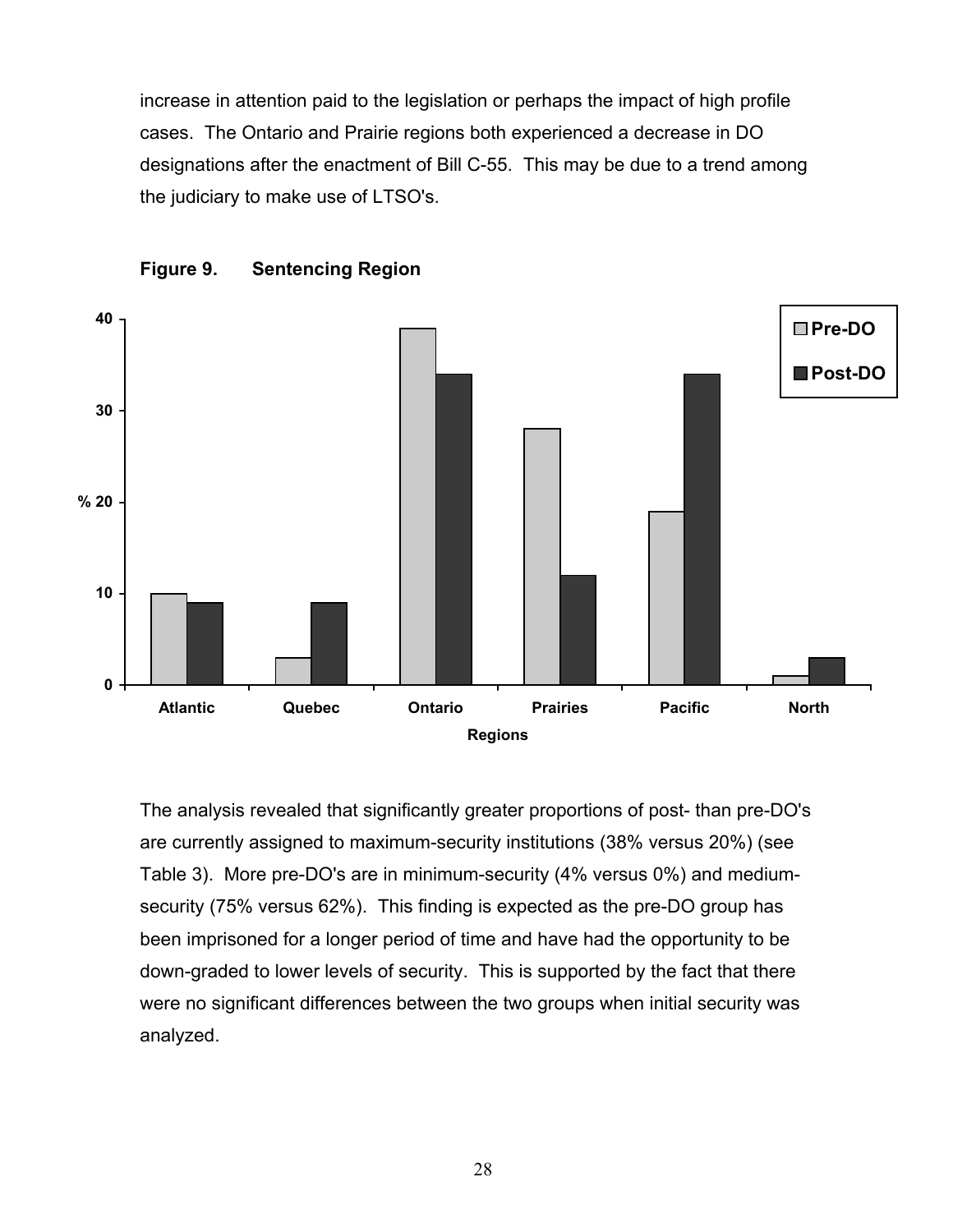Inmates in the post-DO group had a larger number of previous convictions than those in the pre-DO group. Over one-half (53%) of the post-DO's had 15 or more convictions, compared to about one-third (34%) of the pre-DO group (Table 5).

In terms of victims, a greater proportion of post- than pre-DO's had one victim (70% versus 50%) (Table 9). This finding may demonstrate a relatively recent shift in judiciary trends to designate an offender as a DO in cases where there are fewer victims.

An analysis of the specific need domains can be viewed in Figure 10 (also see Table 13). There were no significant differences between the pre-DO and post-DO groups regarding the need domains of substance abuse, personal/emotional and attitude. However, a significantly larger proportion of inmates from the pre-DO had some or considerable needs on employment, marital/family, associates/social, and community functioning, as compared to the post-DO group. This finding may be due more to the implementation of the Offender Intake Assessment (OIA) by CSC in 1994. Those assessing need may have first rated many of the offenders as having considerable needs, but upon gaining more experience with the OIA and assessing offenders, considerable need may have become normalized, thus there has been a decrease in the need domains for the post-DO group.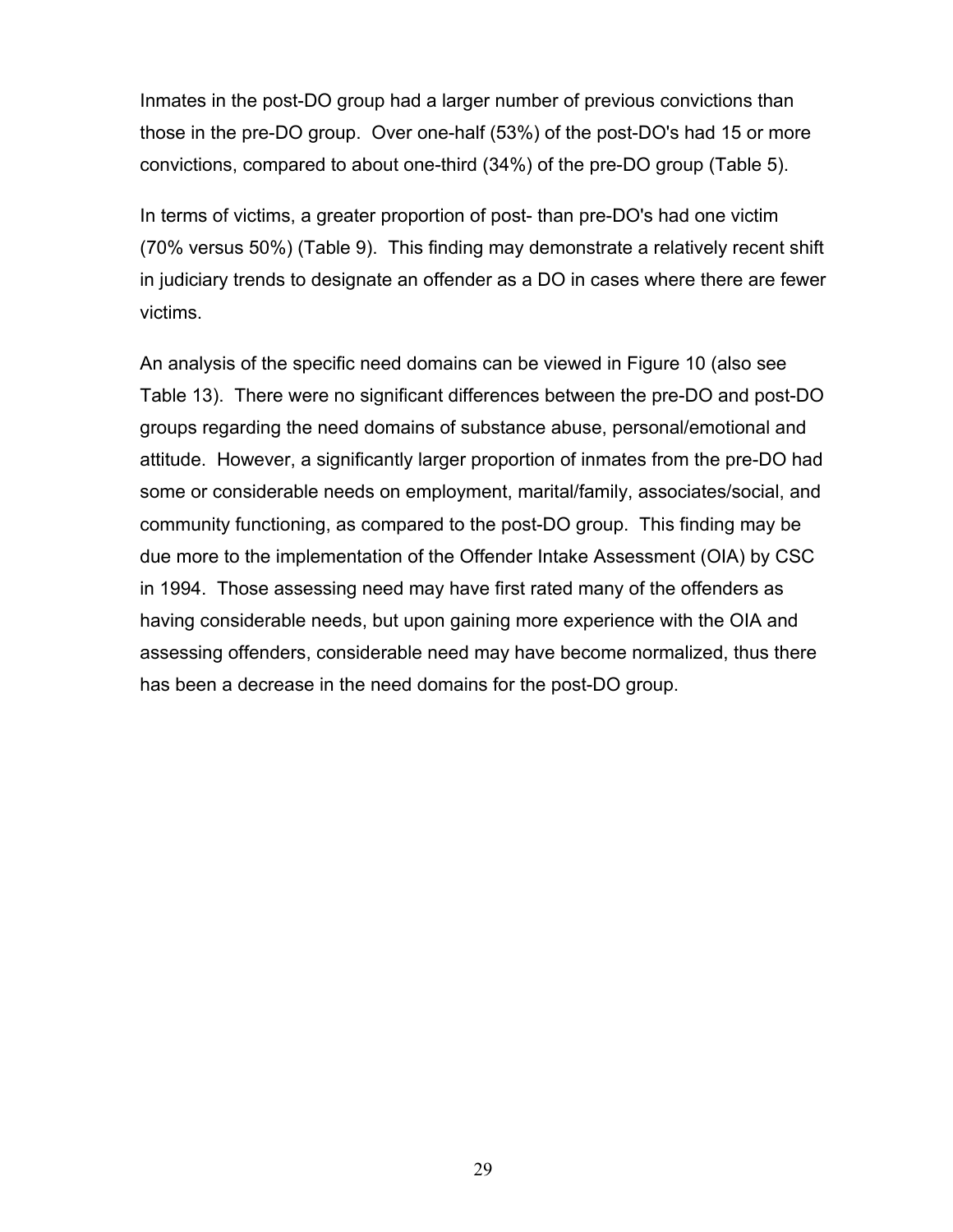

<span id="page-36-0"></span>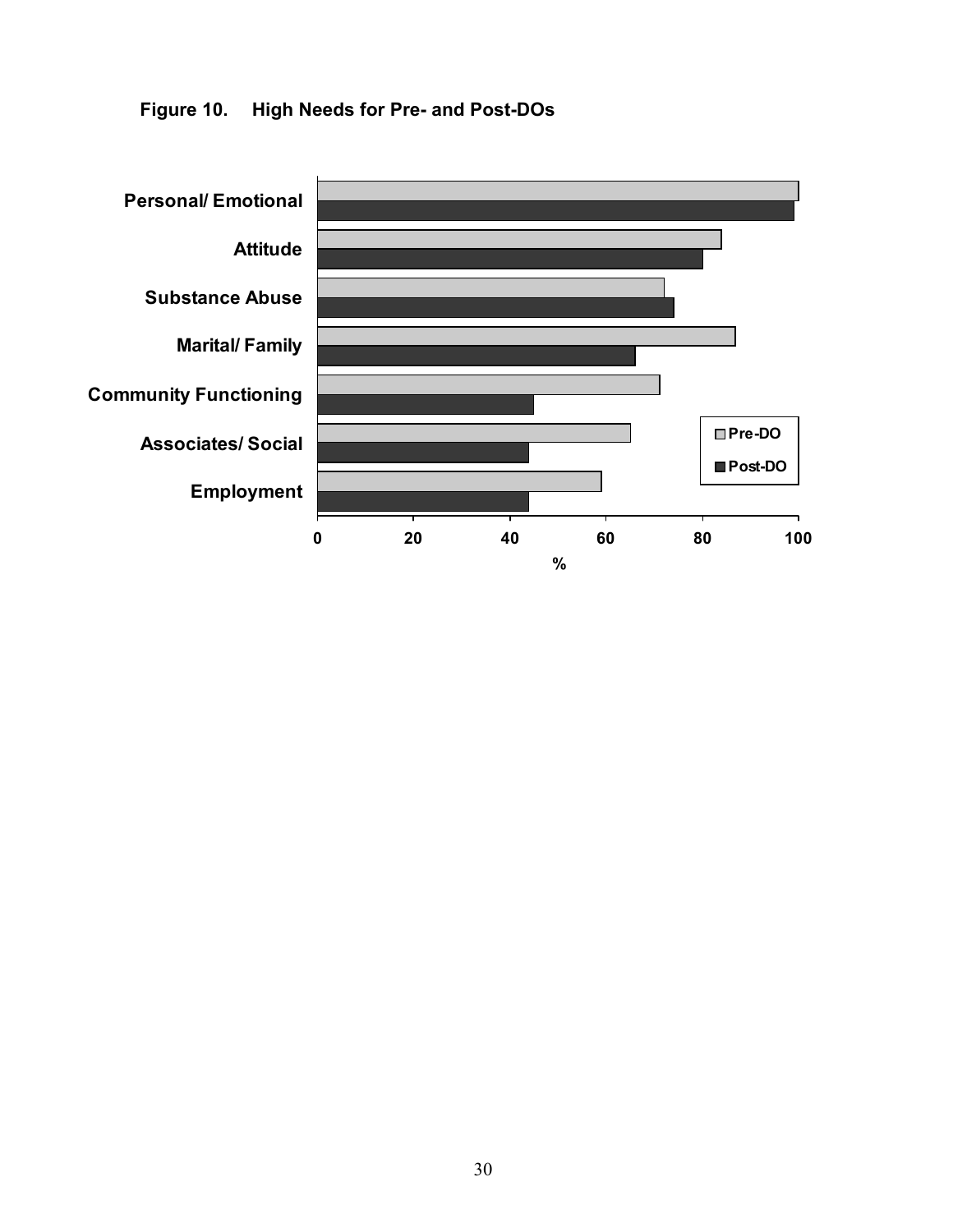#### <span id="page-37-0"></span>**SUMMARY**

The primary purpose of the present study was to provide a profile of dangerous offenders (DO's) and those serving long-term supervision orders (LTSO's). In addition, a comparison of the profiles of DO's classified prior to Bill C-55 and those classified under the new provisions in Bill C-55 was undertaken.

Since 1994, the number of DO classifications is averaging approximately 24 per year with a high of 31 designated in 1997. In 1998, the year following the introduction of the LTSO designation, the number of DO's decreased to 22. However, in 1999 there were 29 DO designations. It appears that the new LTSO legislation is creating a new type of offender. This may have important implications for CSC. LTSO's will likely require more resources as these offenders are under CSC responsibility for some time. Specifically, a LTSO would serve his/her custodial sentence, and then would be under CSC's care until the supervision order is completed. As stated earlier, the average aggregate sentence length for LTSO's is approximately 4½ years and the mean supervision order is a little over eight years. Therefore, CSC is responsible for LTSO's, on average, for about 12 years. As time goes on, it is likely that more resources will have to be directed to the maintenance of LTSO's.

The results indicate that DO's and LTSO's are similar in their socio-demographic characteristics. This confirms the findings of similar studies that have examined federally sentenced inmates (Bonta et al., 1996; Motiuk & Nafekh, 2000; Zanatta, 1996). One finding that does differ is employment status at time of arrest. Larger proportions of LTSO's were employed at the time of their arrest. This may reflect a trend in sentencing whereby those offenders who are able to support themselves, and possibly their families, receive a less severe sanction.

DO's and LTSO's differed from the general inmate population in the type of offences for which they were incarcerated. Similar to the findings from other studies, eight out of 10 DO's and LTSO's had current and previous incarcerations for sexual offences. By comparison, only two out of 10 of the general inmate population was incarcerated for sexual offences.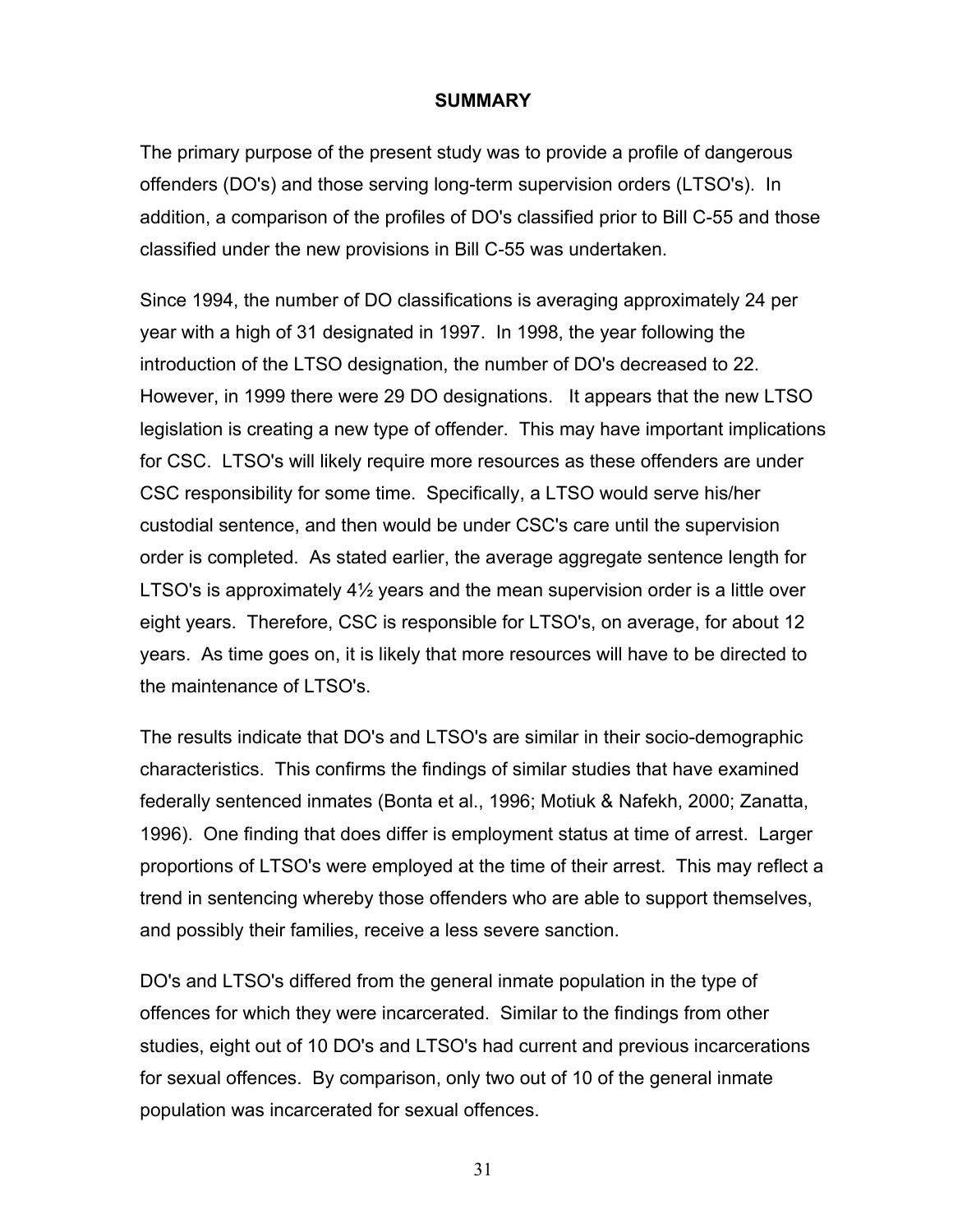There were several expected differences between the DO's and LTSO's regarding a number of victim-related variables. DO's were more likely to offend against a stranger, specifically adult females, and cause greater physical and psychological harm. Clearly, the legislation is being used as it was intended, to target the most serious offenders and apply a dangerous designation.

LTSO's on the whole tended to offend against children, both male and female. This finding also has implications for CSC in that LTSO's with paedophilia in their offence history may be assigned some very strict conditions for their release. More resources would have to be used to maintain these offenders with the vigilance required given the nature of the conditions.

Virtually all DO's and LTSO's were classified as high risk to re-offend and high need. In comparison, about 60% of the general inmate population are considered high risk and similar proportions are considered high need. DO's were rated as higher need on all domains except personal/emotional. Therefore, no differences existed between DO's and LTSO's in terms of risk, but DO's were rated as having more needs than LTSO's.

During the timeframe of this study, there have been no DO's released and only a few LTSO's therefore an examination to determine the success rate as well as other variables was not possible. However, as time passes, it would be beneficial to examine the success of LTSO's to determine whether their release into the community is a safe alternative to imprisonment.

 As part of this report, an examination of the DO's designated prior to the enactment of Bill C-55 and those designated after was also completed. The main finding was that there were very few differences between the pre-and post-DO groups. This would be expected since the legislation did not change who was declared a dangerous offender. Perhaps the only unexpected finding was that the pre-DO group had significantly greater needs in some of the need domains.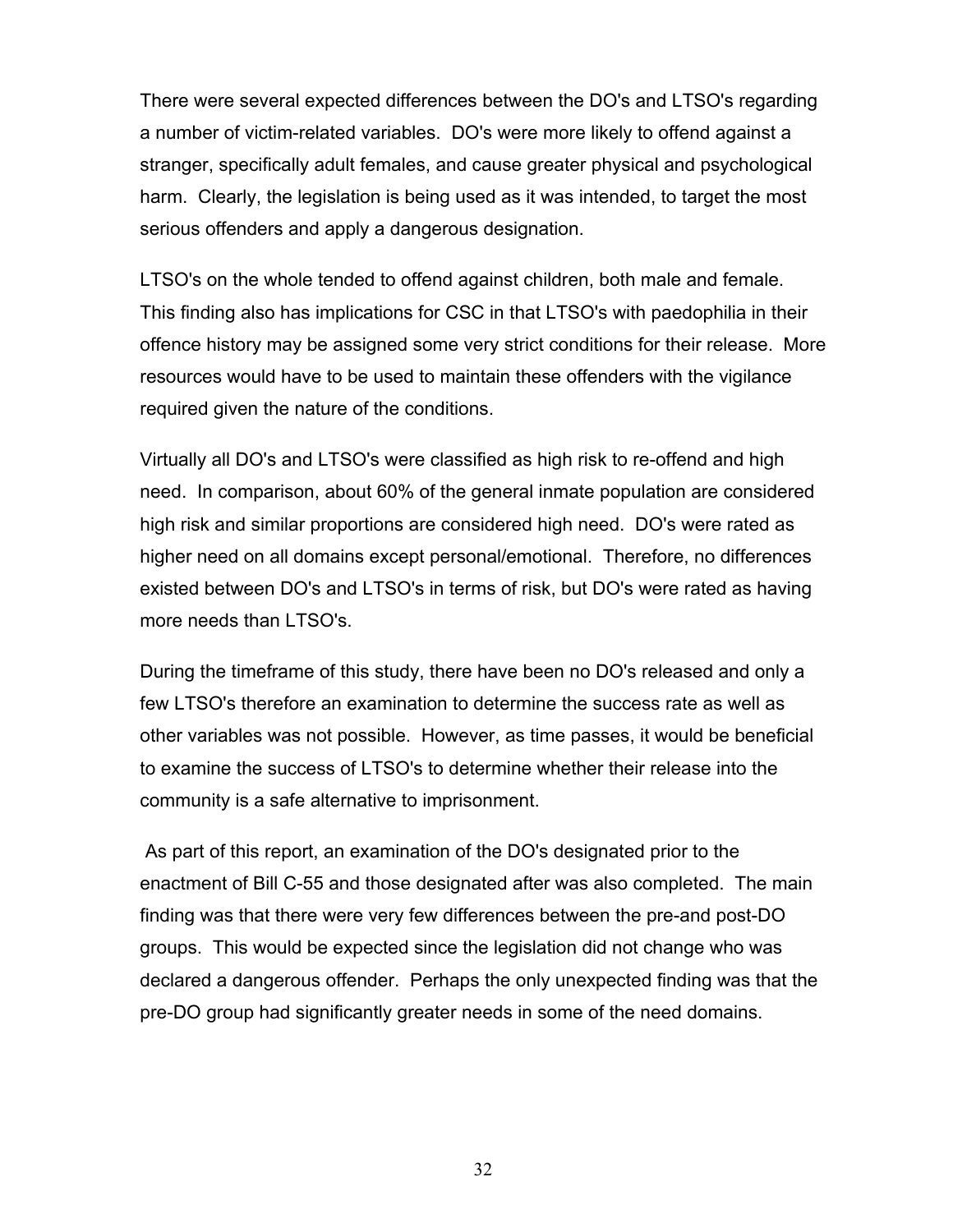Overall, DO's appear to be a more serious and higher risk offender than the LTSO's. LTSO's are somewhere between DO's and the general inmate population on a number of characteristics. Because the number of DO designations has not decreased, the LTSO's are likely comprised of those who may previously have been categorized with the general offender population. Given that LTSO's require greater resources than a general inmate or parolee, this finding may indicate a need to shift resources to effectively maintain these offenders.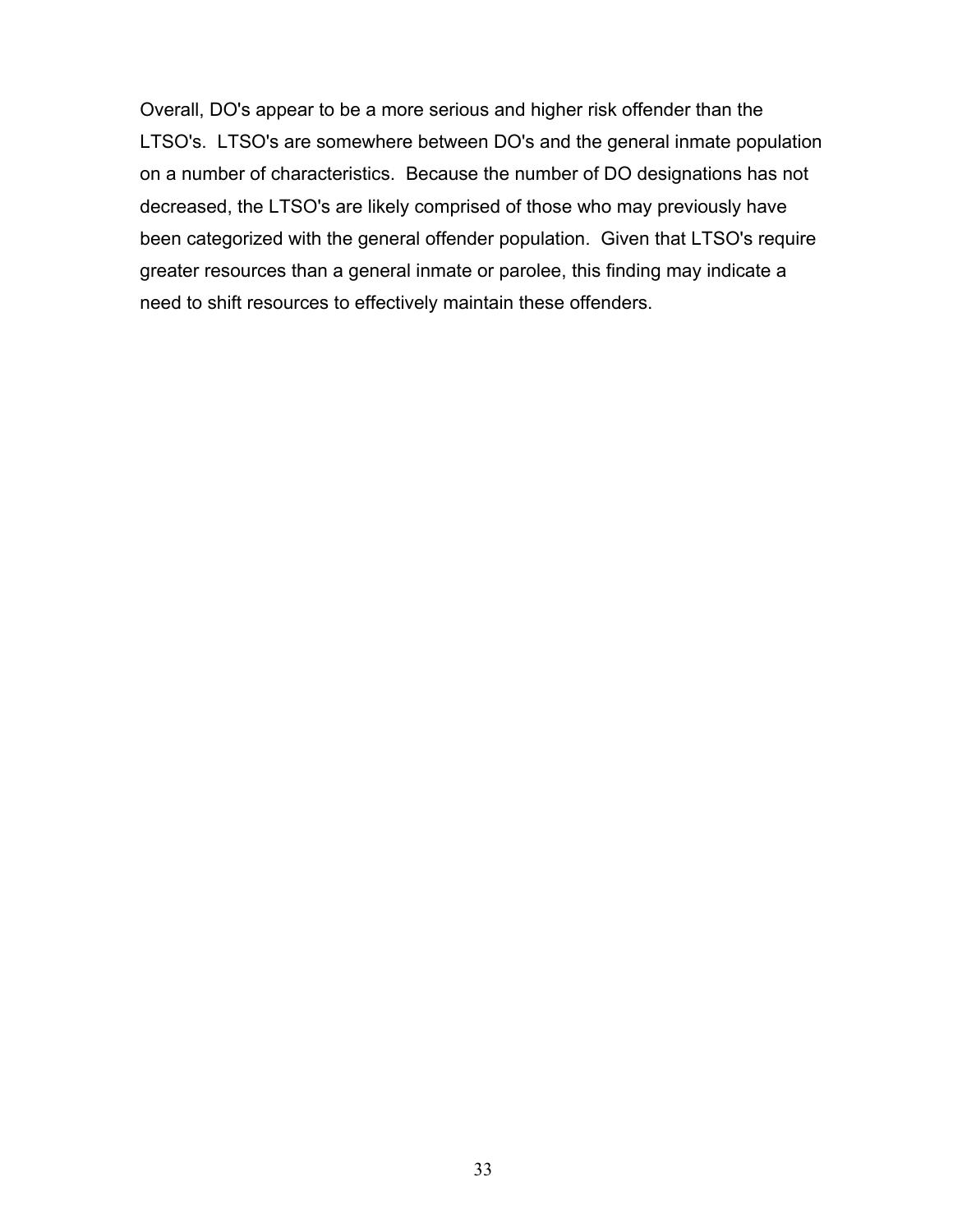#### <span id="page-40-0"></span>**REFERENCES**

- Bonta, J., Harris, A., Zinger, I., & Carriere, D. (1996). *The crown files research project: A study of dangerous offenders*. Ottawa, ON: Solicitor General Report No. 1996-01, Catalogue Number JS4-1/1996-1.
- Canadian Centre for Justice Statistics (2001). Adult Correctional Services in Canada, 1999-2000. Ottawa, ON: Catalogue No. 85-211, Statistics Canada.
- Canadian Committee on Corrections (1969). *Toward unity: Criminal justice and corrections*. The Ouimet Report. Ottawa, ON: Queen's Printer.
- Correctional Service Canada (2000a). *Long-term offenders, long term supervision orders and the role of the Correctional Service of Canada*. Ottawa: Author.
- Correctional Service Canada (2000b). *Snapshot of Federal Offenders*. August, 2000, Ottawa, ON.
- Eaves, D., Douglas, K.S., Webster, C.D., Ogloff, J.R.P., & Hart, S.D. (2000). *Dangerous and long-term offenders: An assessment guide*. The Mental Health, Law and Policy Institute, Simon Fraser University.
- Jakimiec, J., Porporino, F., Addario, S., & Webster, C.D. (1986). "Dangerous offenders in Canada, 1977-1985". *International Journal of Law and Psychiatry*, *9*, 479-489.
- Johnson, S. (1999, September). *A description of long term supervision order offenders*. Unpublished Report. Research Branch, Ottawa, ON: Correctional Service of Canada.
- Motiuk, L.L. (2001). "The safe reintegration and risk management of violent, sex and repeat offenders in Canada". *Toezicht op seksuele geweldplegers na invrijheidstelling*, *186*, 5-35.
- Motiuk, L.L., & Nafekh, M. (2000). "The long-term offender in federal corrections: A profile", *Forum on Corrections Research*, *12(3)*, 10-15.
- Pepino, J.N., Aubut, J., Logar, M., deVilliers, P., Louis, K., & Carvery, L. (1993). *Report of the preliminary recommendations by the Working Group on High Risk Offenders*. Ottawa, ON: Ministry of the Solicitor General.
- Petrunik, M. (1994). *Models of dangerousness: A cross jurisdictional review of dangerousness legislation and practice.* User Report 1994-02. Ottawa, ON: Solicitor General Canada.
- Solicitor General Canada (1983). *A study of the Dangerous Offender Legislation: October 1977-March 1983*. Unpublished report. Ottawa, ON: Policy Branch (Corrections).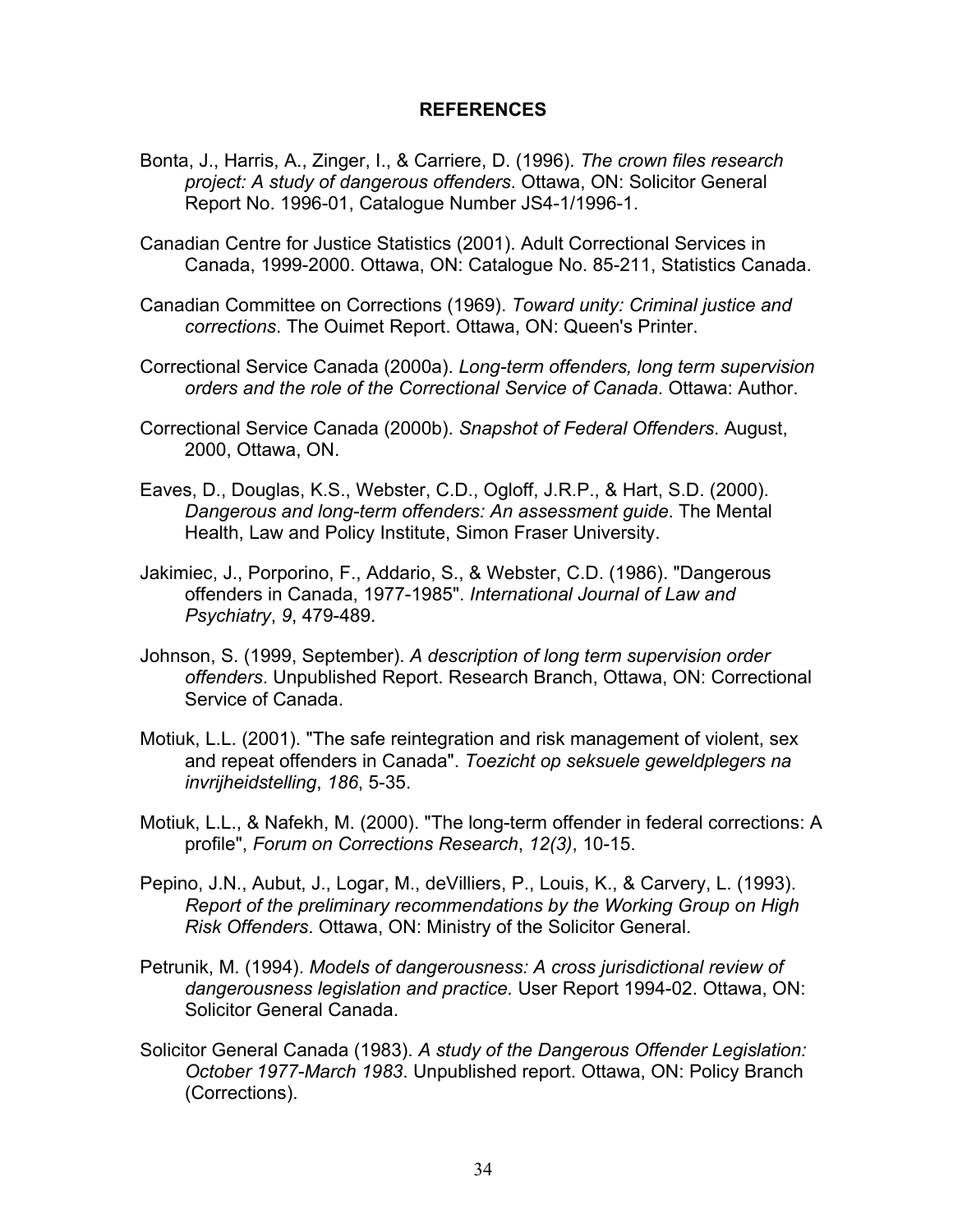Zanatta, R.G. (1996). *Risk of violent recidivism: A comparison of dangerous and non dangerous offenders*. Unpublished Masters Thesis, Simon Fraser University, Vancouver, B.C.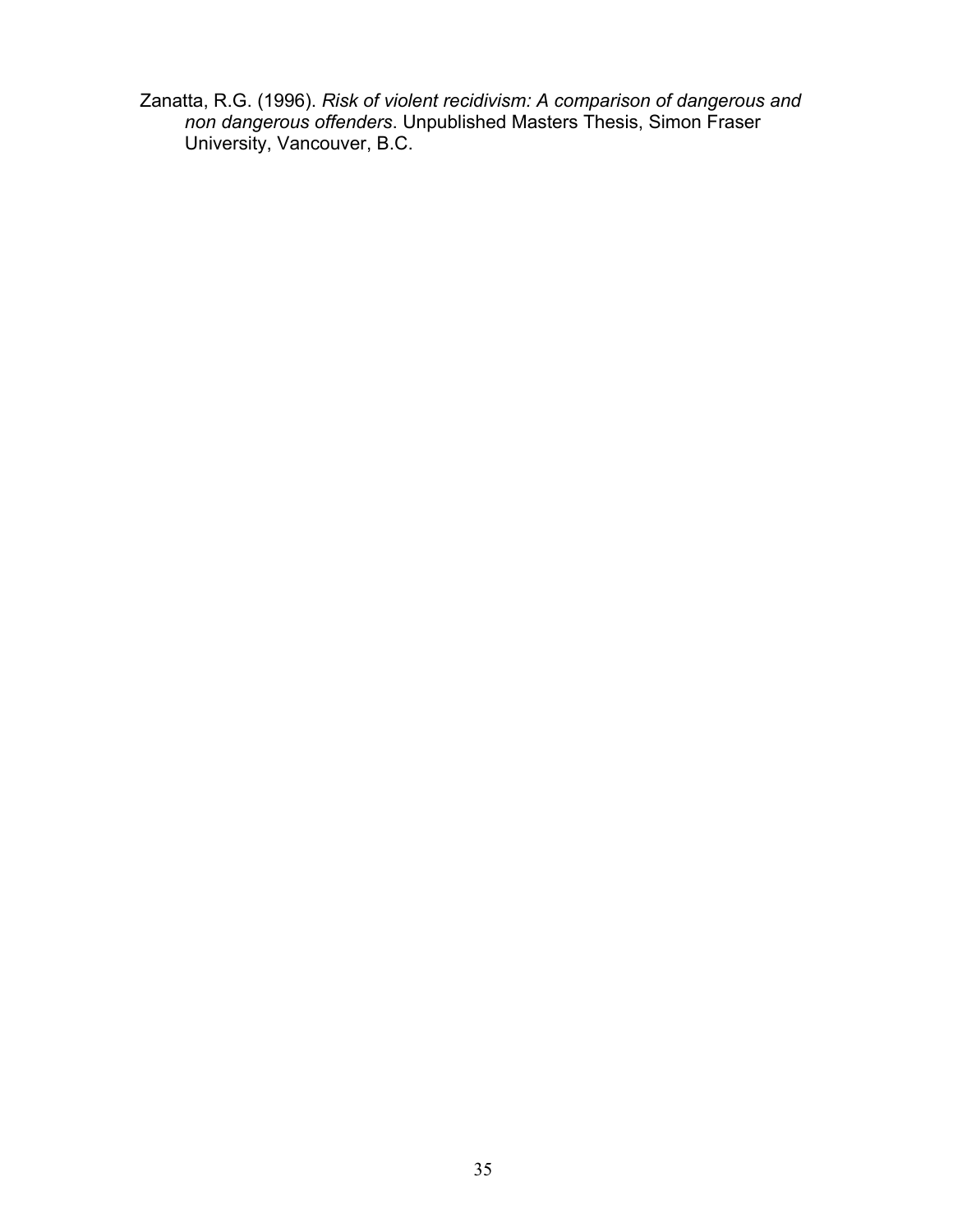### <span id="page-42-0"></span>**APPENDIX A Data Coding Manual**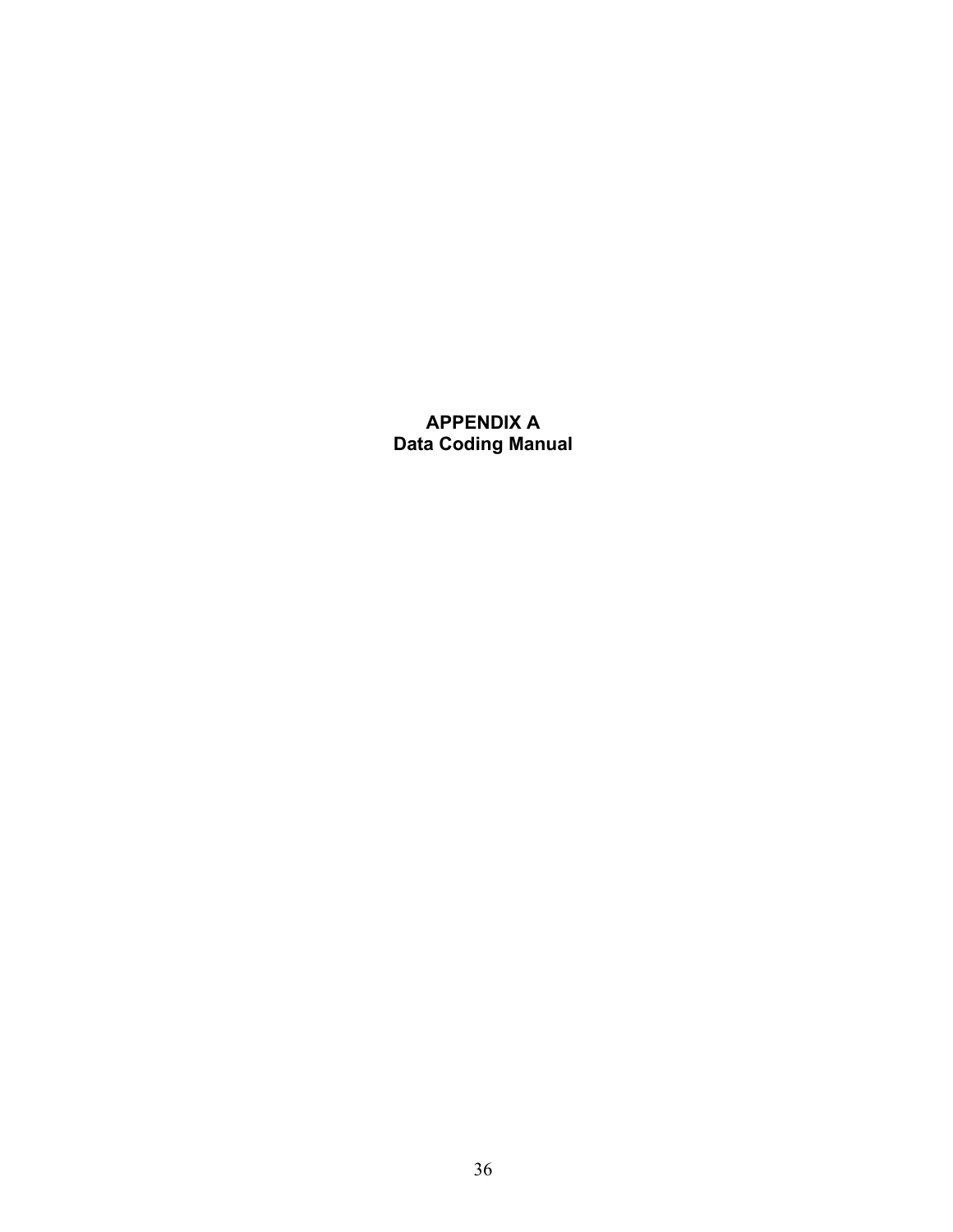### **DO and LTSO Code Book 22 Nov 2000**

| Id# = Identification Number                                       | <b>Actual Value</b>                                                                                                                                                                                                                                     |
|-------------------------------------------------------------------|---------------------------------------------------------------------------------------------------------------------------------------------------------------------------------------------------------------------------------------------------------|
| DOLT = Is The Offender a Do<br>or a LTSO                          | 1. DO<br>2. LTSO                                                                                                                                                                                                                                        |
| DOB = Date Of Birth                                               | yyyymmdd                                                                                                                                                                                                                                                |
| AAD = Age At Designation                                          | <b>Actual Values</b>                                                                                                                                                                                                                                    |
| <b>CRegion = Current Region</b><br>Being Held In                  | 1. National Headquarters<br>2. Atlantic<br>3. Quebec<br>4. Ontario<br>5. Prairies<br>6. Pacific                                                                                                                                                         |
| SP = Sentencing Province                                          | 1. Newfoundland & Labrador<br>2. Prince Edward Island<br>3. Nova Scotia<br>4. New Brunswick<br>5. Quebec<br>6. Ontario<br>7. Manitoba<br>8. Saskatchewan<br>9. Alberta<br>10. British Columbia<br>11. Yukon<br>12. Northwest Territories<br>13. Nunavut |
| LTSOL = Long Term Supervision Order Length Actual Values in Years |                                                                                                                                                                                                                                                         |
| SCD = Sentence Commencement Date                                  | yyymmdd                                                                                                                                                                                                                                                 |
| <u>OMS</u>                                                        |                                                                                                                                                                                                                                                         |
| <b>Sentence Management</b>                                        |                                                                                                                                                                                                                                                         |

| Addate = Admission Date             | yyymmdd  |
|-------------------------------------|----------|
| DPE = Day Parole Eligibility Date   | yyymmdd  |
| <b>SRD = Statutory Release Date</b> | yyyymmdd |
| WED = Warrant Expiry Date           | yyyymmdd |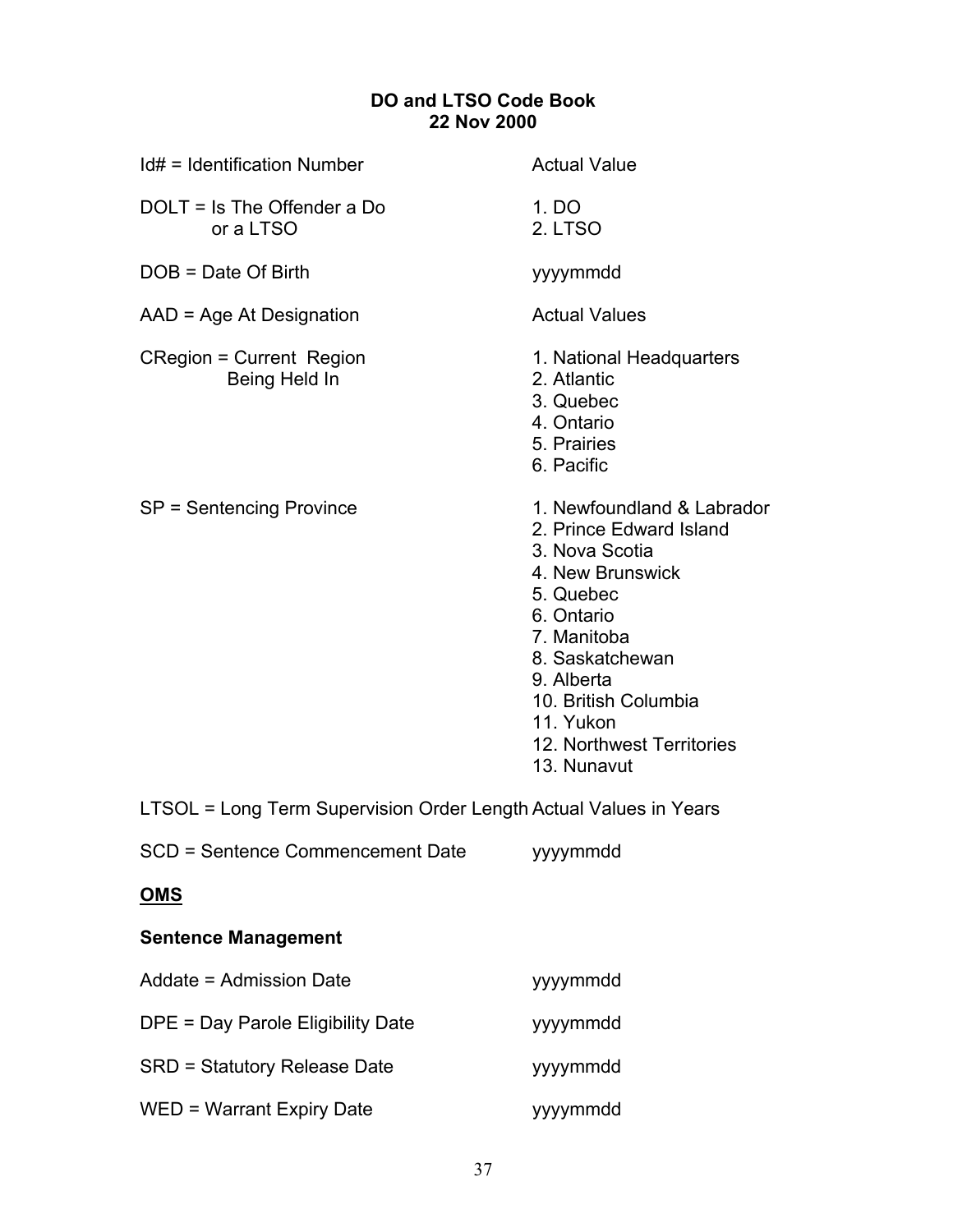| ASL = Aggregate Sentence Length                             | <b>Actual Values in Days</b>                                                                        |
|-------------------------------------------------------------|-----------------------------------------------------------------------------------------------------|
| <b>DFACCON = Date of First Adult Criminal</b><br>Conviction | yyyymmdd                                                                                            |
| DFACSEN = Date of First Adult Custody<br>Sentence           | yyyymmdd                                                                                            |
| <b>SECL = Security Level</b>                                | 1. Minimum<br>2. Medium<br>3. Maximum                                                               |
| <b>Tombstone</b>                                            |                                                                                                     |
| <b>Ethnicity = Ethnicity</b>                                | 1. Caucasian<br>2. Aboriginal<br>3. Black<br>4. Asian<br>5. Other<br>9. Unknown                     |
| Gender = Gender                                             | 1. Male<br>2. Female                                                                                |
| EDU = Education at Most Recent Admission                    | 1. Grade Nine or Less<br>$2.10 - 11$<br>3. 12 or Higher<br>4. GED<br>9. Unknown                     |
| Marital = Marital Status at Most Recent<br>Admission        | 1. Single<br>2. Married<br>3. Common-law<br>4. Separated<br>5. Divorced<br>6. Widowed<br>9. Unknown |
| Work = Employment at Most Recent<br>Admission               | 1. Employed<br>2. Unemployed<br>3. Unknown                                                          |
| IAA = Intake Assessment Available<br>On OMS                 | 0. No<br>1. Yes                                                                                     |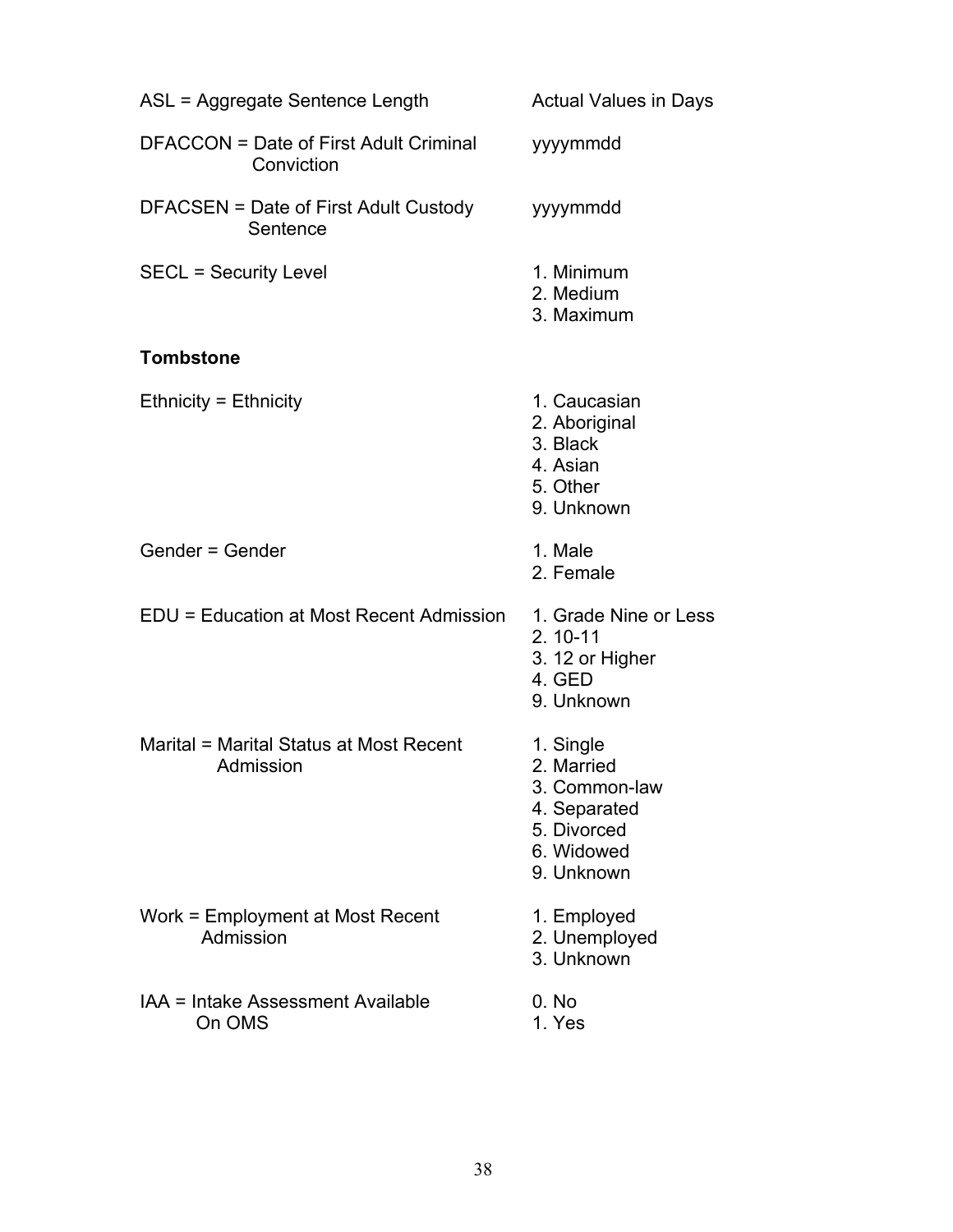## **Criminal History Risk**

| POAC = Previous Offences Adult Court                     | 0. No Previous Convictions<br>1. One Conviction<br>2. Two to Four Convictions<br>3. Five to Nine Convictions<br>4. Ten to Fourteen Convictions<br>5. Fifteen or More Convictions<br>9. Unknown |  |
|----------------------------------------------------------|------------------------------------------------------------------------------------------------------------------------------------------------------------------------------------------------|--|
| CO = Current Offence                                     | 1. One Conviction<br>2. Two to Four Convictions<br>3. Five to Nine Convictions<br>4. Ten to Fourteen Convictions<br>5. Fifteen or More Convictions<br>9. Unknown                               |  |
| PFS = Previous Federal Sentence                          | 0. No<br>1. Yes                                                                                                                                                                                |  |
| LPS = If Yes, Longest Previous Sentence                  | <b>Actual Values in Years</b>                                                                                                                                                                  |  |
| <b>Previous Adult Offences - Offence Severity Record</b> |                                                                                                                                                                                                |  |
| PSO = Previous Serious Offences                          | 0. No<br>1. Yes<br>9. Unknown                                                                                                                                                                  |  |
| PARSON = Previous Arson/Fire-setting                     | 0. No<br>1. Yes<br>9. Unknown                                                                                                                                                                  |  |
| PUPW = Previous Use of Prohibited Weapons 0. No          | 1. Yes<br>9. Unknown                                                                                                                                                                           |  |
| PDFARM = Previous Discharge Firearms                     | 0. No<br>1. Yes<br>9. Unknown                                                                                                                                                                  |  |
| PFCK = Previous Forcible Confinement/<br>Kidnapping      | 0. No<br>1. Yes<br>9. Unknown                                                                                                                                                                  |  |
| <b>PVIO = Previous Violence</b>                          | 0. No<br>1. Yes<br>9. Unknown                                                                                                                                                                  |  |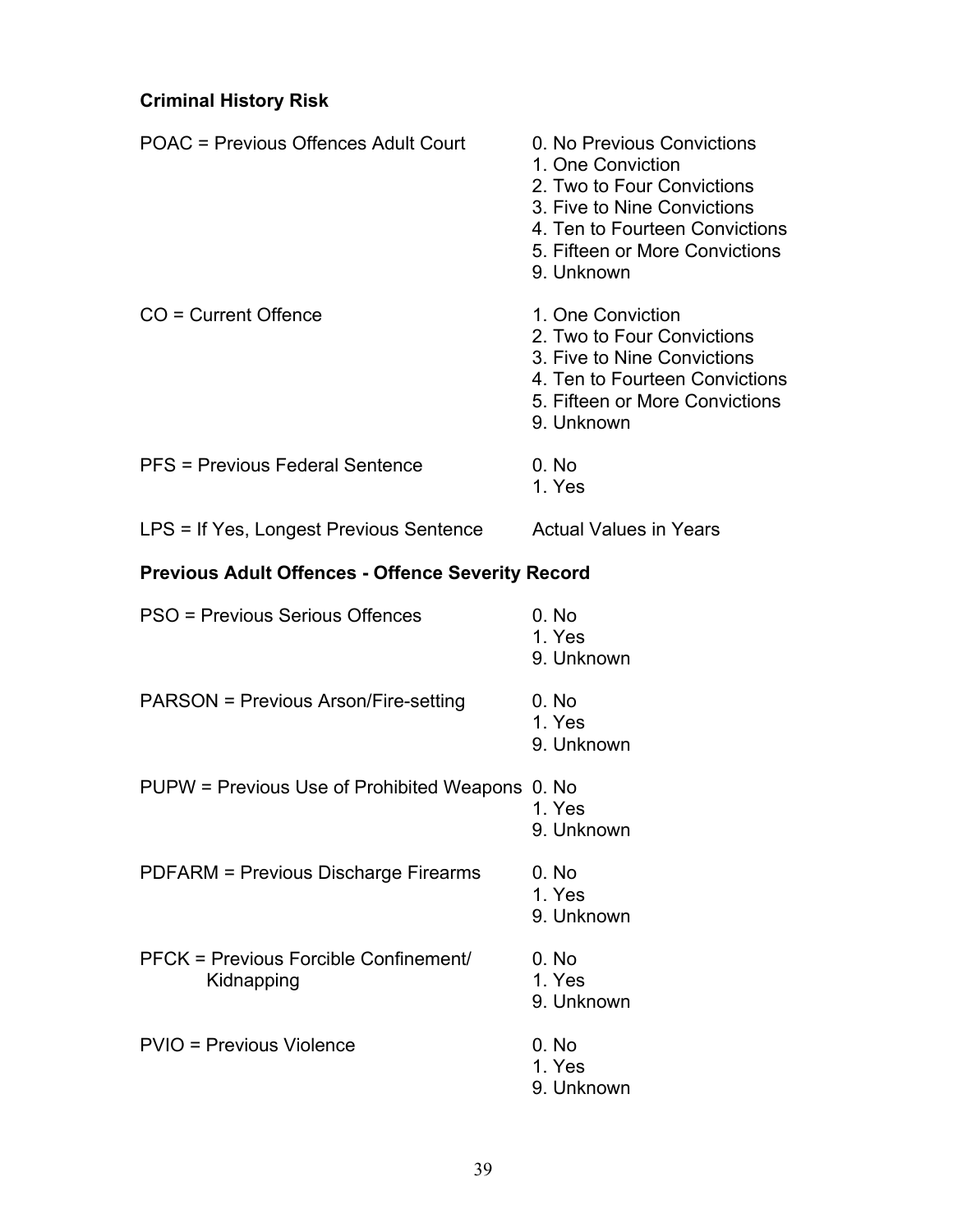| <b>PSEXO = Previous Sexual Offences</b>                      | 0. No<br>1. Yes<br>9. Unknown |
|--------------------------------------------------------------|-------------------------------|
| <b>PATM = Previous Attempted Murder</b>                      | 0. No<br>1. Yes<br>9. Unknown |
| <b>PHOM = Previous Homicide</b>                              | 0. No<br>1. Yes<br>9. Unknown |
| <b>PVWC = Previous Victims Were Children</b>                 | 0. No<br>1. Yes<br>9. Unknown |
| PVWHI = Previous Victims Were Handicapped/<br>Infirm         | 0. No<br>1. Yes<br>9. Unknown |
| <b>PVWE = Previous Victims Were Elderly</b>                  | 0. No<br>1. Yes<br>9. Unknown |
| $P3+V =$ Previous Three or More Victims                      | 0. No<br>1. Yes<br>9. Unknown |
| P2V = Previous Two Victims                                   | 0. No<br>1. Yes<br>9. Unknown |
| P1V = Previous One Victim                                    | 0. No<br>1. Yes<br>9. Unknown |
| PUP = Previous Use of Power/Position/<br>Authority on Victim | 0. No<br>1. Yes<br>9. Unknown |
| PTV = Previous Threat of Violence to Victim                  | 0. No<br>1. Yes<br>9. Unknown |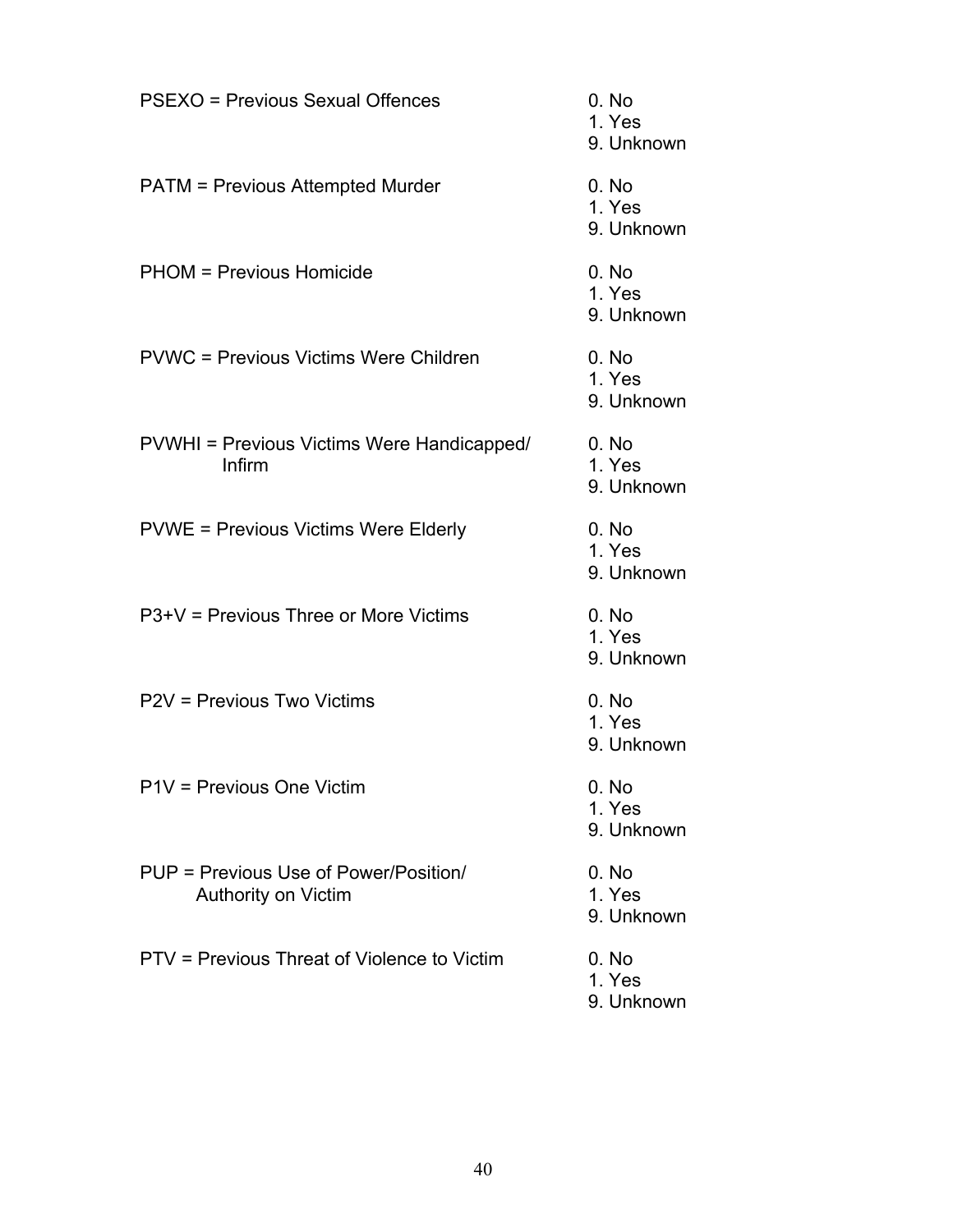| <b>PWU = Previous Weapons Used Against Victim</b>               | 0. No<br>1. Yes<br>9. Unk |
|-----------------------------------------------------------------|---------------------------|
| PCDV = Previous Caused Death to Victim                          | 0. No<br>1. Yes<br>9. Unk |
| PSI = Previous Serious Injury                                   | 0. No<br>1. Yes<br>9. Unk |
| PMI = Previous Minor Injury                                     | 0. No<br>1. Yes<br>9. Unk |
| PSPH = Previous Serious Psychological Harm<br>to Victim         | 0. No<br>1. Yes<br>9. Unk |
| <b>PMPH = Previous Moderate Psychological Harm</b><br>to Victim | 0. No<br>1. Yes<br>9. Unk |
| <b>PMIPH = Previous Mild Psychological Harm</b><br>to Victim    | 0. No<br>1. Yes<br>9. Unk |
| PVAS = Previous Victim(s) a Stranger                            | 0. No<br>1. Yes<br>9. Unk |
| PVAF = Previous Victim(s) familiar                              | 0. No<br>1. Yes<br>9. Unk |
| <b>Current Offence - Offence Severity Record</b>                |                           |
| CSO = Current Serious Offences                                  | 0. No<br>1. Yes<br>9. Unk |
| <b>CARSON = Current Arson/Fire-Setting</b>                      | 0. No<br>1 Yes            |

9. Unknown 1. Yes 9. Unknown 1. Yes 9. Unknown 1. Yes 9. Unknown 9. Unknown 1. Yes 9. Unknown 1. Yes 9. Unknown 1. Yes 9. Unknown 1. Yes 9. Unknown

1. Yes

1. Yes 9. Unknown

1. Yes 9. Unknown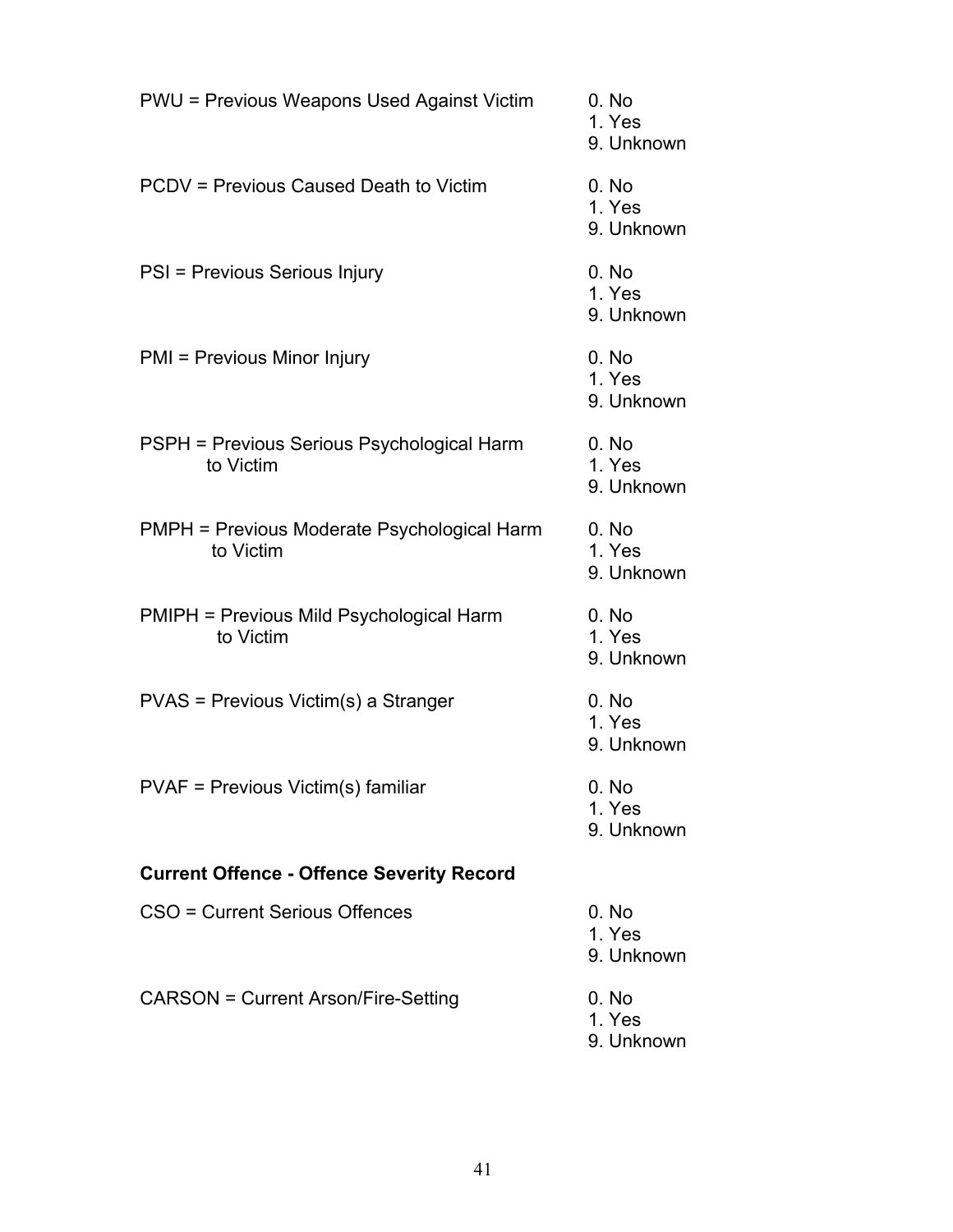| CUPW = Current Use of Prohibited Weapons                  | 0. No<br>1. Yes<br>9. Unknown |
|-----------------------------------------------------------|-------------------------------|
| <b>CDFARM = Current Discharge Firearms</b>                | 0. No<br>1. Yes<br>9. Unknown |
| <b>CFCK = Current Forcible Confinement/</b><br>Kidnapping | 0. No<br>1. Yes<br>9. Unknown |
| <b>CVIO = Current Violence</b>                            | 0. No<br>1. Yes<br>9. Unknown |
| CSOS = Current Sexual Offences                            | 0. No<br>1. Yes<br>9. Unknown |
| <b>CAM = Current Attempted Murder</b>                     | 0. No<br>1. Yes<br>9. Unknown |
| <b>CHOM = Current Homicide</b>                            | 0. No<br>1. Yes<br>9. Unknown |
| COS = Current Other Offences                              | 0. No<br>1. Yes<br>9. Unknown |
| <b>CVWC = Current Victims Were Children</b>               | 0. No<br>1. Yes<br>9. Unknown |
| CVWHI = Current Victims Were Handicapped/ 0. No<br>Infirm | 1. Yes<br>9. Unknown          |
| <b>CVWE = Current Victims Were Elderly</b>                | 0. No<br>1. Yes<br>9. Unknown |
| $C3+V =$ Current Three or More Victims                    | 0. No<br>1. Yes<br>9. Unknown |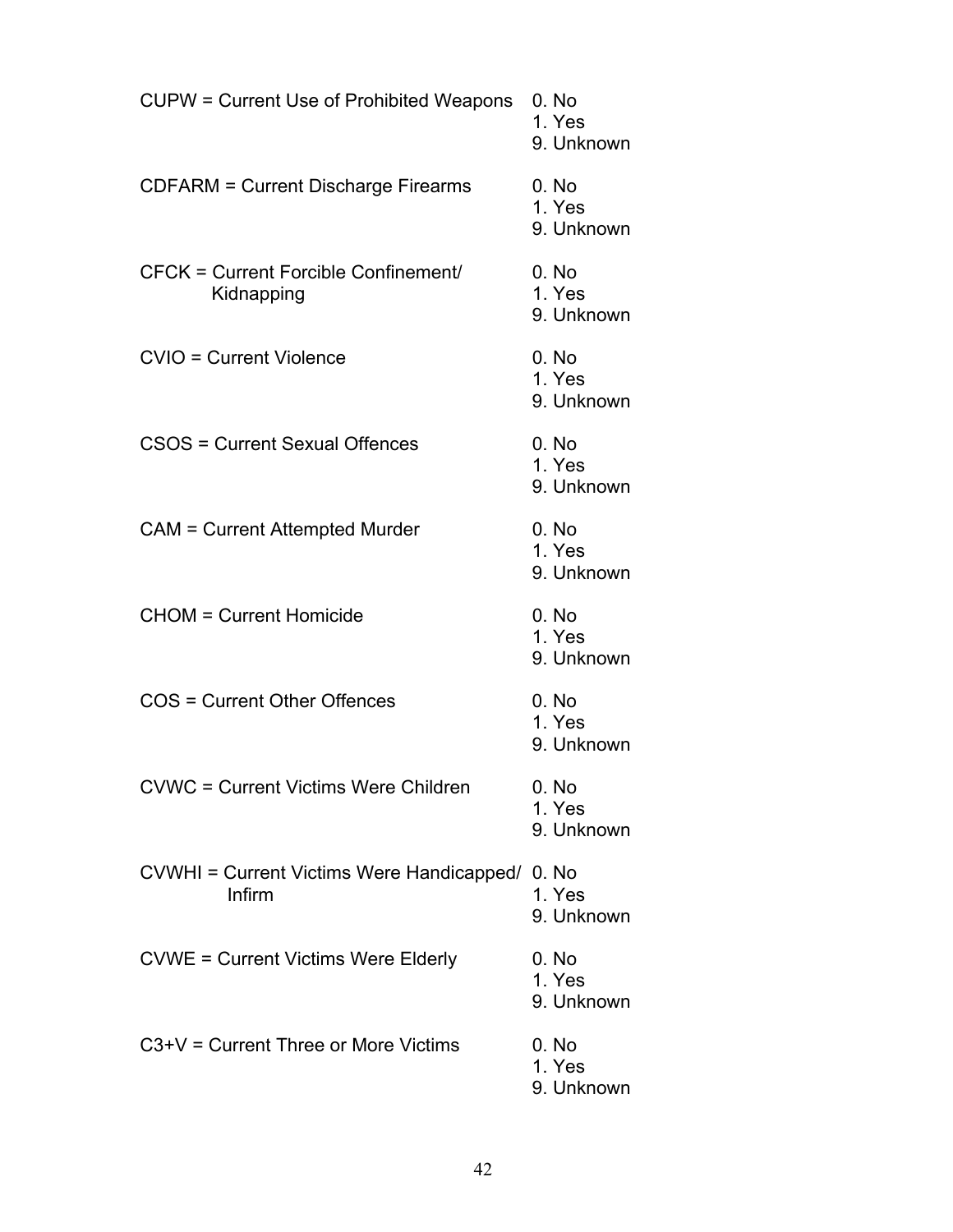| C <sub>2</sub> V = Current Two Victims                        | 0. No<br>1. Yes<br>9. Unknown |
|---------------------------------------------------------------|-------------------------------|
| C1V = Current One Victim                                      | 0. No<br>1. Yes<br>9. Unknown |
| CUP = Current Use of Power                                    | 0. No<br>1. Yes<br>9. Unknown |
| CTV = Current Threat of Violence to Victim                    | 0. No<br>1. Yes<br>9. Unknown |
| CWU = Current Weapons Used Against Victim 0. No               | 1. Yes<br>9. Unknown          |
| CCDV = Current Caused Death to Victim                         | 0. No<br>1. Yes<br>9. Unknown |
| CSI = Current Serious Injury                                  | 0. No<br>1. Yes<br>9. Unknown |
| CMI = Current Minor Injury                                    | 0. No<br>1. Yes<br>9. Unknown |
| CSPH = Current Serious Psychological Harm<br>to Victim        | 0. No<br>1. Yes<br>9. Unknown |
| CMPH = Current Moderate Psychological Harm 0. No<br>to Victim | 1. Yes<br>9. Unknown          |
| <b>CMIPH = Current Mild Psychological Harm</b><br>to Victim   | 0. No<br>1. Yes<br>9. Unknown |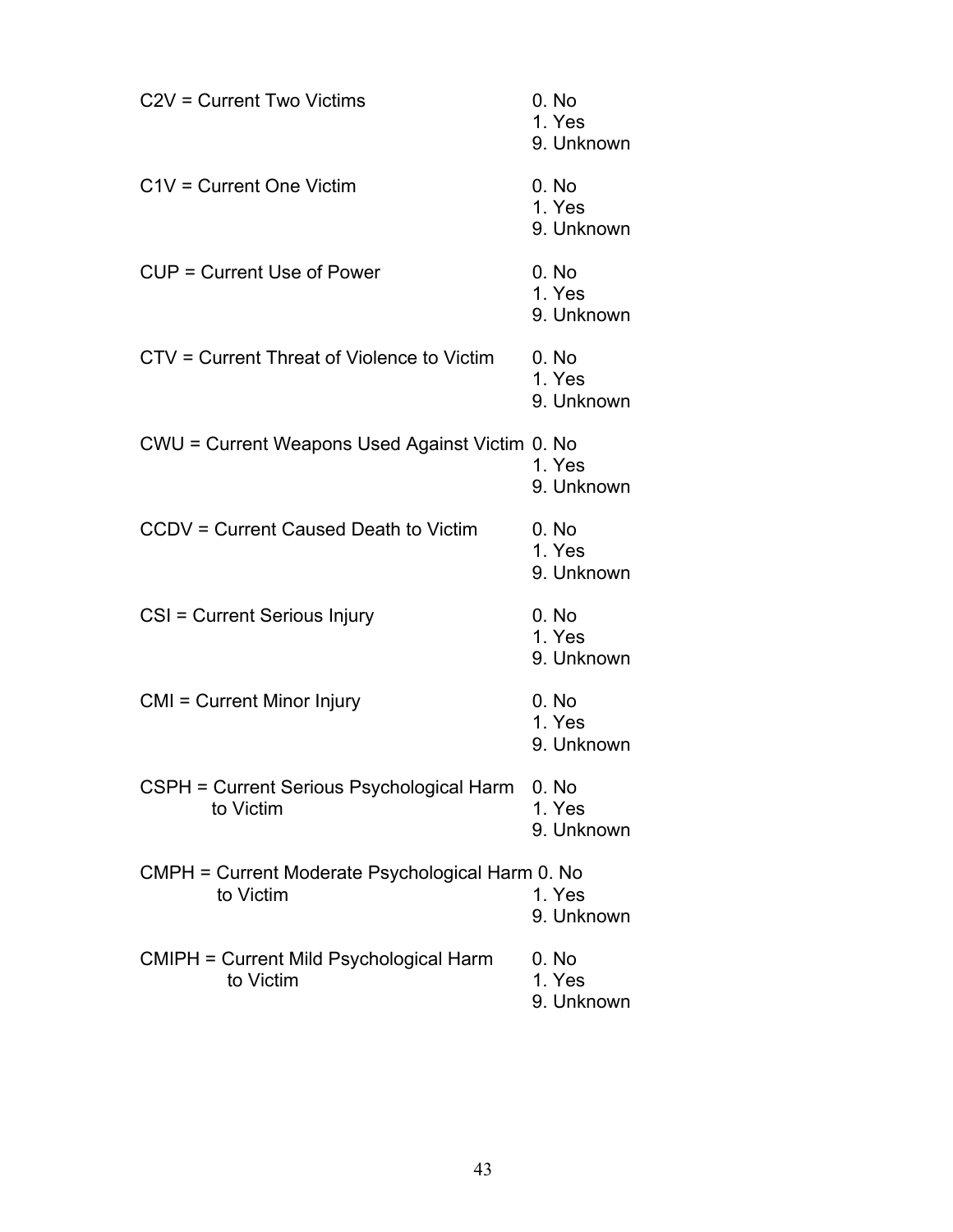| CVAS = Current Victim(s) a Stranger                                | 0. No<br>1. Yes<br>9. Unknown |
|--------------------------------------------------------------------|-------------------------------|
| CVAF = Current Victim(s) familiar                                  | 0. No<br>1. Yes<br>9. Unknown |
| <b>Sex Offence History</b>                                         |                               |
| $Cl = Current$ Incest                                              | 0. No<br>1. Yes<br>9. Unknown |
| CP = Current Paedophilia                                           | 0. No<br>1. Yes<br>9. Unknown |
| CSA = Current Sexual Assault                                       | 0. No<br>1. Yes<br>9. Unknown |
| COSO = Current Other Sexual Offences<br>(Voyeurism, exhibitionism) | 0. No<br>1. Yes<br>9. Unknown |
| $PI = Past$ Incest                                                 | 0. No<br>1. Yes<br>9. Unknown |
| PP = Past Paedophilia                                              | 0. No<br>1. Yes<br>9. Unknown |
| PSA = Past Sexual Assault                                          | 0. No<br>1. Yes<br>9. Unknown |
| POSO = Past Other Sex Offences                                     | 0. No<br>1. Yes<br>9. Unknown |
| FVC = Female Victim Child                                          | 0. No<br>1. Yes<br>9. Unknown |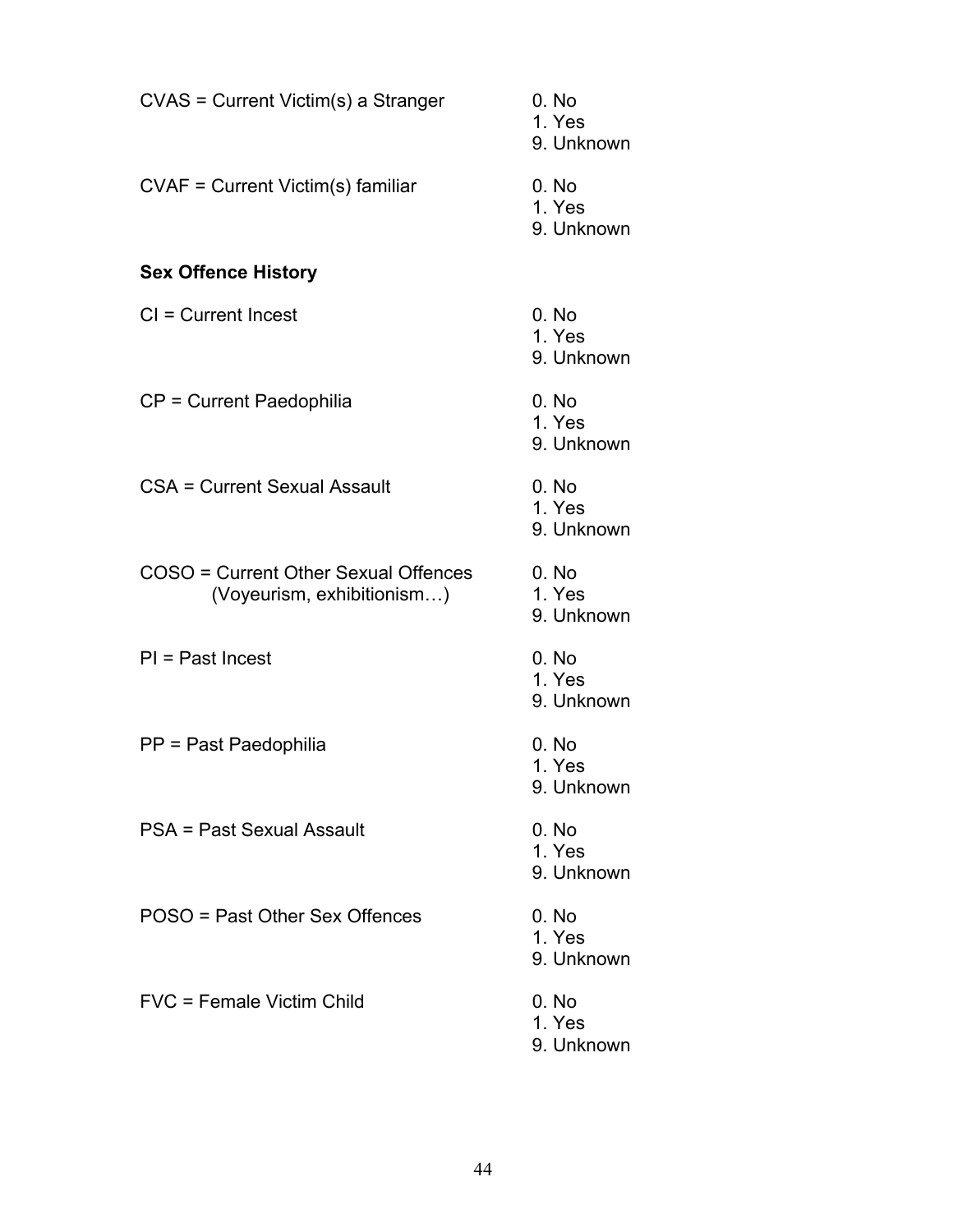| FVY = Female Victim Youth              | 0. No<br>1. Yes<br>9. Unknown                                                                              |
|----------------------------------------|------------------------------------------------------------------------------------------------------------|
| <b>FVA = Female Victim Adult</b>       | 0. No<br>1. Yes<br>9. Unknown                                                                              |
| FVE = Female Victim Elderly            | 0. No<br>1. Yes<br>9. Unknown                                                                              |
| MVC = Male Victim Child                | 0. No<br>1. Yes<br>9. Unknown                                                                              |
| MVY = Male Victim Youth                | 0. No<br>1. Yes<br>9. Unknown                                                                              |
| MVA = Male Victim Adult                | 0. No<br>1. Yes<br>9. Unknown                                                                              |
| MVE = Male Victim Elderly              | 0. No<br>1. Yes<br>9. Unknown                                                                              |
| <b>Dynamic Factors</b>                 |                                                                                                            |
| $EMP = Employment$                     | 1. Asset<br>2. No Immediate Need for Imp.<br>3. Some Need for Improvement<br>4. Considerable Need for Imp. |
| $MAF = \text{Marital}/\text{Family}$   | 1. Asset<br>2. No Immediate Need for Imp.<br>3. Some Need for Improvement<br>4. Considerable Need for Imp. |
| SOCIAL = Associates/Social Interaction | 1. Asset<br>2. No Immediate Need for Imp.<br>3. Some Need for Improvement                                  |

4. Considerable Need for Imp.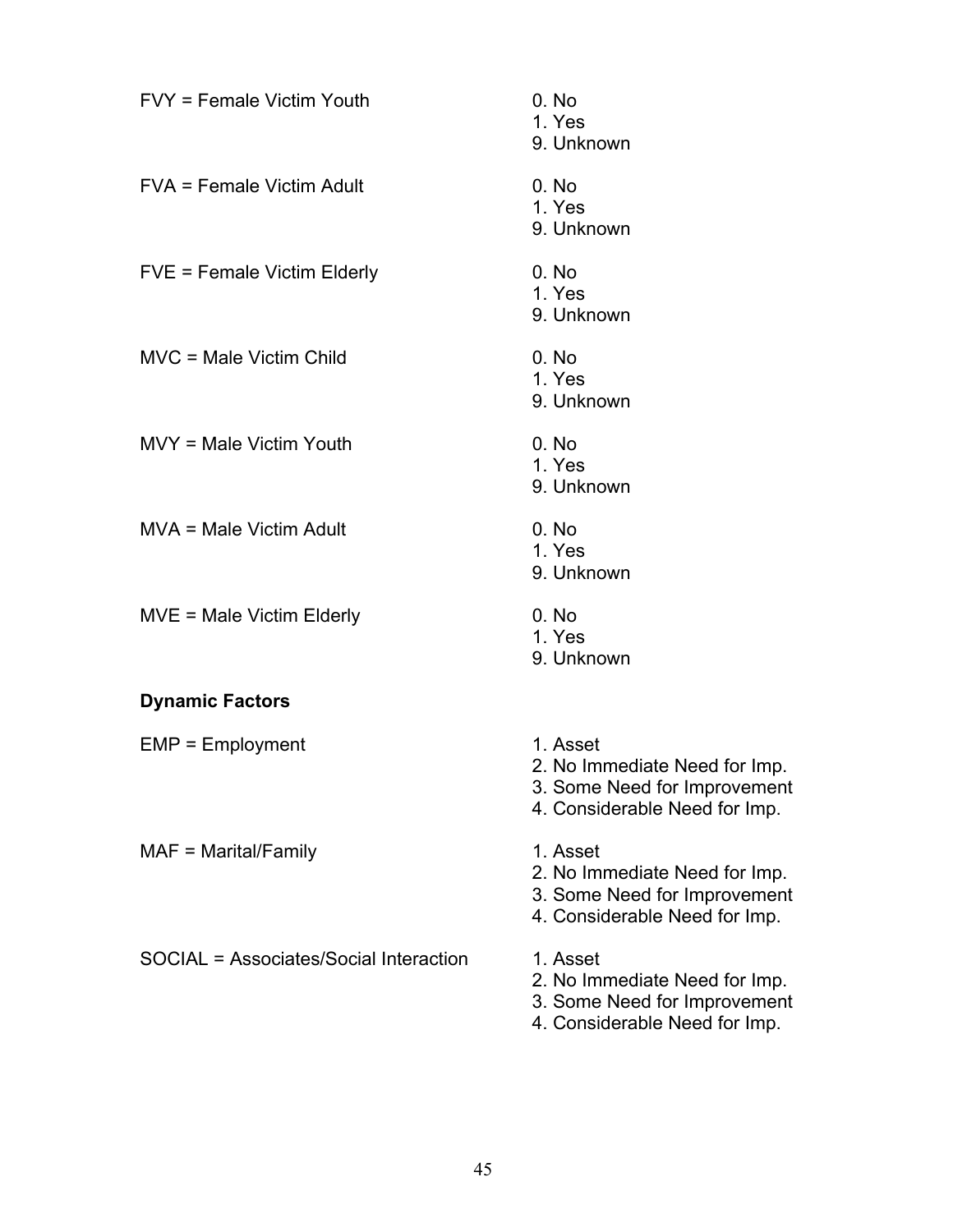| SUBA = Substance Abuse                                                                                                   | 2. No Immediate Need for Imp.<br>3. Some Need for Improvement<br>4. Considerable Need for Imp.             |  |  |  |  |
|--------------------------------------------------------------------------------------------------------------------------|------------------------------------------------------------------------------------------------------------|--|--|--|--|
| <b>CFUNC = Community Functioning</b>                                                                                     | 1. Asset<br>2. No Immediate Need for Imp.<br>3. Some Need for Improvement<br>4. Considerable Need for Imp. |  |  |  |  |
| PEO = Personal/Emotional Orientation                                                                                     | 2. No Immediate Need for Imp.<br>3. Some Need for Improvement<br>4. Considerable Need for Imp.             |  |  |  |  |
| Attitude = Attitude                                                                                                      | 1. Asset<br>2. No Immediate Need for Imp.<br>3. Some Need for Improvement<br>4. Considerable Need for Imp. |  |  |  |  |
| ADO = If Long Term Supervision Order was<br>An Application Made for the Offender<br>To be Declared a Dangerous Offender? | 0. No<br>1. Yes<br>9. Unknown                                                                              |  |  |  |  |
| <b>Risk Assessment</b>                                                                                                   |                                                                                                            |  |  |  |  |
| $Risk = Risk$                                                                                                            | 1. Low<br>2. Medium<br>3. High<br>9. Unknown                                                               |  |  |  |  |
| $Need = Need$                                                                                                            | 1. Low<br>2. Medium<br>3. High<br>9. Unknown                                                               |  |  |  |  |
| <b>CRS = Custody Rating Scale</b>                                                                                        | 1. Minimum<br>2. Medium<br>3. Maximum<br>9. Unknown                                                        |  |  |  |  |
| $SIR = SIR Score$                                                                                                        | <b>Actual Value</b>                                                                                        |  |  |  |  |
| <b>RRASOR = RRASOR Score</b>                                                                                             | <b>Actual Value</b>                                                                                        |  |  |  |  |
| <b>VRAG = VRAG Score</b>                                                                                                 | <b>Actual Value</b>                                                                                        |  |  |  |  |
| <b>PCL = PCL Score</b>                                                                                                   | <b>Actual Value</b>                                                                                        |  |  |  |  |
| STATIC-99 = Static-99 Score                                                                                              | <b>Actual Value</b>                                                                                        |  |  |  |  |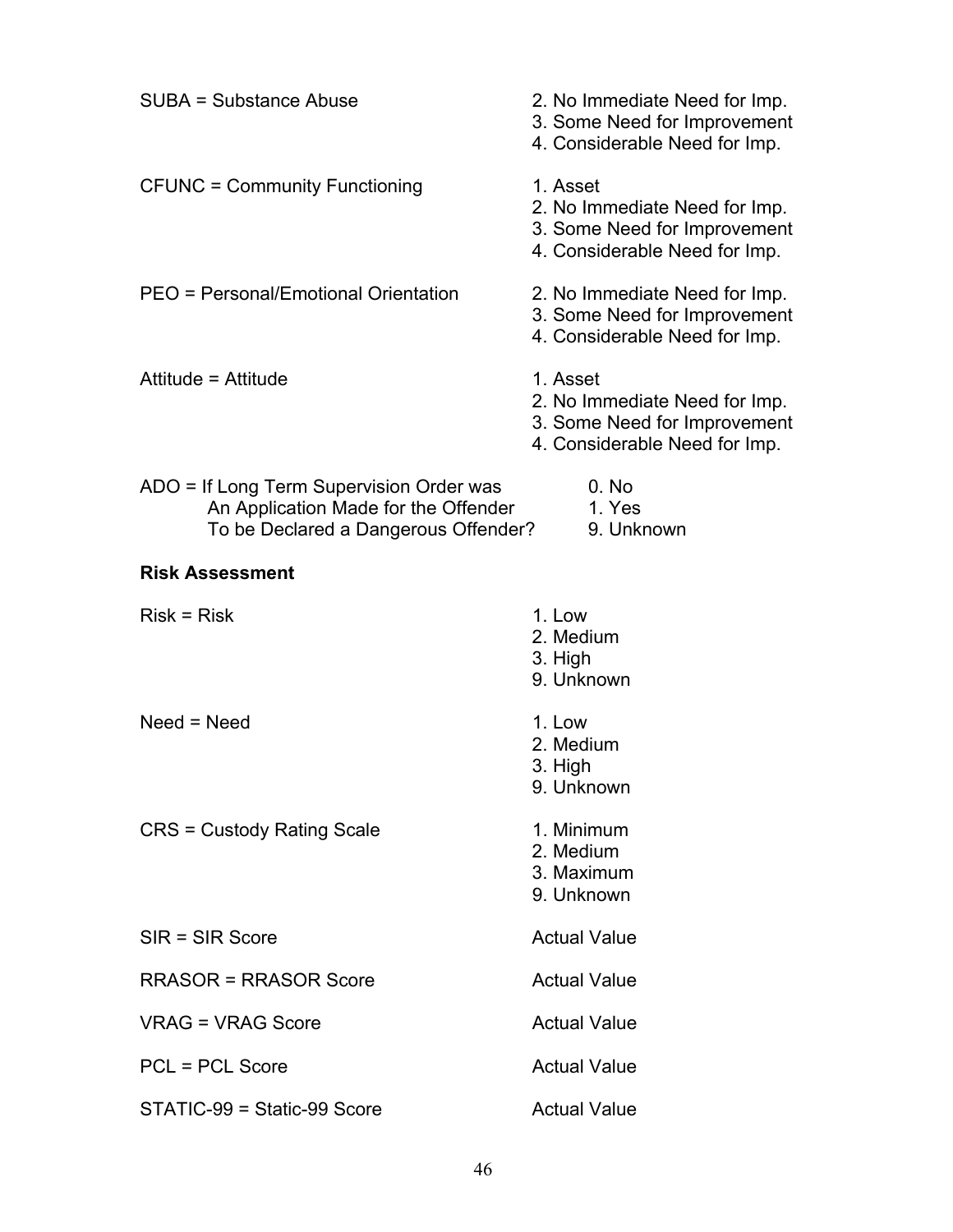| ORAT = Other Risk Assessment Tool Score(s) Actual Value(s)            |                                                                                     |  |  |  |
|-----------------------------------------------------------------------|-------------------------------------------------------------------------------------|--|--|--|
| <b>Follow-up</b>                                                      |                                                                                     |  |  |  |
| ORD = Was Offender Referred for Detention?                            | 0. No<br>1. Yes<br>9. Unknown                                                       |  |  |  |
| HDATE = If Yes, Hearing Date of Referral                              | yymmdd                                                                              |  |  |  |
| TOR = If Yes, What was the Outcome of Referral                        | 1. Detention Ordered<br>2. Detention Not Ordered<br>(Released)                      |  |  |  |
| SR = Statutory Release                                                | 0. No<br>1. Yes                                                                     |  |  |  |
| RCISR = Was a Residency Condition Imposed<br>On Offender's SR Release | 0. No<br>1. Yes<br>9. Unknown                                                       |  |  |  |
| DATECI = If Yes, Date Condition Was Imposed                           | yymmdd                                                                              |  |  |  |
| WORC = Was Offender Released from Custody                             | 0. No<br>1. Yes<br>9. Unknown                                                       |  |  |  |
| <b>FRD = First Release Date</b>                                       | yymmdd                                                                              |  |  |  |
| FRT = First Release Type                                              | 1. Day Parole<br>2. Full Parole<br>3. Statutory Release<br>4. WED (end of sentence) |  |  |  |
| FCFST= First CIS after First Release<br><b>Static</b>                 | 1. Low<br>2. Medium<br>3. High                                                      |  |  |  |
| FCFST= First CIS after First Release<br>Dynamic                       | 1. Low<br>2. Medium<br>3. High                                                      |  |  |  |
| <b>SRD = Second Release Date</b>                                      | yymmdd                                                                              |  |  |  |
|                                                                       |                                                                                     |  |  |  |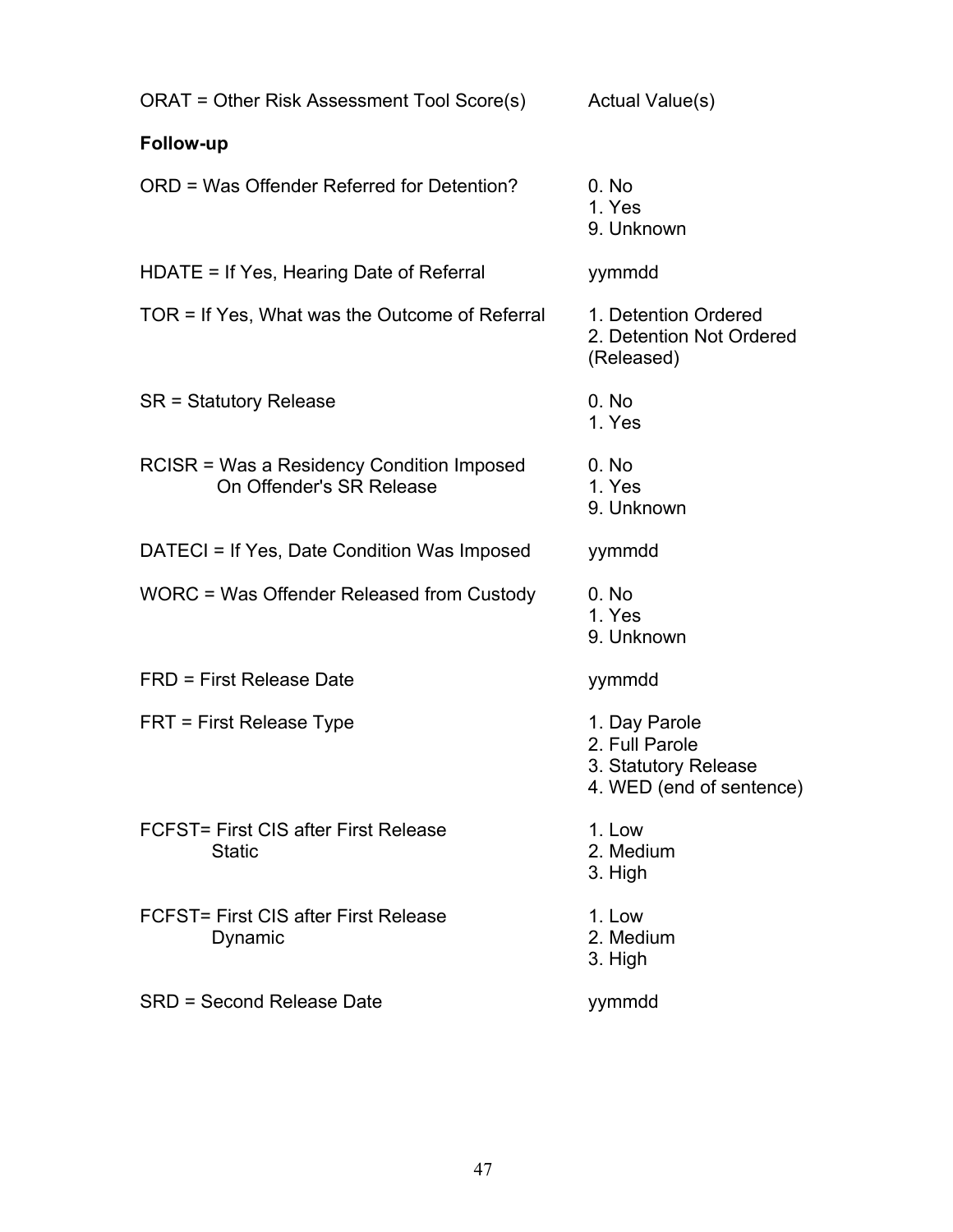| SRT = Second Release Type                                        | 1. Day Parole<br>2. Full Parole<br>3. Statutory Release<br>4. WED (end of sentence)                                               |
|------------------------------------------------------------------|-----------------------------------------------------------------------------------------------------------------------------------|
| FCSRST= First CIS after 2 <sup>nd</sup> Release<br><b>Static</b> | 1. Low<br>2. Medium<br>3. High                                                                                                    |
| FCSRDY= First CIS after 2 <sup>nd</sup> Release<br>Dynamic       | 1. Low<br>2. Medium<br>3. High                                                                                                    |
| TRD = Third Release Date                                         | yymmdd                                                                                                                            |
| TRT = Third Release Type                                         | 1. Day Parole<br>2. Full Parole<br>3. Statutory Release<br>4. WED (end of sentence)                                               |
| TFCRST = First CIS after 3rd Release<br><b>Static</b>            | 1. Low<br>2. Medium<br>3. High                                                                                                    |
| <b>TFCRDY = First CIS after 3rd Release</b><br>Dynamic           | 1. Low<br>2. Medium<br>3. High                                                                                                    |
| <b>Readmission</b>                                               |                                                                                                                                   |
| WORR = Was Offender Readmitted after Release                     | 0. No<br>1. Yes                                                                                                                   |
| FRAD = First Readmission Date                                    | yymmdd                                                                                                                            |
| <b>FRADT</b> = First Readmission Type                            | 1. Violation of Conditional Release                                                                                               |
|                                                                  | Condition only<br>2. Violation of Conditional Release<br>and New Offence<br>3. New Offence While on<br><b>Conditional Release</b> |

- 4. New Offence After WED
- 5. Refusal to Comply with LTSO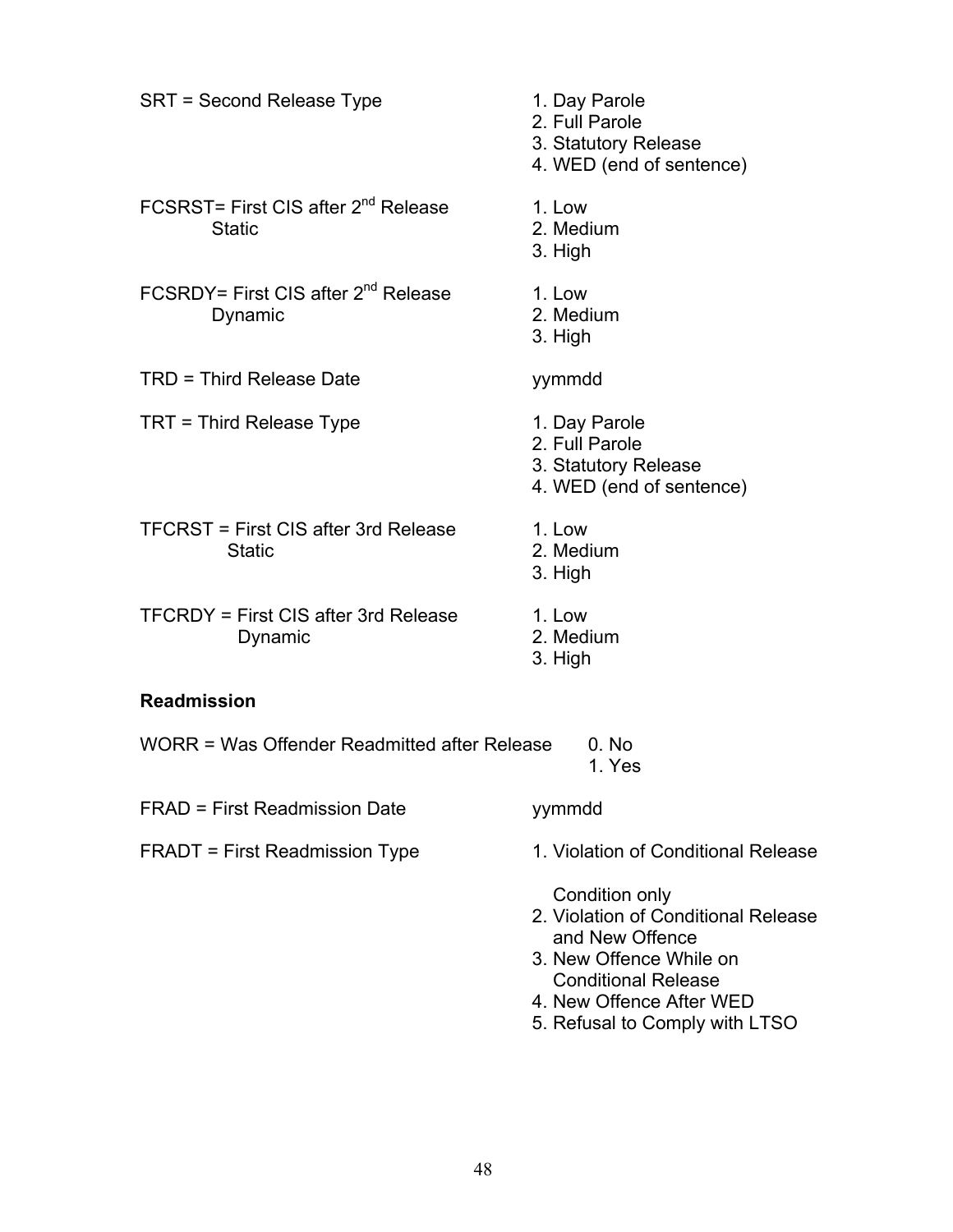| $INO = If New Office$                 | 1. Non-violent<br>2. Homicide<br>3. Sexual<br>4. Violent                                                                                                                                        |
|---------------------------------------|-------------------------------------------------------------------------------------------------------------------------------------------------------------------------------------------------|
| <b>SRAD = Second Readmission Date</b> | yymmdd                                                                                                                                                                                          |
| SRAT = Second Readmission Type        | 1. Violation of Conditional Release                                                                                                                                                             |
|                                       | Condition only<br>2. Violation of Conditional Release                                                                                                                                           |
|                                       | and New Offence<br>3. New Offence While on<br><b>Conditional Release</b><br>4. New Offence After WED<br>5. Refusal to Comply with LTSO                                                          |
| SNO = Second New Offence              | 1. Non-violent<br>2. Homicide<br>3. Sexual<br>4. Violent                                                                                                                                        |
| <b>TRAD = Third Readmission Date</b>  | yymmdd                                                                                                                                                                                          |
| <b>TRAT = Third Readmission Type</b>  | 1. Violation of Conditional Release                                                                                                                                                             |
|                                       | Condition only<br>2. Violation of Conditional Release<br>and New Offence<br>3. New Offence While on<br><b>Conditional Release</b><br>4. New Offence After WED<br>5. Refusal to Comply with LTSO |
| TNO = Third New Offence               | 1. Non-violent<br>2. Homicide<br>3. Sexual<br>4. Violent                                                                                                                                        |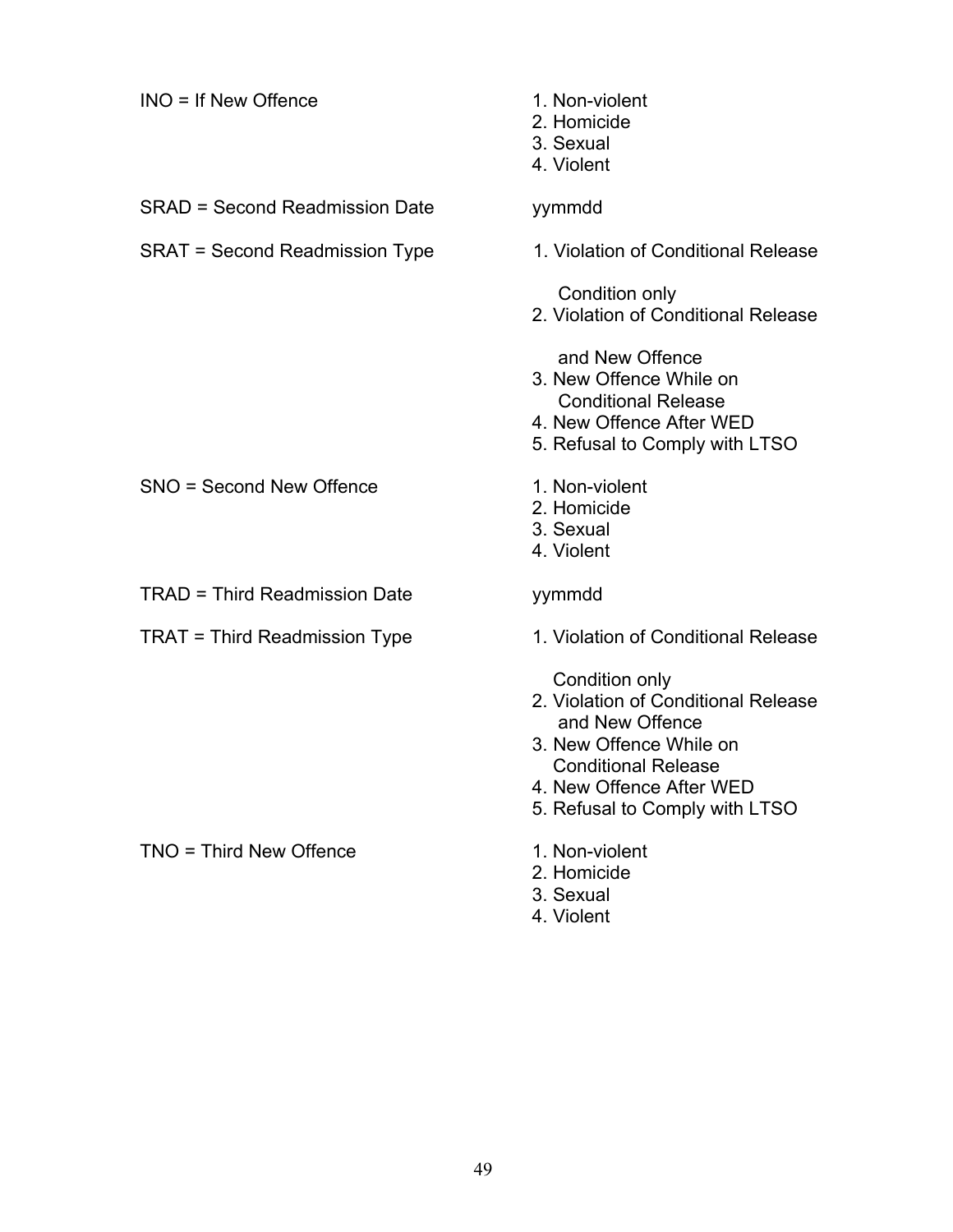<span id="page-56-0"></span>**APPENDIX B Tables**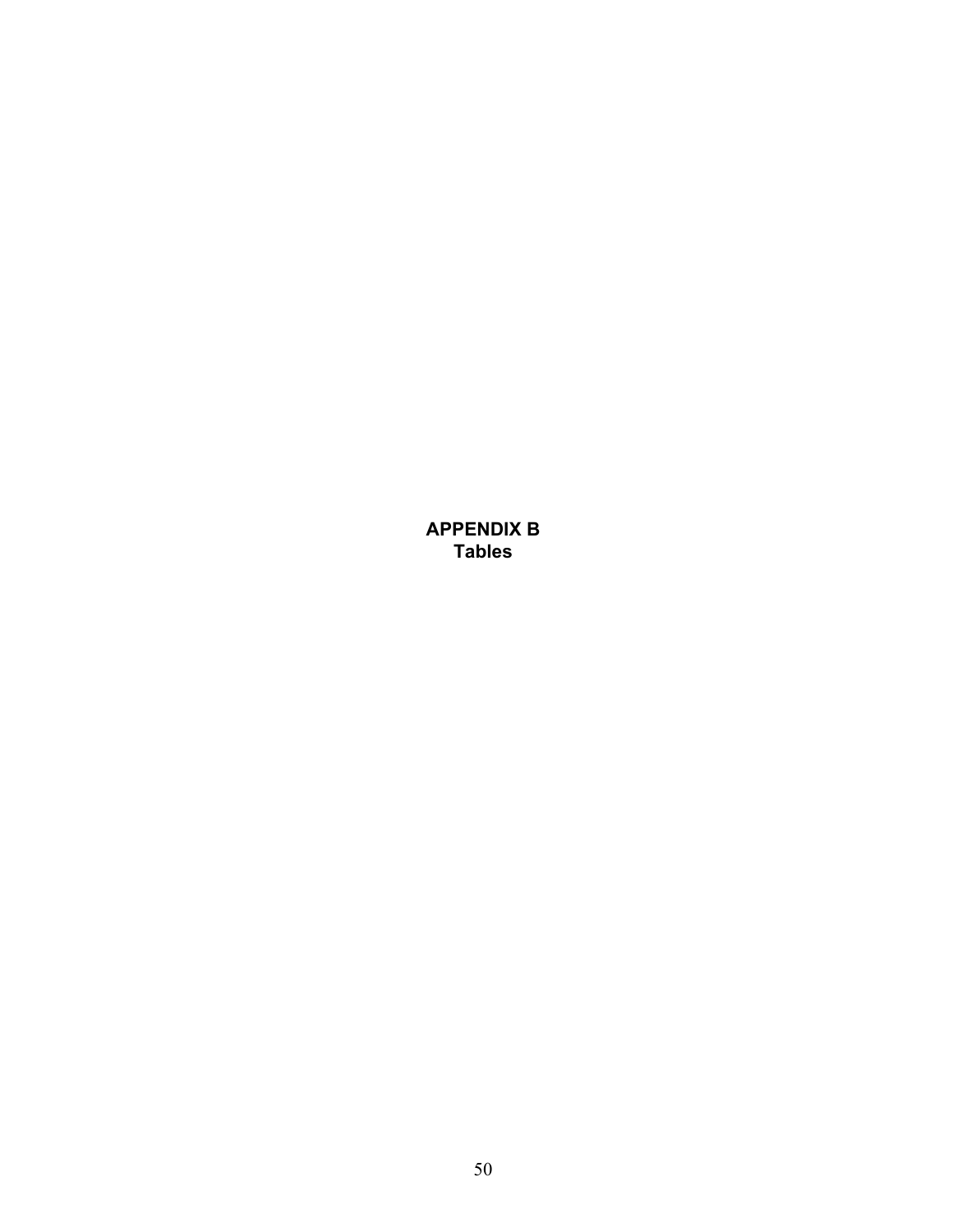#### <span id="page-57-0"></span>**Table 1. Number of Dangerous Offenders and Offenders Serving Long-Term Supervision Orders**

|              | <b>DO</b> |      | LTSO <sup>1</sup> |      |
|--------------|-----------|------|-------------------|------|
| Year         | n         | %    | n                 | %    |
|              |           |      |                   |      |
| 1994         | 21        | 12%  |                   |      |
| 1995         | 17        | 9%   |                   |      |
| 1996         | 18        | 10%  |                   |      |
| 1997         | 31        | 17%  | 3                 | 3%   |
| 1998         | 22        | 12%  | 17                | 18%  |
| 1999         | 29        | 16%  | 25                | 27%  |
| 2000         | 26        | 15%  | 26                | 28%  |
| 2001         | 15        | 8%   | 23                | 24%  |
| <b>Total</b> | 179       | 100% | 94                | 100% |

Missing one LTSO where year of designation was not recorded.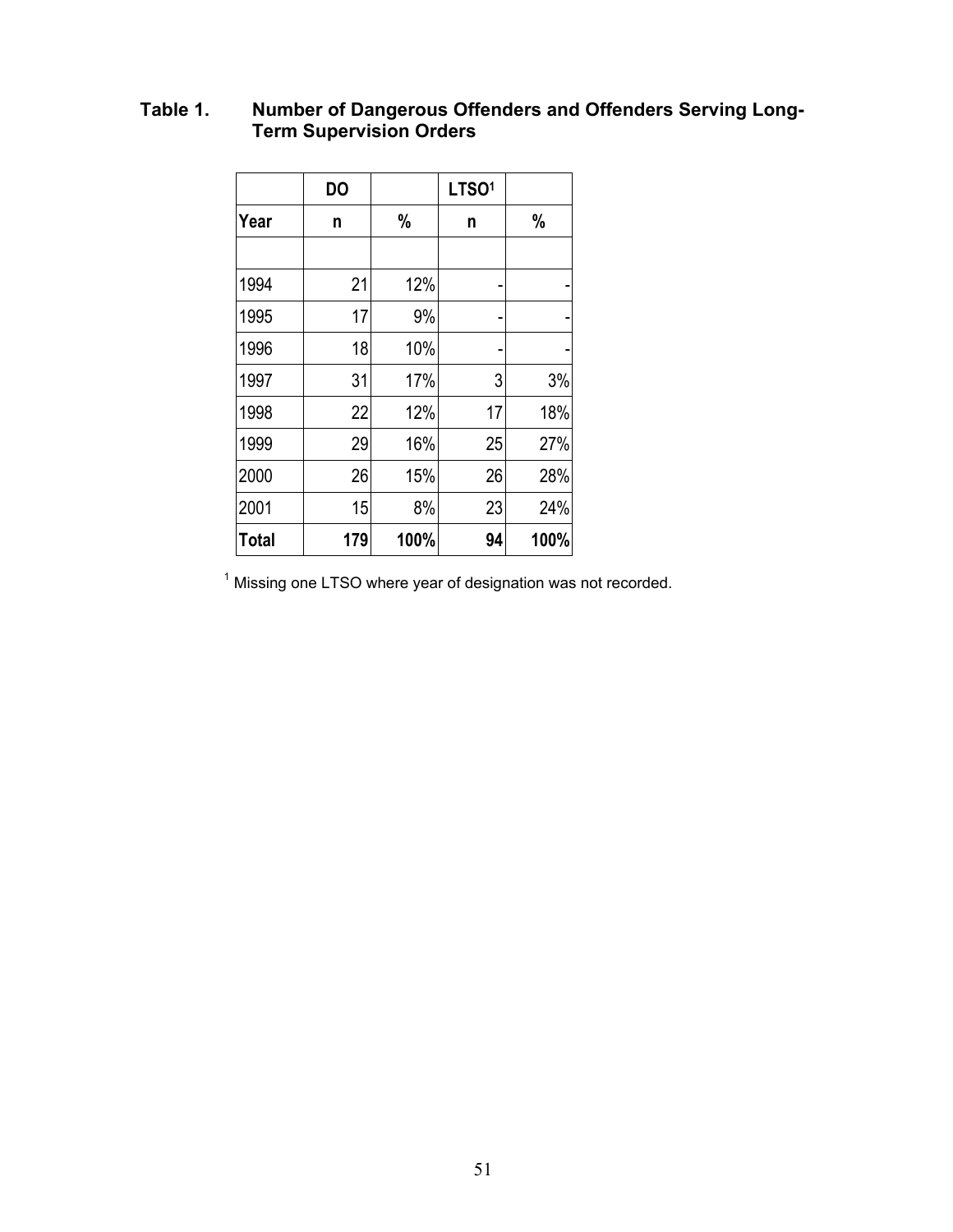|                 |           |               | <b>Current Region</b> |               |                |        | <b>Sentencing Region</b> |               |
|-----------------|-----------|---------------|-----------------------|---------------|----------------|--------|--------------------------|---------------|
|                 | <b>DO</b> |               | <b>LTSO</b>           |               | <b>DO</b>      |        | <b>LTSO</b>              |               |
|                 | n         | $\%$          | n                     | $\%$          | n              | $\%$   | n                        | $\%$          |
| Atlantic        | 12        | 7%            | 8                     | 8%            | 17             | 9%     | 10                       | 11%           |
| Quebec          | 15        | 8%            | 27                    | 28%           | 12             | 7%     | 26                       | 27%           |
| Ontario         | 68        | 38%           | 22                    | 23%           | 64             | 36%    | 20                       | 21%           |
| Prairies        | 34        | 19%           | 25                    | 26%           | 32             | 18%    | 24                       | 25%           |
| Pacific         | 50        | 28%           | 13                    | 14%           | 50             | 28%    | 12                       | 13%           |
| North           | 0         | $0\%$         | 0                     | $0\%$         | 4              | 2%     | 3                        | 3%            |
| <b>Total</b>    | 179       | 100%          | 95                    | 100%          | 179            | 100%   | 95                       | 100%          |
|                 |           |               |                       |               |                |        |                          |               |
|                 | pre-DO    |               |                       | post-DO       |                | pre-DO | post-DO                  |               |
|                 | n         | $\frac{0}{0}$ | n                     | $\frac{0}{0}$ | n              | %      | n                        | $\frac{0}{0}$ |
| <b>Atlantic</b> | 7         | 10%           | 5                     | 5%            | 7              | 10%    | 10                       | 9%            |
| Quebec          | 3         | 4%            | 12                    | 11%           | $\overline{2}$ | 3%     | 10                       | 9%            |
| Ontario         | 28        | 41%           | 40                    | 36%           | 27             | 39%    | 37                       | 34%           |
| Prairies        | 19        | 28%           | 15                    | 14%           | 19             | 28%    | 13                       | 12%           |
| Pacific         | 12        | 17%           | 38                    | 35%           | 13             | 19%    | 37                       | 34%           |
| North           | 0         | $0\%$         | 0                     | $0\%$         | 1              | $1\%$  | 3                        | 3%            |
| <b>Total</b>    | 69        | 100%          | 110                   | 100%          | 69             | 100%   | 110                      | 100%          |

## <span id="page-58-0"></span>**Table 2. Regional Distribution of DO's and LTSO's**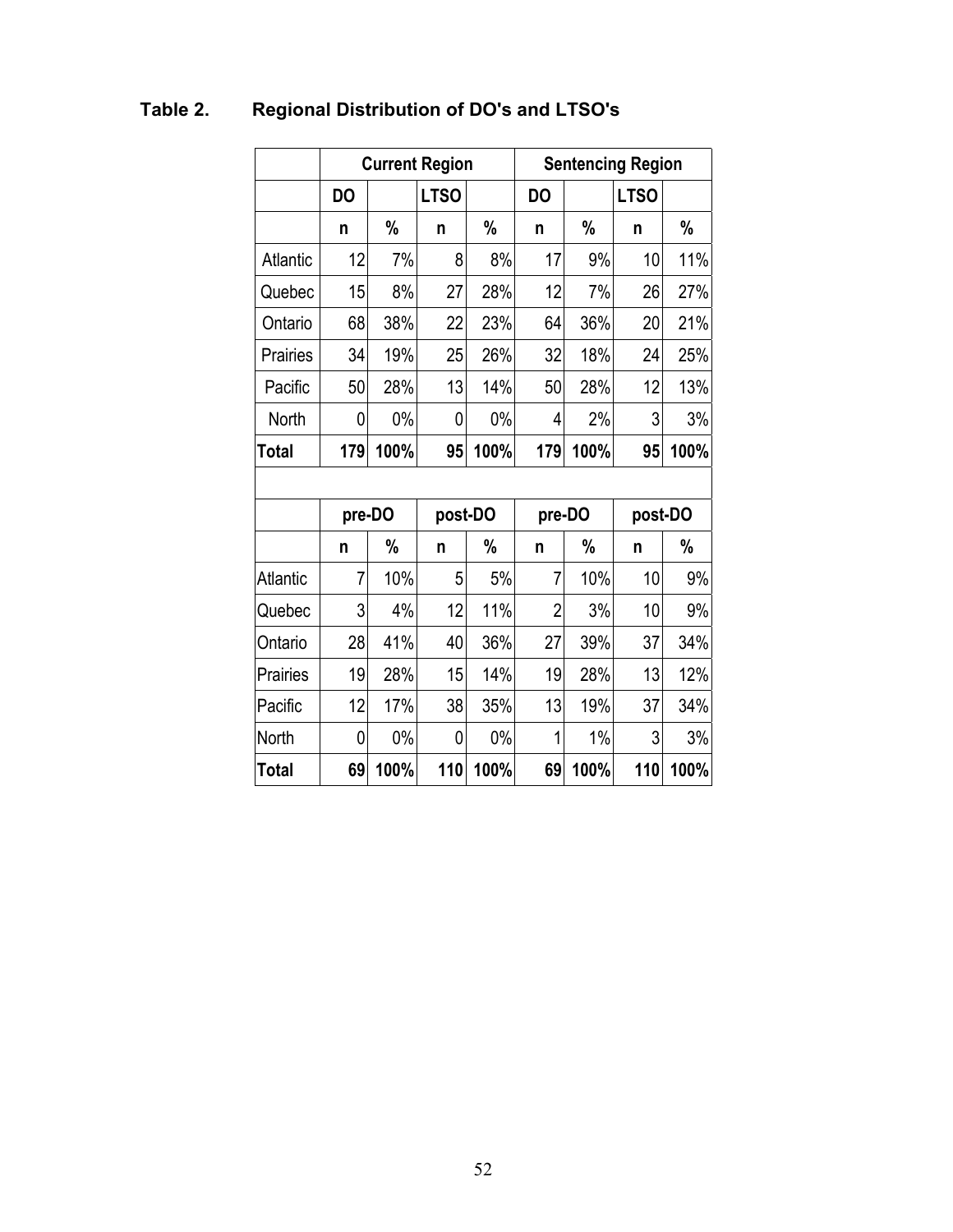## <span id="page-59-0"></span>**Table 3. Security Level**

|              |        |      |     | <b>CRS - Initial Security</b> |           |           |      |             |         |              |
|--------------|--------|------|-----|-------------------------------|-----------|-----------|------|-------------|---------|--------------|
|              | DO     |      |     | <b>LTSO</b>                   |           | <b>DO</b> |      | <b>LTSO</b> |         |              |
|              | n      | $\%$ | n   | %                             | P         | n         | $\%$ | n           | $\%$    | P            |
| Minimum      | 1      | 1%   | 23  | 26%                           | $***$     | 3         | 2%   | 9           | 10%     | $***$        |
| Medium       | 83     | 50%  | 55  | 61%                           | ***       | 120       | 67%  | 69          | 74%     | $***$        |
| Maximum      | 82     | 49%  | 12  | 13%                           | ***       | 56        | 31%  | 15          | 16%     | $***$        |
| <b>Total</b> | 166    | 100% | 90  | 100%                          |           | 179       | 100% | 93          | 100%    |              |
|              |        |      |     |                               |           |           |      |             |         |              |
|              | pre-DO |      |     | post-DO                       |           | pre-DO    |      |             | post-DO |              |
|              | n      | %    | n   | %                             | P         | n         | $\%$ | n           | %       | P            |
|              |        |      |     |                               |           |           |      |             |         |              |
| Minimum      | 1      | 2%   | 0   | $0\%$                         | <b>NS</b> | 3         | 4%   | 0           | $0\%$   | $\star\star$ |
| Medium       | 30     | 46%  | 53  | 52%                           | <b>NS</b> | 52        | 75%  | 68          | 62%     | $\star\star$ |
| Maximum      | 34     | 52%  | 48  | 48%                           | <b>NS</b> | 14        | 20%  | 42          | 38%     | $**$         |
| <b>Total</b> | 65     | 100% | 101 | 100%                          |           | 69        | 100% | 110         | 100%    |              |

*NS = Not Significant \* = p < = .05 \*\* = p < = .01*

*\*\*\* = p < = .001*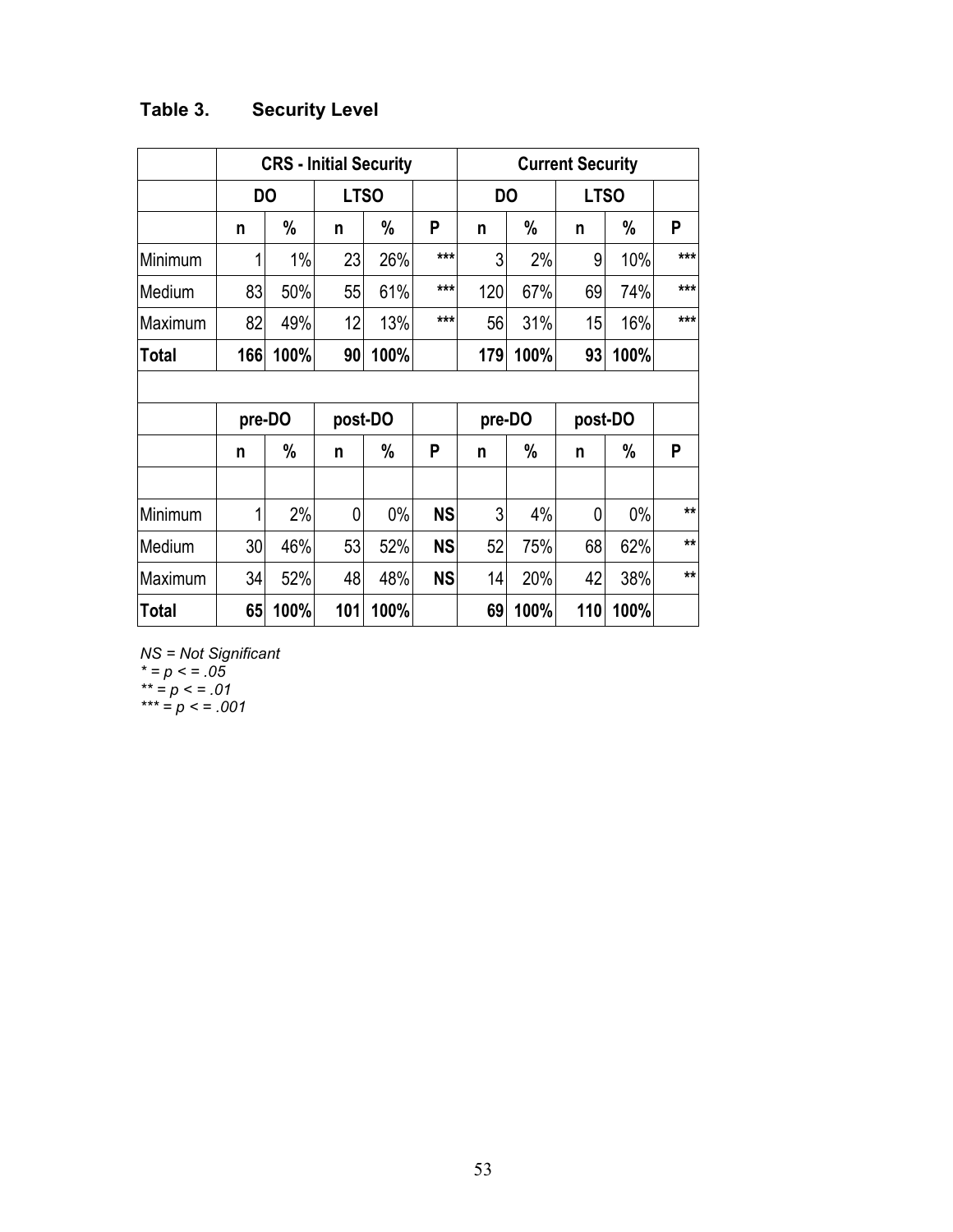|                       | <b>DO</b>      |               | <b>LTSO</b> |       |              | pre-DO         |       | post-DO        |               |           |
|-----------------------|----------------|---------------|-------------|-------|--------------|----------------|-------|----------------|---------------|-----------|
|                       | n              | $\frac{0}{0}$ | n           | $\%$  | P            | n              | $\%$  | n              | $\frac{0}{0}$ | P         |
|                       |                |               |             |       |              |                |       |                |               |           |
| Sex                   | 179            |               | 94          |       |              | 69             |       | 110            |               |           |
| Male                  | 179            | 100%          | 93          | 99%   | <b>NS</b>    | 69             | 100%  | 110            | 100%          | <b>NS</b> |
| Female                | 0              | $0\%$         | 1           | $1\%$ | <b>NS</b>    | $\mathbf 0$    | $0\%$ | 0              | $0\%$         | <b>NS</b> |
|                       |                |               |             |       |              |                |       |                |               |           |
| Race                  | 179            |               | 92          |       |              | 69             |       | 110            |               |           |
| Non-Aboriginal        | 137            | 77%           | 76          | 83%   | <b>NS</b>    | 55             | 80%   | 82             | 75% NS        |           |
| Aboriginal            | 42             | 23%           | 16          | 17%   | <b>NS</b>    | 14             | 20%   | 28             | 25%           | <b>NS</b> |
|                       |                |               |             |       |              |                |       |                |               |           |
| Age at Sentence       | 177            |               | 94          |       |              | 68             |       | 109            |               |           |
| 18-24                 | 3              | 2%            | 6           | 6%    |              | $\overline{2}$ | 3%    | 1              | $1\%$         |           |
| 25-34                 | 51             | 29%           | 26          | 28%   |              | 25             | 37%   | 26             | 24%           |           |
| 35-44                 | 74             | 42%           | 28          | 30%   |              | 22             | 32%   | 52             | 48%           |           |
| 45-54                 | 30             | 17%           | 20          | 21%   |              | 16             | 24%   | 14             | 13%           |           |
| $55+$                 | 19             | 11%           | 14          | 15%   |              | 3              | 4%    | 16             | 15%           |           |
| Mean                  | 41             |               | 40          |       | <b>NS</b>    | 39             |       | 41             |               | <b>NS</b> |
|                       |                |               |             |       |              |                |       |                |               |           |
| <b>Current Age</b>    | 178            |               | 94          |       |              | 68             |       | 110            |               |           |
| 18-24                 | $\overline{2}$ | $1\%$         | 4           | 4%    |              | 0              | $0\%$ | $\overline{2}$ | 2%            |           |
| 25-34                 | 25             | 14%           | 21          | 22%   |              | $\overline{8}$ | 12%   | 17             | 15%           |           |
| 35-44                 | 87             | 49%           | 32          | 34%   |              | 29             | 43%   | 58             | 53%           |           |
| 45-54                 | 30             | 17%           | 22          | 23%   |              | 20             | 29%   | 10             | 9%            |           |
| $55+$                 | 34             | 19%           | 15          | 16%   |              | 11             | 16%   | 23             | 21%           |           |
| Mean                  | 44             |               | 42          |       | <b>NS</b>    | 45             |       | 43             |               | <b>NS</b> |
|                       |                |               |             |       |              |                |       |                |               |           |
| <b>Marital Status</b> | 179            |               | 93          |       |              | 69             |       | 110            |               |           |
| Single                | 90             | 50%           | 47          | 51%   | <b>NS</b>    | 33             | 48%   | 57             | 52%           | <b>NS</b> |
| Other                 | 89             | 50%           | 46          | 49%   | <b>NS</b>    | 36             | 52%   | 53             | 48%           | <b>NS</b> |
|                       |                |               |             |       |              |                |       |                |               |           |
| <b>Education</b>      | 176            |               | 90          |       |              | 67             |       | 109            |               |           |
| Grade 9 or less       | 104            | 59%           | 42          | 47%   | $\pmb{\ast}$ | 44             | 66%   | 60             | 55%           | <b>NS</b> |
| Grade 10 or higher    | 72             | 41%           | 48          | 53%   | $\ast$       | 23             | 34%   | 49             | 45%           | <b>NS</b> |
|                       |                |               |             |       |              |                |       |                |               |           |
| <b>Employment</b>     | 172            |               | 90          |       |              | 67             |       | 105            |               |           |
| Employed              | 41             | 24%           | 35          | 39%   | $\star\star$ | 16             | 24%   | 25             | 24% NS        |           |
| Unemployed            | 131            | 76%           | 55          | 61%   | $\star\star$ | 51             | 76%   | 80             | 76%           | <b>NS</b> |

## <span id="page-60-0"></span>**Table 4. Demographic Characteristics**

*NS = Not Significant*

*\* = p < = .05*

*\*\* = p < = .01*

*\*\*\* = p < = .001*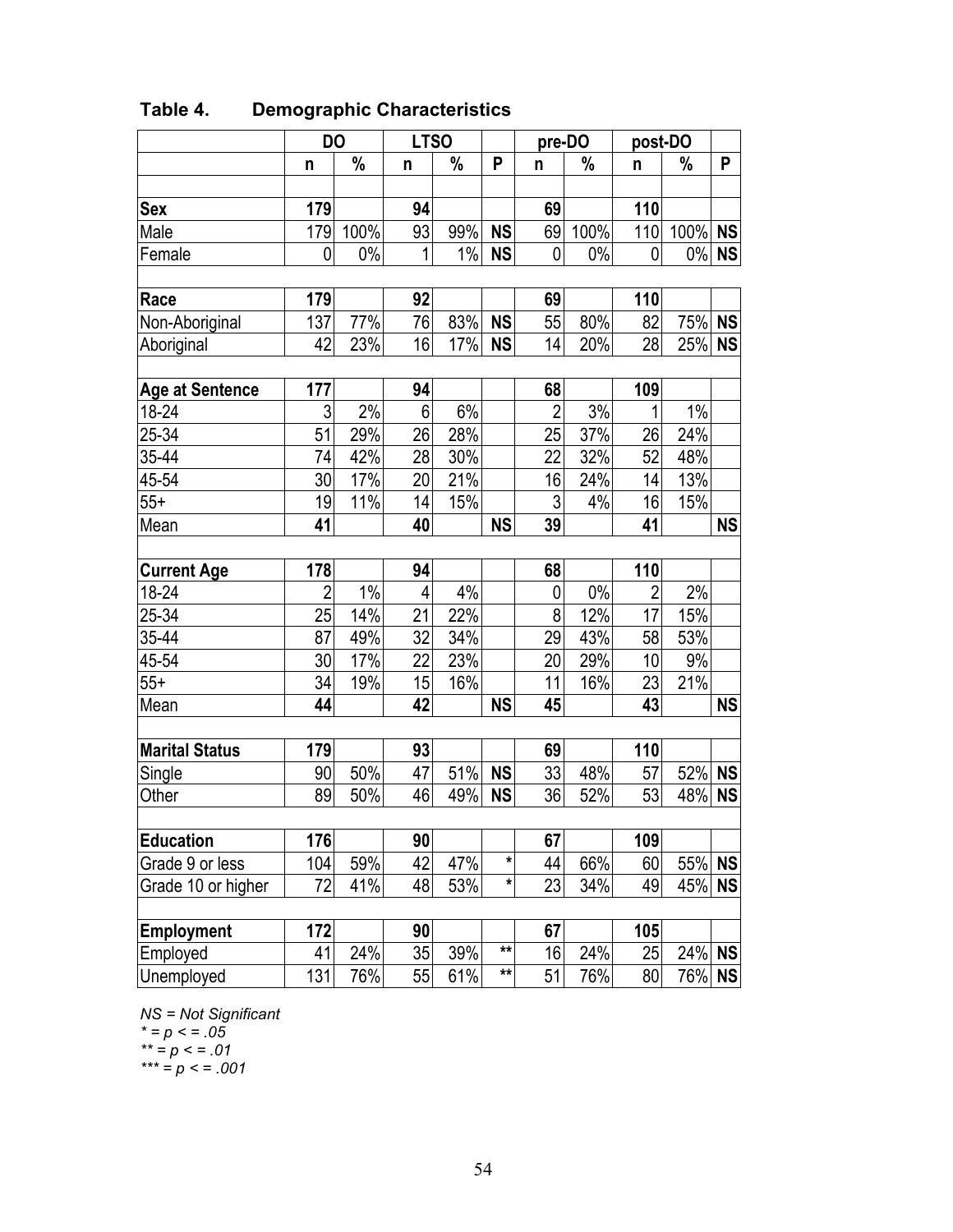|              |           |      | <b>Current Convictions</b> |         |           |              |                                  |               | <b>Previous Adult Convictions</b> |         |              |
|--------------|-----------|------|----------------------------|---------|-----------|--------------|----------------------------------|---------------|-----------------------------------|---------|--------------|
|              | <b>DO</b> |      | <b>LTSO</b>                |         |           |              | <b>DO</b>                        |               | <b>LTSO</b>                       |         |              |
|              | n         | $\%$ | n                          | $\%$    | P         |              | n                                | $\frac{0}{0}$ | n                                 | $\%$    | P            |
|              |           |      |                            |         |           |              |                                  |               |                                   |         |              |
| None         | 0         |      | $\mathbf 0$                |         |           |              | 12                               | 7%            | $\overline{2}$                    | 2%      | <b>NS</b>    |
| One          | 52        | 30%  | 26                         | 28%     | <b>NS</b> |              | $\overline{2}$                   | 1%            | 3                                 | 3%      | <b>NS</b>    |
| $2 - 4$      | 75        | 43%  | 42                         | 45%     | <b>NS</b> |              | 23                               | 13%           | 20                                | 22%     | <b>NS</b>    |
| $5-9$        | 30        | 17%  | 17                         | 18%     | <b>NS</b> |              | 33                               | 19%           | 26                                | 28%     | <b>NS</b>    |
| $10 - 14$    | 8         | 5%   | $\overline{4}$             | 4%      | <b>NS</b> |              | 25                               | 14%           | 18                                | 19%     | <b>NS</b>    |
| $15+$        | 9         | 5%   | 4                          | 4%      | <b>NS</b> |              | 79                               | 45%           | 24                                | 26%     | $\star\star$ |
| <b>Total</b> | 174       | 100% | 93                         | 100%    |           |              | 174                              | 100%          | 93                                | 100%    |              |
|              |           |      |                            |         |           |              |                                  |               |                                   |         |              |
|              |           |      |                            |         |           |              | <b>Previous Federal Sentence</b> |               |                                   |         |              |
|              |           |      |                            |         |           | Yes          | 116                              | 67%           | 53                                | 57%     | <b>NS</b>    |
|              |           |      |                            |         |           | No           | 58                               | 33%           | 40                                | 43%     | <b>NS</b>    |
|              |           |      |                            |         |           | <b>Total</b> | 174                              | 100%          | 93                                | 100%    |              |
|              |           |      |                            |         |           |              |                                  |               |                                   |         |              |
|              | pre-DO    |      |                            | post-DO |           |              | pre-DO                           |               |                                   | post-DO |              |
|              | n         | $\%$ | n                          | $\%$    | P         |              | n                                | %             | n                                 | $\%$    | P            |
|              |           |      |                            |         |           |              |                                  |               |                                   |         |              |
| None         | 0         |      | 0                          |         |           |              | 4                                | 6%            | 8                                 | 8%      | <b>NS</b>    |
| One          | 17        | 25%  | 35                         | 33%     | <b>NS</b> |              | 0                                | $0\%$         | $\overline{2}$                    | 2%      | <b>NS</b>    |
| $2 - 4$      | 27        | 40%  | 48                         | 45%     | <b>NS</b> |              | 11                               | 16%           | 12                                | 11%     | <b>NS</b>    |
| $5-9$        | 16        | 24%  | 14                         | 13%     | <b>NS</b> |              | 14                               | 21%           | 19                                | 18%     | <b>NS</b>    |
| $10 - 14$    | 4         | 6%   | 4                          | 4%      | <b>NS</b> |              | 16                               | 24%           | 9                                 | 8%      | $\star\star$ |
| $15+$        | 4         | 6%   | 5                          | 5%      | <b>NS</b> |              | 23                               | 34%           | 56                                | 53%     | $\star\star$ |
| <b>Total</b> | 68        | 100% | 106                        | 100%    |           |              | 68                               | 100%          | 106                               | 100%    |              |
|              |           |      |                            |         |           |              |                                  |               |                                   |         |              |
|              |           |      |                            |         |           |              | <b>Previous Federal Sentence</b> |               |                                   |         |              |
|              |           |      |                            |         |           | Yes          | 44                               | 65%           | 72                                | 68%     | <b>NS</b>    |
|              |           |      |                            |         |           | No           | 24                               | 35%           | 34                                | 32%     | <b>NS</b>    |
|              |           |      |                            |         |           | Total        | 68                               | 100%          | 106                               | 100%    |              |

### <span id="page-61-0"></span>**Table 5. Number of Current and Previous Convictions**

*NS = Not Significant \* = p < = .05 \*\* = p < = .01 \*\*\* = p < = .001*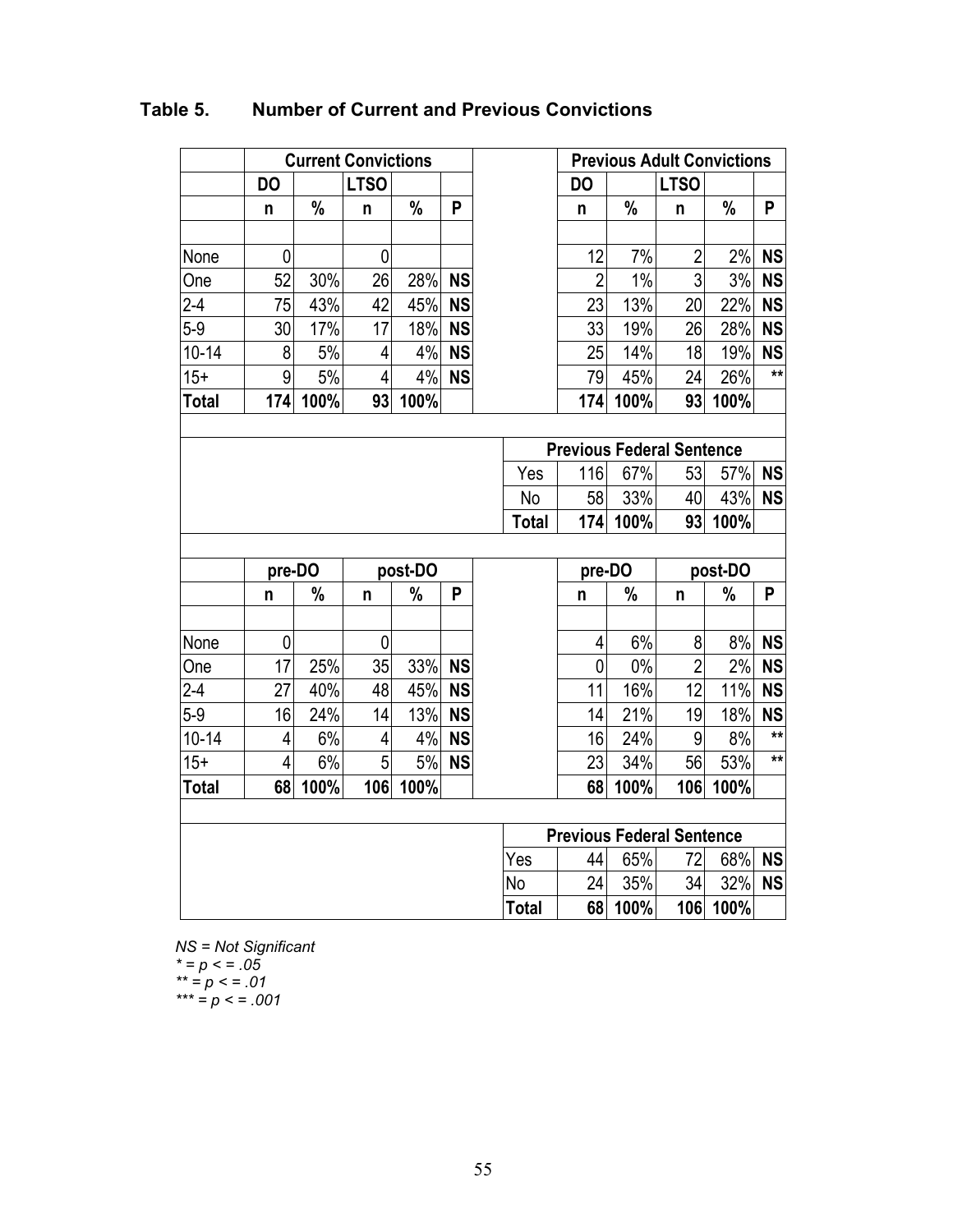|                                        | <b>Current Offences</b> |       |                | <b>Previous Offences</b> |              |                      |           |                |           |              |
|----------------------------------------|-------------------------|-------|----------------|--------------------------|--------------|----------------------|-----------|----------------|-----------|--------------|
|                                        | <b>DO</b>               |       | <b>LTSO</b>    |                          |              | <b>DO</b>            |           | <b>LTSO</b>    |           |              |
|                                        | n                       | %     | n              | $\%$                     | P            | n                    | $\%$      | n              | $\%$      | P            |
| <b>Sex Offence</b>                     | 174                     |       | 92             |                          |              | 174                  |           | 92             |           |              |
| Yes                                    | 148                     | 85%   | 84             | 91%                      | <b>NS</b>    | 139                  | 80%       | 76             | 83%       | <b>NS</b>    |
| No                                     | 26                      | 15%   | 8              | 9%                       |              | 35                   | 20%       | 16             | 17%       |              |
| Homicide                               | 174                     |       | 92             |                          |              | 174                  |           | 92             |           |              |
| Yes                                    | $\overline{5}$          | 3%    | 1              | 1%                       | <b>NS</b>    | $\mathfrak{Z}$       | 2%        | 0              |           | 0% NS        |
| No                                     | 169                     | 97%   | 91             | 99%                      |              | 171                  | 98%       | 92             | 100%      |              |
| <b>Attempted Murder</b>                | 174                     |       | 92             |                          |              | 174                  |           | 92             |           |              |
| Yes                                    | 6                       | 3%    | 0              | $0\%$                    | <b>NS</b>    | 5                    | 3%        | $\mathbf 0$    | $0\%$     | <b>NS</b>    |
| <b>No</b>                              | 168                     | 97%   | 92             | 100%                     |              | 169                  | 97%       | 92             | 100%      |              |
| <b>Forcible Confinement/Kidnapping</b> | 174                     |       | 92             |                          |              | 174                  |           | 92             |           |              |
| Yes                                    | 47                      | 27%   | 12             | 13%                      | $\star\star$ | 48                   | 28%       | 10             | 11%       | $**$         |
| No                                     | 127                     | 73%   | 80             | 87%                      |              | 126                  | 72%       | 82             | 89%       |              |
| <b>Arson</b>                           | 174                     |       | 92             |                          |              | 174                  |           | 92             |           |              |
| Yes                                    | $\mathfrak{Z}$          | 2%    | $\overline{2}$ | 2%                       | <b>NS</b>    | 8                    | 5%        | 9              | 10%       | <b>NS</b>    |
| No                                     | 171                     | 98%   | 90             | 98%                      |              | 166                  | 95%       | 83             | 90%       |              |
| <b>Use of Prohibited Weapon</b>        | 174                     |       | 92             |                          |              | 174                  |           | 92             |           |              |
| Yes                                    | 15                      | 9%    | 3              | 3%                       | <b>NS</b>    | 41                   | 24%       | 14             | 15%       | <b>NS</b>    |
| No                                     | 159                     | 91%   | 89             | 97%                      |              | 133                  | 76%       | 78             | 85%       |              |
| <b>Discharge Firearm</b>               | 174                     |       | 92             |                          |              | 173                  |           | 91             |           |              |
| Yes                                    | 0                       | 0%    | 0              | $0\%$                    | <b>NS</b>    | 7                    | 4%        | 5              | 5%        | <b>NS</b>    |
| No                                     | 174                     | 100%  | 92             | 100%                     |              | 166                  | 96%       | 86             | 95%       |              |
|                                        | pre-DO                  |       | post-DO        |                          |              | pre-DO               |           | post-DO        |           |              |
|                                        | n                       | %     | n              | %                        | P            | n                    | $\%$      | n              | %         | P            |
| <b>Sex Offence</b>                     | 68                      |       | 106            |                          |              | 68                   |           | 106            |           |              |
| Yes                                    | 55                      | 81%   | 93             | 88%                      | <b>NS</b>    | 52                   | 76%       | 87             | 82%       | <b>NS</b>    |
| No                                     | 13                      | 19%   | 13             | 12%                      |              | 16                   | 24%       | 19             | 18%       |              |
| Homicide                               | 68                      |       | 106            |                          |              | 68                   |           | 106            |           |              |
| Yes                                    | $\sqrt{3}$              | 4%    | $\overline{2}$ | 2%                       | <b>NS</b>    | $\overline{2}$       | 3%        |                | $1\%$     | <b>NS</b>    |
| No                                     | 65                      | 96%   | 104            | 98%                      |              | 66                   | 97%       | 105            | 99%       |              |
| <b>Attempted Murder</b>                | 68                      |       | 106            |                          |              | 68                   |           | 106            |           |              |
| Yes                                    |                         |       |                | 2%                       | <b>NS</b>    | $\mathfrak{Z}$       | 4%        | $\overline{2}$ |           | 2% <b>NS</b> |
|                                        | 4                       | 6%    | $\overline{2}$ |                          |              |                      |           |                |           |              |
| No                                     | 64                      | 94%   | 104            | 98%                      |              | 65                   | 96%       | 104            | 98%       |              |
| Forcible Confinement/Kidnapping        | 68                      |       | 106            |                          |              | 68                   |           | 106            |           |              |
| Yes                                    | 18                      | 26%   | 29             | 27%                      | <b>NS</b>    | 19                   | 28%       | 29             | 27%       | <b>NS</b>    |
| No                                     | 50                      | 74%   | 77             | 73%                      |              | 49                   | 72%       | 77             | 73%       |              |
| Arson                                  | 68                      |       | 106            |                          |              | 68                   |           | 106            |           |              |
| Yes                                    | $\mathfrak{S}$          | 4%    | 0              | 0%                       | $\star$      | 4                    | 6%        | 4              | 4%        | <b>NS</b>    |
| No                                     | 65                      | 96%   | 106            | 100%                     |              | 64                   | 94%       | 102            | 96%       |              |
| <b>Use of Prohibited Weapon</b>        | 68                      |       | 106            |                          |              | 68                   |           | 106            |           |              |
| Yes                                    | 8                       | 12%   |                | 7%                       | <b>NS</b>    | 18                   | 26%       | 23             | 22%       | <b>NS</b>    |
| No                                     | 60                      | 88%   | 99             | 93%                      |              | 50                   | 74%       | 83             | 78%       |              |
| <b>Discharge Firearm</b>               | 68                      |       | 106            |                          |              | 68                   |           | 105            |           |              |
| Yes                                    | 0<br>68                 | $0\%$ | 0              | 100%                     | 0% NS        | $\overline{c}$<br>66 | 3%<br>97% | 5              | 5%<br>95% | <b>NS</b>    |

## <span id="page-62-0"></span>**Table 6. Offences Committed by DO's and LTSO's**

*NS = Not Significant; \* = p < = .05; \*\* = p < = .01; \*\*\* = p < = .001*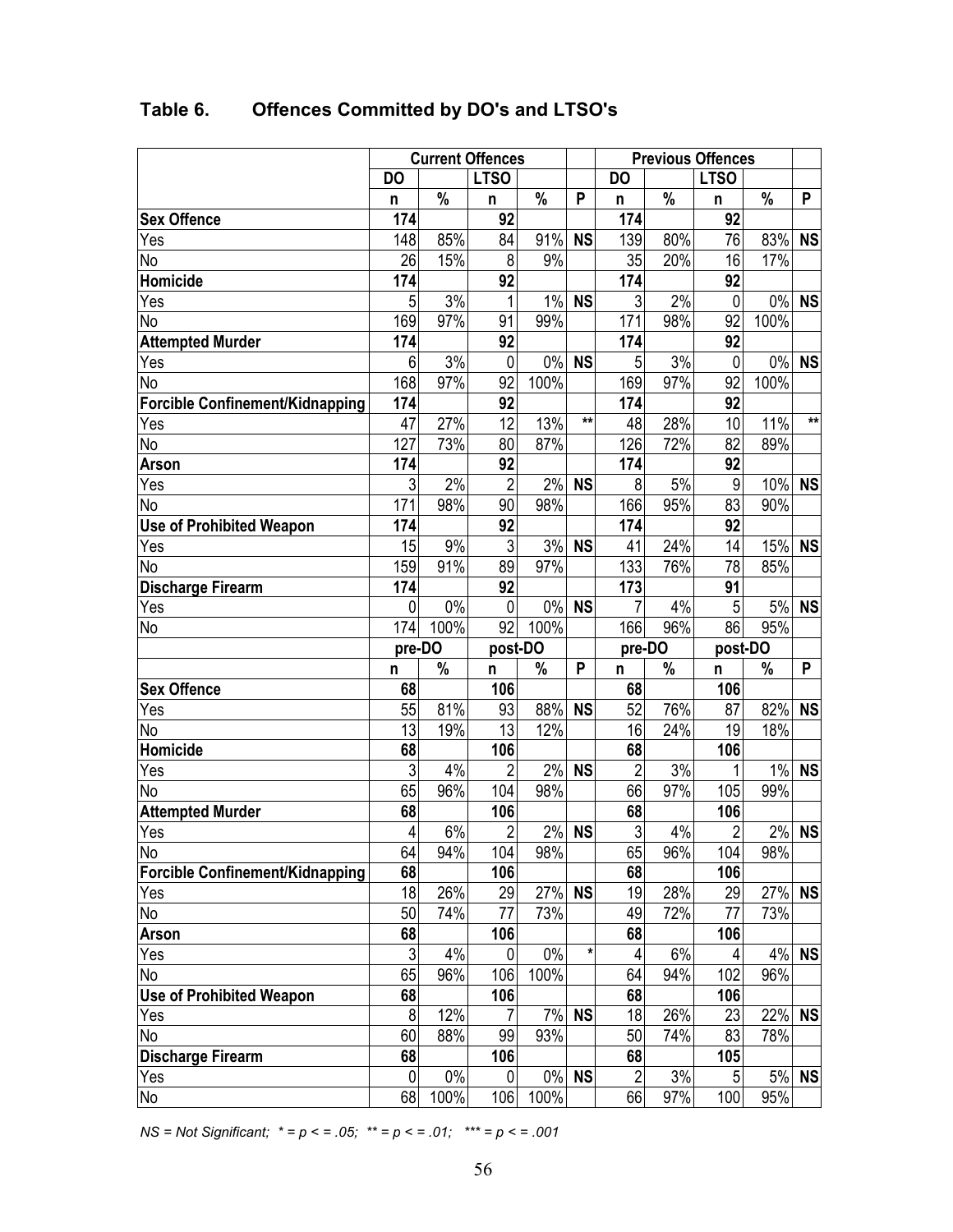<span id="page-63-0"></span>

| Table 7. |  |  | <b>Sexual Offences Committed by DO's and LTSO's</b> |
|----------|--|--|-----------------------------------------------------|
|----------|--|--|-----------------------------------------------------|

|                       |           |        | <b>Current Offences</b> |        |         | <b>Previous Offences</b> |     |             |           |         |
|-----------------------|-----------|--------|-------------------------|--------|---------|--------------------------|-----|-------------|-----------|---------|
|                       | <b>DO</b> |        | <b>LTSO</b>             |        |         | <b>DO</b>                |     | <b>LTSO</b> |           |         |
|                       | n         | $\%$   | n                       | $\%$   | P       | n                        | %   | n           | $\%$      | P       |
|                       |           |        |                         |        |         |                          |     |             |           |         |
| Incest                | 174       |        | 92                      |        |         | 174                      |     | 92          |           |         |
| Yes                   | 25        | 14%    | $\overline{9}$          | 10% NS |         | 28                       | 16% | 16          | 17% NS    |         |
| No                    | 149       | 86%    | 83                      | 90%    |         | 146                      | 84% | 76          | 83%       |         |
| Paedophilia           | 173       |        | 92                      |        |         | 172                      |     | 92          |           |         |
| Yes                   | 71        | 41%    | 50                      | 54%    | $\star$ | 78                       | 45% | 52          | 57% NS    |         |
| No                    | 102       | 59%    | 42                      | 46%    |         | 94                       | 55% | 40          | 43%       |         |
|                       |           |        |                         |        |         |                          |     |             |           |         |
| <b>Sexual Assault</b> | 174       |        | 92                      |        |         | 174                      |     | 92          |           |         |
| Yes                   | 146       | 84%    | 78                      | 85% NS |         | 144                      | 83% | 71          | 77% NS    |         |
| No                    | 28        | 16%    | 14                      | 15%    |         | 30 <sup>°</sup>          | 17% | 21          | 23%       |         |
|                       |           |        |                         |        |         |                          |     |             |           |         |
| <b>Other Sexual</b>   | 174       |        | 92                      |        |         | 174                      |     | 92          |           |         |
| <b>Offences</b>       |           |        |                         |        |         |                          |     |             |           |         |
| Yes                   | 30        | 17%    | 15                      | 16% NS |         | 49                       | 28% | 23          | 25% NS    |         |
| No                    | 144       | 83%    | 77                      | 84%    |         | 125                      | 72% | 69          | 75%       |         |
|                       |           | pre-DO | post-DO                 |        |         | pre-DO                   |     | post-DO     |           |         |
|                       | n         | %      | n                       | $\%$   | P       | n                        | %   | n           | $\%$      | P       |
|                       |           |        |                         |        |         |                          |     |             |           |         |
| <b>Incest</b>         | 68        |        | 106                     |        |         | 68                       |     | 106         |           |         |
| Yes <sub>2</sub>      | 13        | 19%    | 12                      | 11% NS |         | 6                        | 9%  | 22          | 21%       | $\star$ |
| No                    | 55        | 81%    | 94                      | 89%    |         | 62                       | 91% | 84          | 79%       |         |
|                       |           |        |                         |        |         |                          |     |             |           |         |
| Paedophilia           | 68        |        | 105                     |        |         | 67                       |     | 105         |           |         |
| Yes                   | 29        | 43%    | 42                      | 40% NS |         | 31                       | 46% | 47          | 45% NS    |         |
| No                    | 39        | 57%    | 63                      | 60%    |         | 36                       | 54% | 58          | 55%       |         |
| <b>Sexual Assault</b> | 68        |        | 106                     |        |         | 68                       |     | 106         |           |         |
| Yes                   | 56        | 82%    | 90                      | 85% NS |         | 56                       | 82% | 88          | 83% NS    |         |
| No                    | 12        | 18%    | 16                      | 15%    |         | 12                       | 18% | 18          | 17%       |         |
|                       |           |        |                         |        |         |                          |     |             |           |         |
| <b>Other Sexual</b>   |           |        |                         |        |         |                          |     |             |           |         |
| <b>Offences</b>       | 68        |        | 106                     |        |         | 68                       |     | 106         |           |         |
| Yes                   | 11        | 16%    | 19                      | 18% NS |         | 17                       | 25% | 32          | $30\%$ NS |         |
| No                    | 57        | 84%    | 87                      | 82%    |         | 51                       | 75% | 74          | 70%       |         |

*NS = Not Significant \* = p < = .05 \*\* = p < = .01 \*\*\* = p < = .001*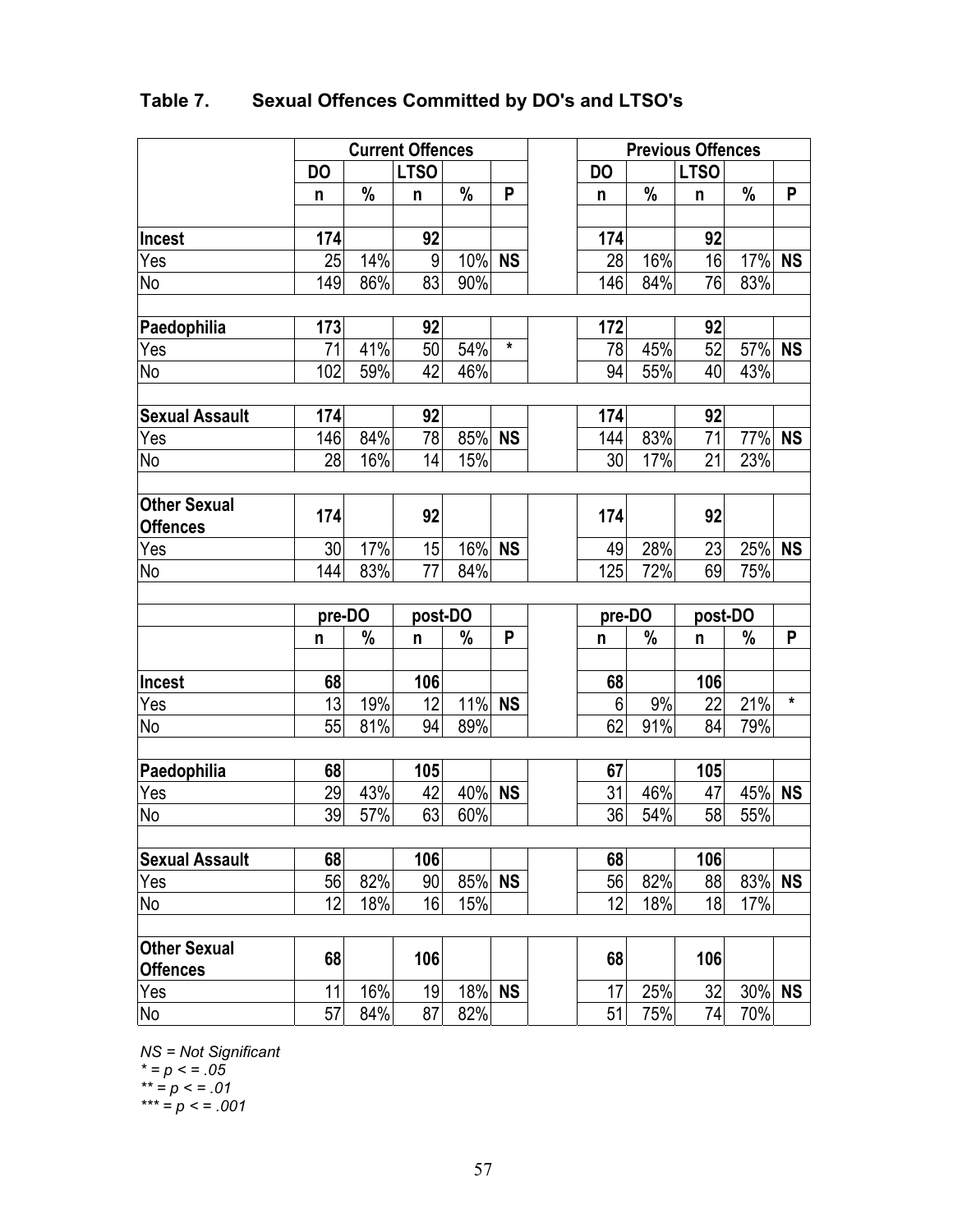# <span id="page-64-0"></span>**Table 8. Length of LTSO's in the Community**

|          | n              | $\%$ |
|----------|----------------|------|
|          |                |      |
| 1 year   | 0              | 0%   |
| 2 years  | 0              | 0%   |
| 3 years  | 0              | 0%   |
| 4 years  |                | 1%   |
| 5 years  | 16             | 17%  |
| 6 years  | 5              | 5%   |
| 7 years  | 11             | 12%  |
| 8 years  | $\overline{2}$ | 2%   |
| 9 years  | 0              | 0%   |
| 10 years | 58             | 62%  |
| Total    | 93             | 100% |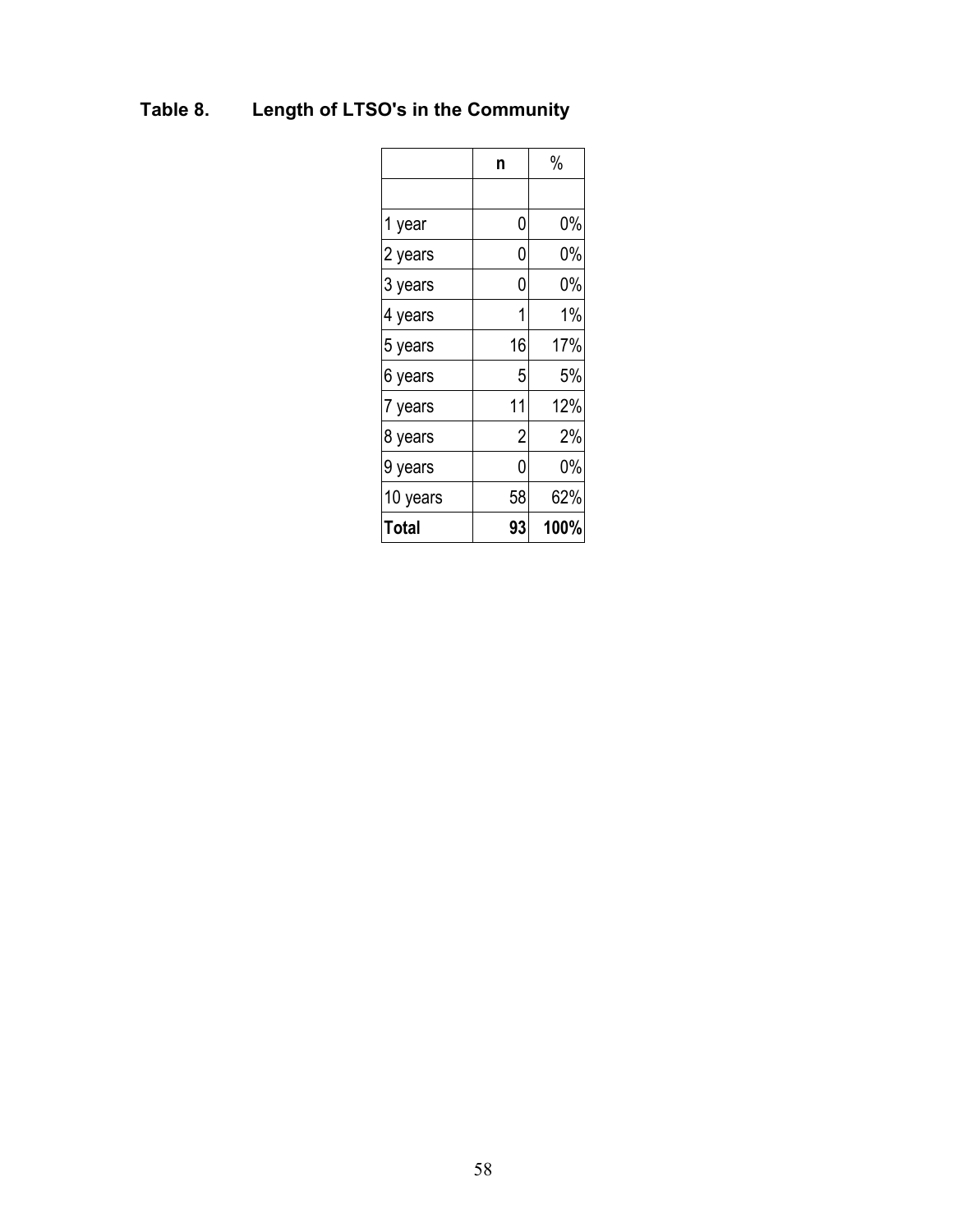|                           |                |                  | <b>Current Offences</b> |        |           |           |      | <b>Previous Offences</b> |        |              |
|---------------------------|----------------|------------------|-------------------------|--------|-----------|-----------|------|--------------------------|--------|--------------|
|                           | <b>DO</b>      |                  | <b>LTSO</b>             |        |           | <b>DO</b> |      | <b>LTSO</b>              |        |              |
|                           | n              | $\%$             | n                       | $\%$   | P         | n         | $\%$ | n                        | $\%$   | P            |
|                           |                |                  |                         |        |           |           |      |                          |        |              |
| 1 Victim                  | 173            |                  | 92                      |        |           | 172       |      | 91                       |        |              |
| Yes                       | 107            | 62%              | 52                      | 57%    | <b>NS</b> | 39        | 23%  | 31                       | 34%    | $\star$      |
| No                        | 66             | 38%              | 40                      | 43%    |           | 133       | 77%  | 60                       | 66%    |              |
| 2 Victims                 | 172            |                  | 92                      |        |           | 172       |      | 91                       |        |              |
| Yes                       | 33             | 19%              | 19                      | 21%    | <b>NS</b> | 41        | 24%  | 27                       | 30%    | <b>NS</b>    |
| No                        | 139            | 81%              | 73                      | 79%    |           | 131       | 76%  | 64                       | 70%    |              |
| 3 or more Victims         | 173            |                  | 92                      |        |           | 172       |      | 91                       |        |              |
| Yes                       | 53             | $\overline{3}1%$ | $\overline{32}$         | 35%    | <b>NS</b> | 138       | 80%  | 68                       | 75%    | <b>NS</b>    |
| No                        | 120            | 69%              | 60                      | 65%    |           | 34        | 20%  | 23                       | 25%    |              |
| <b>Child Victim</b>       | 174            |                  | 92                      |        |           | 171       |      | 91                       |        |              |
| Yes                       | 86             | 49%              | 56                      | 61%    | <b>NS</b> | 89        | 52%  | 62                       | 68%    | $**$         |
| No                        | 88             | 51%              | 36                      | 39%    |           | 82        | 48%  | 29                       | 32%    |              |
| <b>Elderly Victim</b>     | 173            |                  | 92                      |        |           | 172       |      | 91                       |        |              |
| Yes                       | 13             | 8%               | $\overline{3}$          | 3%     | <b>NS</b> | 11        | 6%   | $\overline{c}$           | 2%     | <b>NS</b>    |
| No                        | 160            | 92%              | 89                      | 97%    |           | 161       | 94%  | 89                       | 98%    |              |
| <b>Handicapped Victim</b> | 173            |                  | 92                      |        |           | 173       |      | 91                       |        |              |
| Yes                       | $\overline{7}$ | 4%               | 1                       |        | 1% NS     | 6         | 3%   | $\overline{2}$           |        | 2% <b>NS</b> |
| No                        | 166            | 96%              | 91                      | 99%    |           | 167       | 97%  | 89                       | 98%    |              |
| Victim was Stranger       | 169            |                  | 83                      |        |           | 167       |      | 79                       |        |              |
| Yes                       | 80             | 47%              | 30                      | 36%    | <b>NS</b> | 97        | 58%  | 45                       | 57% NS |              |
| No                        | 89             | 53%              | 53                      | 64%    |           | 70        | 42%  | 34                       | 43%    |              |
| Victim was Known          | 170            |                  | 84                      |        |           | 170       |      | 82                       |        |              |
| Yes                       | 106            | 62%              | 59                      | 70% NS |           | 126       | 74%  | 71                       | 87%    | $\star$      |
| No                        | 64             | 38%              | 25                      | 30%    |           | 44        | 26%  | 11                       | 13%    |              |

## <span id="page-65-0"></span>**Table 9. Victims of DO's and LTSO's - number and type of victims**

## **Table continued on next page**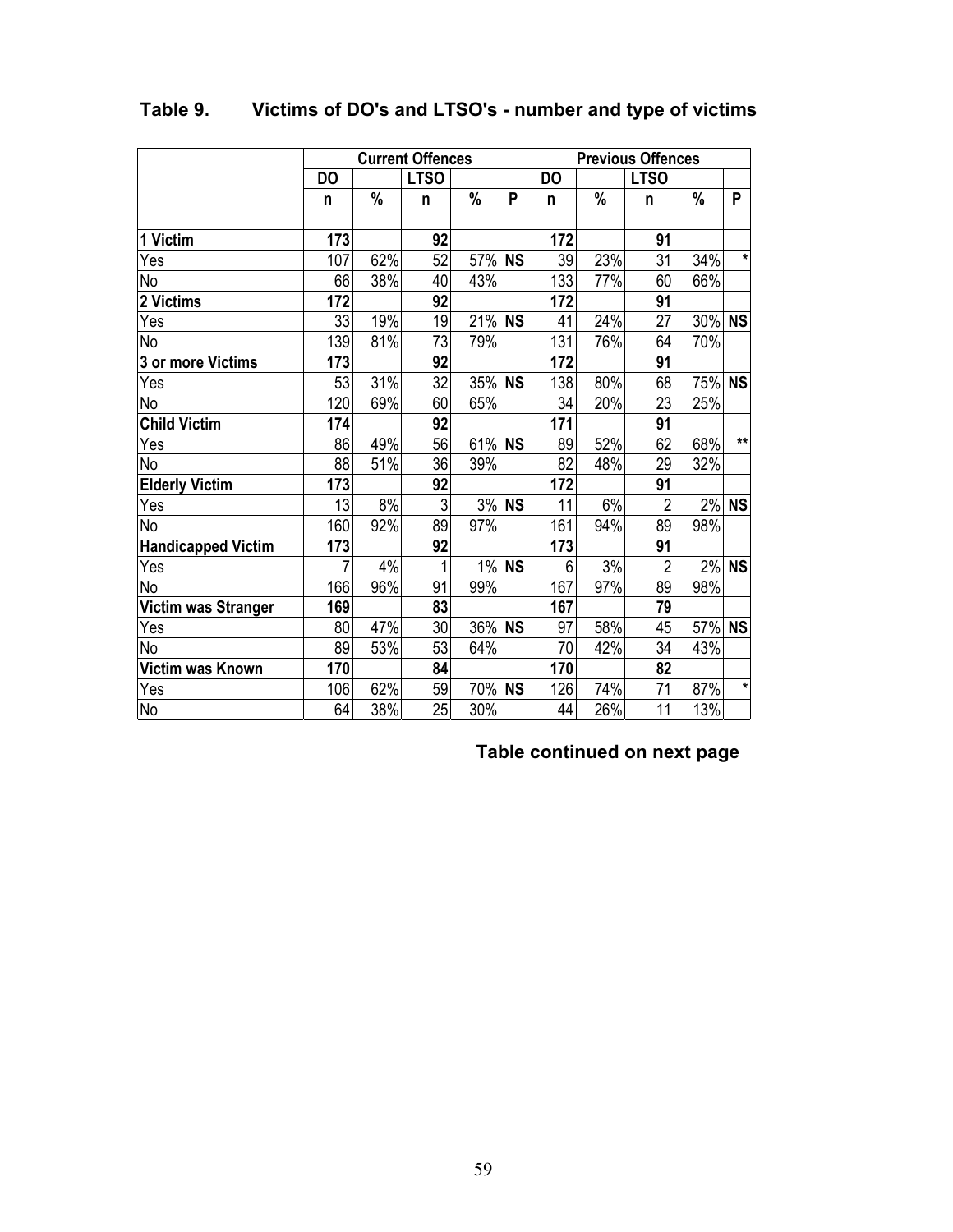## **Table 9 (continued)**

|                           | <b>Current offences</b> |               |     |         |           |        | <b>Previous offences</b> |                 |         |           |  |  |
|---------------------------|-------------------------|---------------|-----|---------|-----------|--------|--------------------------|-----------------|---------|-----------|--|--|
|                           | pre-DO                  |               |     | post-DO |           | pre-DO |                          |                 | post-DO |           |  |  |
|                           | n                       | %             | n   | %       | P         | n      | $\%$                     | n               | %       | P         |  |  |
| 1 Victim                  | 68                      |               | 105 |         |           | 68     |                          | 104             |         |           |  |  |
| Yes                       | 34                      | 50%           | 73  | 70%     | $**$      | 8      | 12%                      | 31              | 30%     | $**$      |  |  |
| No                        | 34                      | 50%           | 32  | 30%     |           | 60     | 88%                      | 73              | 70%     |           |  |  |
| 2 Victims                 | 68                      |               | 104 |         |           | 68     |                          | 104             |         |           |  |  |
| Yes                       | 17                      | 25%           | 16  | 15%     | <b>NS</b> | 9      | 13%                      | 32              | 31%     | $***$     |  |  |
| No                        | 51                      | 75%           | 88  | 85%     |           | 59     | 87%                      | $\overline{72}$ | 69%     |           |  |  |
| 3 or more Victims         | 68                      |               | 105 |         |           | 68     |                          | 104             |         |           |  |  |
| Yes                       | 21                      | 31%           | 32  | 30% NS  |           | 54     | 79%                      | 84              | 81%     | <b>NS</b> |  |  |
| No                        | 47                      | 69%           | 73  | 70%     |           | 14     | 21%                      | 20              | 19%     |           |  |  |
| <b>Child Victim</b>       | 68                      |               | 106 |         |           | 67     |                          | 104             |         |           |  |  |
| Yes                       | 35                      | 51%           | 51  | 48% NS  |           | 36     | 54%                      | 53              | 51% NS  |           |  |  |
| No                        | 33                      | 49%           | 55  | 52%     |           | 31     | 46%                      | 51              | 49%     |           |  |  |
| <b>Elderly Victim</b>     | 68                      |               | 105 |         |           | 67     |                          | 105             |         |           |  |  |
| Yes                       | 4                       | 6%            | 9   |         | 9% NS     | 4      | 6%                       | $\overline{7}$  | 7%      | <b>NS</b> |  |  |
| <b>No</b>                 | 64                      | 94%           | 96  | 91%     |           | 63     | 94%                      | 98              | 93%     |           |  |  |
| <b>Handicapped Victim</b> | 68                      |               | 105 |         |           | 68     |                          | 105             |         |           |  |  |
| Yes                       | $\overline{2}$          | $\frac{3}{8}$ | 5   | 5%      | <b>NS</b> | 3      | 4%                       | 3               |         | 3% NS     |  |  |
| <b>No</b>                 | 66                      | 97%           | 100 | 95%     |           | 65     | 96%                      | 102             | 97%     |           |  |  |
| Victim was Stranger       | 67                      |               | 102 |         |           | 68     |                          | 99              |         |           |  |  |
| Yes                       | 36                      | 54%           | 44  | 43% NS  |           | 42     | 62%                      | 55              | 56%     | <b>NS</b> |  |  |
| No                        | 31                      | 46%           | 58  | 57%     |           | 26     | 38%                      | 44              | 44%     |           |  |  |
| Victim was Known          | 67                      |               | 103 |         |           | 68     |                          | 102             |         |           |  |  |
| Yes                       | 36                      | 54%           | 70  | 68%     | <b>NS</b> | 48     | 71%                      | 78              | 76%     | <b>NS</b> |  |  |
| <b>No</b>                 | 31                      | 46%           | 33  | 32%     |           | 20     | 29%                      | 24              | 24%     |           |  |  |

*NS = Not Significant \* = p < = .05 \*\* = p < = .01*

*\*\*\* = p < = .001*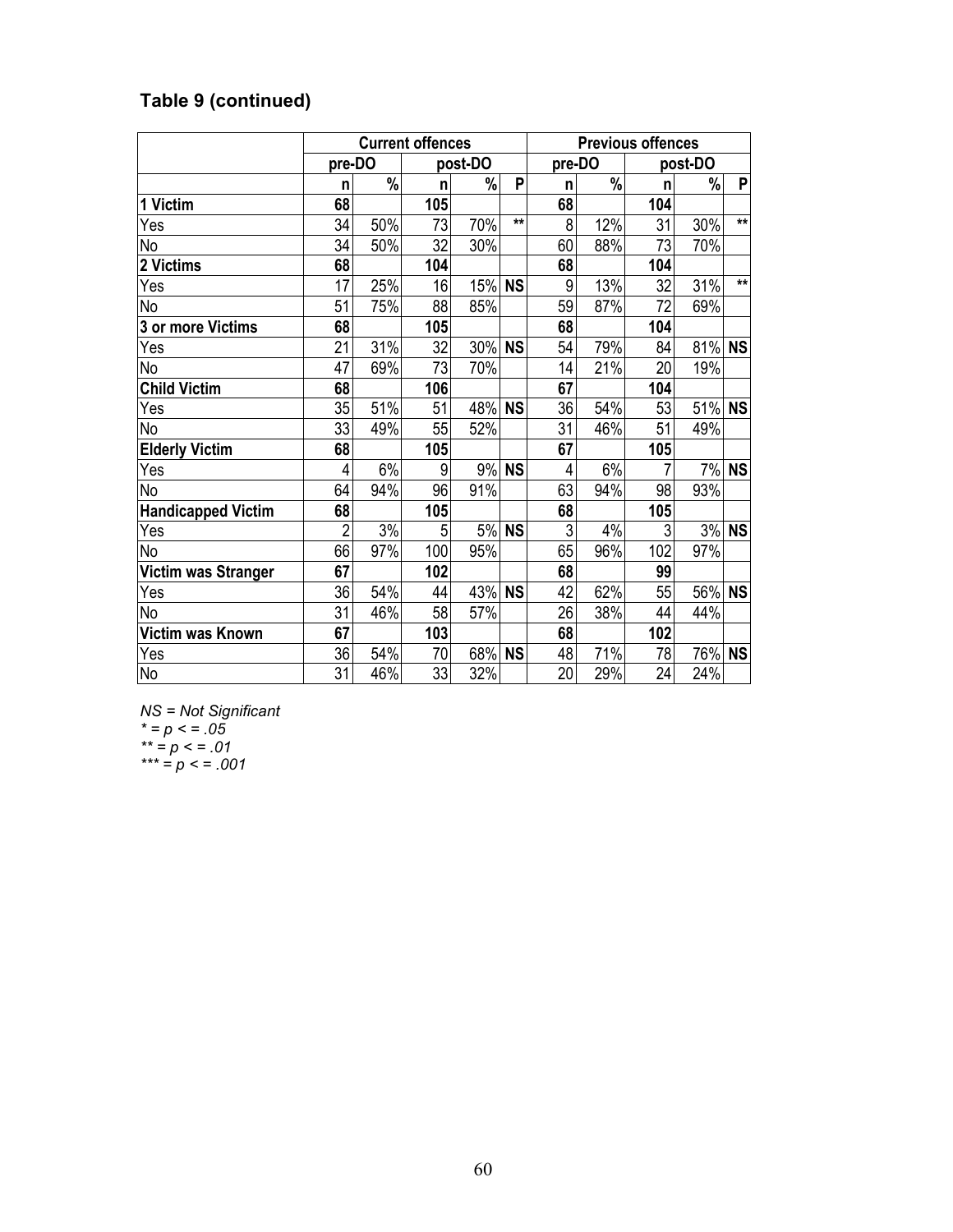|                                                                                                     | <b>DO</b> |       | <b>LTSO</b>    |      |           |
|-----------------------------------------------------------------------------------------------------|-----------|-------|----------------|------|-----------|
|                                                                                                     | n         | %     | n              | %    | P         |
| Victim - Female Child                                                                               | 172       |       | 91             |      |           |
| Yes                                                                                                 | 69        | 40%   | 40             | 44%  | <b>NS</b> |
| No                                                                                                  | 103       | 60%   | 51             | 56%  |           |
| Victim - Female Youth                                                                               | 171       |       | 91             |      |           |
| Yes                                                                                                 | 79        | 46%   | 23             | 25%  | ***       |
| No                                                                                                  | 92        | 54%   | 68             | 75%  |           |
| Victim - Female Adult                                                                               | 171       |       | 92             |      |           |
| Yes                                                                                                 | 104       | 61%   | 33             | 36%  | ***       |
| No                                                                                                  | 67        | 39%   | 59             | 64%  |           |
| Victim - Female Elderly                                                                             | 171       |       | 91             |      |           |
| Yes                                                                                                 | 11        | 6%    | 4              | 4%   | <b>NS</b> |
| No                                                                                                  | 160       | 94%   | 87             | 96%  |           |
| Victim - Male Child                                                                                 | 172       |       | 91             |      |           |
| Yes                                                                                                 | 48        | 28%   | 32             | 35%  | <b>NS</b> |
| No                                                                                                  | 124       | 72%   | 59             | 65%  |           |
| Victim - Male Youth                                                                                 | 172       |       | 91             |      |           |
| Yes                                                                                                 | 34        | 20%   | 21             | 23%  | <b>NS</b> |
| No                                                                                                  | 138       | 80%   | 70             | 77%  |           |
| Victim - Male Adult                                                                                 | 172       |       | 91             |      |           |
| Yes                                                                                                 | 18        | 10%   | 6              | 7%   | <b>NS</b> |
| No                                                                                                  | 154       | 90%   | 85             | 93%  |           |
| Victim - Male Elderly                                                                               | 172       |       | 91             |      |           |
| Yes                                                                                                 | 3         | 2%    | 0              | 0%   | <b>NS</b> |
| No                                                                                                  | 169       | 98%   | 91             | 100% |           |
|                                                                                                     | pre-DO    |       | post-DO        |      |           |
|                                                                                                     | n         | %     | n              | %    | P         |
| Victim - Female Child                                                                               | 67        |       | 105            |      |           |
| Yes                                                                                                 | 29        | 43%   | 40             | 38%  | <b>NS</b> |
| No                                                                                                  | 38        | 57%   | 65             | 62%  |           |
| Victim - Female Youth                                                                               | 67        |       | 104            |      |           |
| Yes                                                                                                 | 29        | 43%   | 50             | 48%  | <b>NS</b> |
| No                                                                                                  | 38        | 57%   | 54             | 52%  |           |
| <b>Victim - Female Adult</b>                                                                        | 67        |       | 104            |      |           |
| Yes                                                                                                 |           |       |                |      |           |
|                                                                                                     | 41        |       |                | 61%  | <b>NS</b> |
|                                                                                                     |           | 61%   | 63             |      |           |
|                                                                                                     | 26        | 39%   | 41             | 39%  |           |
|                                                                                                     | 67        |       | 104            |      |           |
|                                                                                                     | 6         | 9%    | 5              | 5%   | <b>NS</b> |
|                                                                                                     | 61        | 91%   | 99             | 95%  |           |
|                                                                                                     | 68        |       | 104            |      |           |
|                                                                                                     | 18        | 26%   | 30             | 29%  | <b>NS</b> |
|                                                                                                     | 50        | 74%   | 74             | 71%  |           |
|                                                                                                     | 68        |       | 104            |      |           |
|                                                                                                     | 12        | 18%   | 22             | 21%  | <b>NS</b> |
|                                                                                                     | 56        | 82%   | 82             | 79%  |           |
| Victim - Male Child<br>Yes<br>Victim - Male Adult                                                   | 68        |       | 104            |      |           |
|                                                                                                     | 9         | 13%   | 9              | 9%   | <b>NS</b> |
| Victim - Male Youth<br>Yes<br>Yes                                                                   | 59        | 87%   | 95             | 91%  |           |
|                                                                                                     | 68        |       | 104            |      |           |
| No<br><b>Victim - Female Elderly</b><br>Yes<br>No<br>No<br>No<br>No<br>Victim - Male Elderly<br>Yes | 1         | $1\%$ | $\overline{2}$ | 2%   | <b>NS</b> |

## <span id="page-67-0"></span>**Table 10. Victims of DO's and LTSO's - sex and age**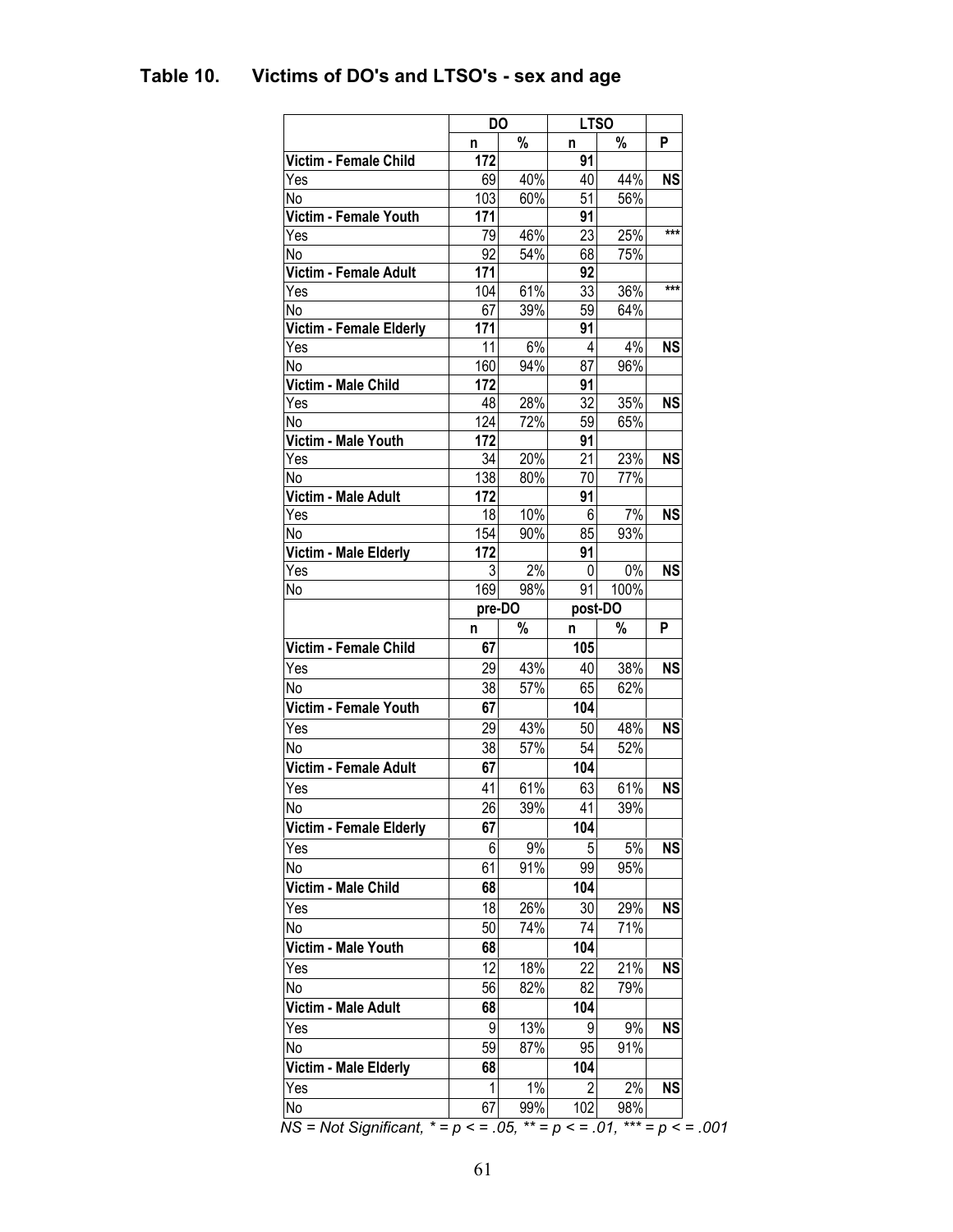|                                     |           |               | <b>Current Offences</b> |      |           | <b>Previous Offences</b> |      |                          |        |       |
|-------------------------------------|-----------|---------------|-------------------------|------|-----------|--------------------------|------|--------------------------|--------|-------|
|                                     | <b>DO</b> |               | <b>LTSO</b>             |      |           | <b>DO</b>                |      | <b>LTSO</b>              |        |       |
|                                     | n         | $\%$          | n                       | $\%$ | P         | n                        | $\%$ | n                        | $\%$   | P     |
|                                     |           |               |                         |      |           |                          |      |                          |        |       |
| <b>Weapons Used</b>                 | 172       |               | 92                      |      |           | 172                      |      | 89                       |        |       |
| Yes                                 | 69        | 40%           | 15                      | 16%  | $***$     | 83                       | 48%  | 21                       | 24%    | $***$ |
| No                                  | 103       | 60%           | $\overline{77}$         | 84%  |           | 89                       | 52%  | 68                       | 76%    |       |
|                                     |           |               |                         |      |           |                          |      |                          |        |       |
| <b>Threat of</b><br>Violence        | 172       |               | 91                      |      |           | 170                      |      | 89                       |        |       |
| Yes                                 | 127       | 74%           | 45                      | 49%  | $***$     | 127                      | 75%  | 50                       | 56%    | $**$  |
| No                                  | 45        | 26%           | 46                      | 51%  |           | 43                       | 25%  | 39                       | 44%    |       |
|                                     |           |               |                         |      |           |                          |      |                          |        |       |
| <b>Use of Power</b>                 | 173       |               | 92                      |      |           | 172                      |      | 91                       |        |       |
| Yes                                 | 129       | 75%           | 60                      | 65%  | <b>NS</b> | 124                      | 72%  | 68                       | 75% NS |       |
| No                                  | 44        | 25%           | 32                      | 35%  |           | 48                       | 28%  | 23                       | 25%    |       |
|                                     |           |               |                         |      |           |                          |      |                          |        |       |
|                                     |           |               | <b>Current Offences</b> |      |           |                          |      | <b>Previous Offences</b> |        |       |
|                                     | Pre       |               | Post                    |      |           | Pre                      |      | Post                     |        |       |
|                                     | n         | $\frac{0}{0}$ | n                       | %    | P         | n                        | $\%$ | $\mathsf{n}$             | %      | P     |
| <b>Weapons Used</b>                 | 68        |               | 104                     |      |           | 68                       |      | 104                      |        |       |
| Yes                                 | 31        | 46%           | 38                      | 37%  | <b>NS</b> | 36                       | 53%  | 47                       | 45% NS |       |
| No                                  | 37        | 54%           | 66                      | 63%  |           | 32                       | 47%  | 57                       | 55%    |       |
|                                     |           |               |                         |      |           |                          |      |                          |        |       |
| <b>Threat of</b><br><b>Violence</b> | 68        |               | 104                     |      |           | 68                       |      | 102                      |        |       |
| Yes                                 | 55        | 81%           | 72                      | 69%  | <b>NS</b> | 49                       | 72%  | 78                       | 76% NS |       |
| No                                  | 13        | 19%           | 32                      | 31%  |           | 19                       | 28%  | 24                       | 24%    |       |
|                                     |           |               |                         |      |           |                          |      |                          |        |       |
| <b>Use of Power</b>                 | 68        |               | 105                     |      |           | 68                       |      | 104                      |        |       |
| Yes                                 | 52        | 76%           | 77                      | 73%  | <b>NS</b> | 48                       | 71%  | 76                       | 73% NS |       |
| N <sub>o</sub>                      | 16        | 24%           | 28                      | 27%  |           | 20                       | 29%  | 28                       | 27%    |       |

# <span id="page-68-0"></span>**Table 11. Use of Weapons**

*NS = Not Significant*

*\* = p < = .05*

*\*\* = p < = .01*

*\*\*\* = p < = .001*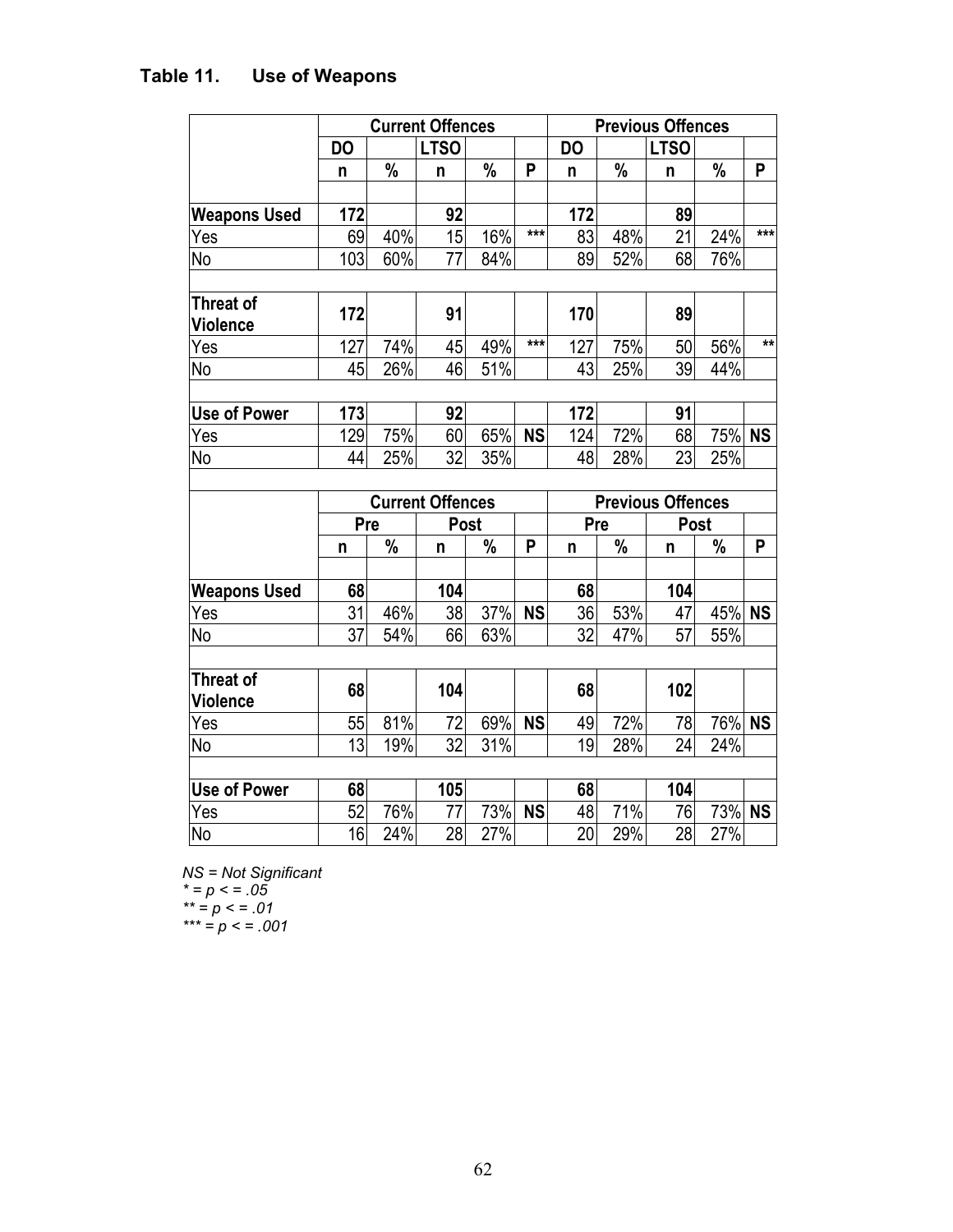|                       |                 |                                                      | <b>Current Offences</b> |      | <b>Previous Offences</b>  |                |                 |                 |       |              |
|-----------------------|-----------------|------------------------------------------------------|-------------------------|------|---------------------------|----------------|-----------------|-----------------|-------|--------------|
|                       |                 | <b>DO</b><br><b>LTSO</b><br><b>DO</b><br><b>LTSO</b> |                         |      |                           |                |                 |                 |       |              |
|                       | n               | $\%$                                                 | n                       | $\%$ | $\boldsymbol{\mathsf{P}}$ | n              | $\%$            | n               | $\%$  | P            |
| <b>Death</b>          | 172             |                                                      | 92                      |      |                           | 172            |                 | 91              |       |              |
| Yes                   | 5               | 3%                                                   | $\mathbf{1}$            | 1%   | <b>NS</b>                 | 5              | $\frac{3}{8}$   | 0               | $0\%$ | <b>NS</b>    |
| No                    | 167             | 97%                                                  | 91                      | 99%  |                           | 167            | 97%             | 91              | 100%  |              |
| <b>Serious Injury</b> | 172             |                                                      | 91                      |      |                           | 172            |                 | 91              |       |              |
| Yes                   | 50              | 29%                                                  | $\overline{7}$          | 8%   | $***$                     | 54             | 31%             | 13              | 14%   | $\star\star$ |
| No                    | 122             | 71%                                                  | 84                      | 92%  |                           | 118            | 69%             | 78              | 86%   |              |
| <b>Minor Injury</b>   | 172             |                                                      | 91                      |      |                           | 172            |                 | 91              |       |              |
| Yes                   | 109             | 63%                                                  | 33                      | 36%  | $***$                     | 117            | 68%             | 43              | 47%   | ***          |
| N <sub>o</sub>        | 63              | 37%                                                  | 58                      | 64%  |                           | 55             | 32%             | 48              | 53%   |              |
| Serious Psych. Harm   | 170             |                                                      | 91                      |      |                           | 169            |                 | 91              |       |              |
| Yes                   | 149             | 88%                                                  | 81                      | 89%  | <b>NS</b>                 | 144            | 85%             | 76              | 84%   | <b>NS</b>    |
| No                    | 21              | 12%                                                  | 10                      | 11%  |                           | 25             | 15%             | 15              | 16%   |              |
| Moderate Psych.       |                 |                                                      |                         |      |                           |                |                 |                 |       |              |
| Harm                  | 170             |                                                      | 91                      |      |                           | 170            |                 | 91              |       |              |
| Yes                   | 112             | 66%                                                  | 53                      | 58%  | <b>NS</b>                 | 129            | 76%             | 57              | 63%   | $\star$      |
| <b>No</b>             | 58              | 34%                                                  | $\overline{38}$         | 42%  |                           | 41             | 24%             | 34              | 37%   |              |
| Mild Psych. Harm      | 170             |                                                      | 91                      |      |                           | 170            |                 | 91              |       |              |
| Yes                   | 115             | 68%                                                  | 50                      | 55%  | $\star$                   | 124            | 73%             | $\overline{58}$ | 64%   | <b>NS</b>    |
| No                    | 55              | 32%                                                  | 41                      | 45%  |                           | 46             | 27%             | 33              | 36%   |              |
|                       | pre-DO          |                                                      | post-DO                 |      | pre-DO                    |                | post-DO         |                 |       |              |
|                       | n               | $\%$                                                 | n                       | $\%$ | P                         | n              | $\%$            | n               | $\%$  | P            |
| <b>Death</b>          | 68              |                                                      | 104                     |      |                           | 68             |                 | 104             |       |              |
| Yes                   | $\sqrt{3}$      | 4%                                                   | $\overline{c}$          | 2%   | <b>NS</b>                 | $\mathfrak{Z}$ | 4%              | $\overline{2}$  | 2%    | <b>NS</b>    |
| No                    | 65              | 96%                                                  | $10\overline{2}$        | 98%  |                           | 65             | 96%             | 102             | 98%   |              |
| <b>Serious Injury</b> | 68              |                                                      | 104                     |      |                           | 68             |                 | 104             |       |              |
| Yes                   | 18              | 26%                                                  | 32                      | 31%  | <b>NS</b>                 | 19             | 28%             | 35              | 34%   | <b>NS</b>    |
| No                    | 50              | 74%                                                  | 72                      | 69%  |                           | 49             | 72%             | 69              | 66%   |              |
| <b>Minor Injury</b>   | 68              |                                                      | 104                     |      |                           | 68             |                 | 104             |       |              |
| Yes                   | 40              | 59%                                                  | 69                      | 66%  | <b>NS</b>                 | 43             | 63%             | 74              | 71%   | <b>NS</b>    |
| No                    | $\overline{28}$ | 41%                                                  | 35                      | 34%  |                           | 25             | 37%             | 30              | 29%   |              |
| Serious Psych. Harm   | 67              |                                                      | 103                     |      |                           | 67             |                 | 102             |       |              |
| Yes                   | 54              | 81%                                                  | 95                      | 92%  | $\ast$                    | 53             | 79%             | 91              | 89%   | <b>NS</b>    |
| No                    | 13              | 19%                                                  | 8                       | 8%   |                           | 14             | $\frac{1}{21%}$ | 11              | 11%   |              |
| Mod.Psych. Harm       | 67              |                                                      | 103                     |      |                           | 67             |                 | 103             |       |              |
| Yes                   | 41              | 61%                                                  | $\overline{71}$         | 69%  | <b>NS</b>                 | 48             | 72%             | 81              | 79%   | <b>NS</b>    |
| No                    | 26              | 39%                                                  | 32                      | 31%  |                           | 19             | 28%             | 22              | 21%   |              |
| Mild Psych. Harm      | 67              |                                                      | 103                     |      |                           | 67             |                 | 103             |       |              |
| Yes                   | 43              | 64%                                                  | 72                      | 70%  | <b>NS</b>                 | 45             | 67%             | 79              | 77%   | <b>NS</b>    |
| No                    | 24              | 36%                                                  | $\overline{31}$         | 30%  |                           | 22             | 33%             | 24              | 23%   |              |

## <span id="page-69-0"></span>**Table 12. Injury**

*NS = Not Significant*

*\* = p < = .05*

*\*\* = p < = .01*

*\*\*\* = p < = .001*